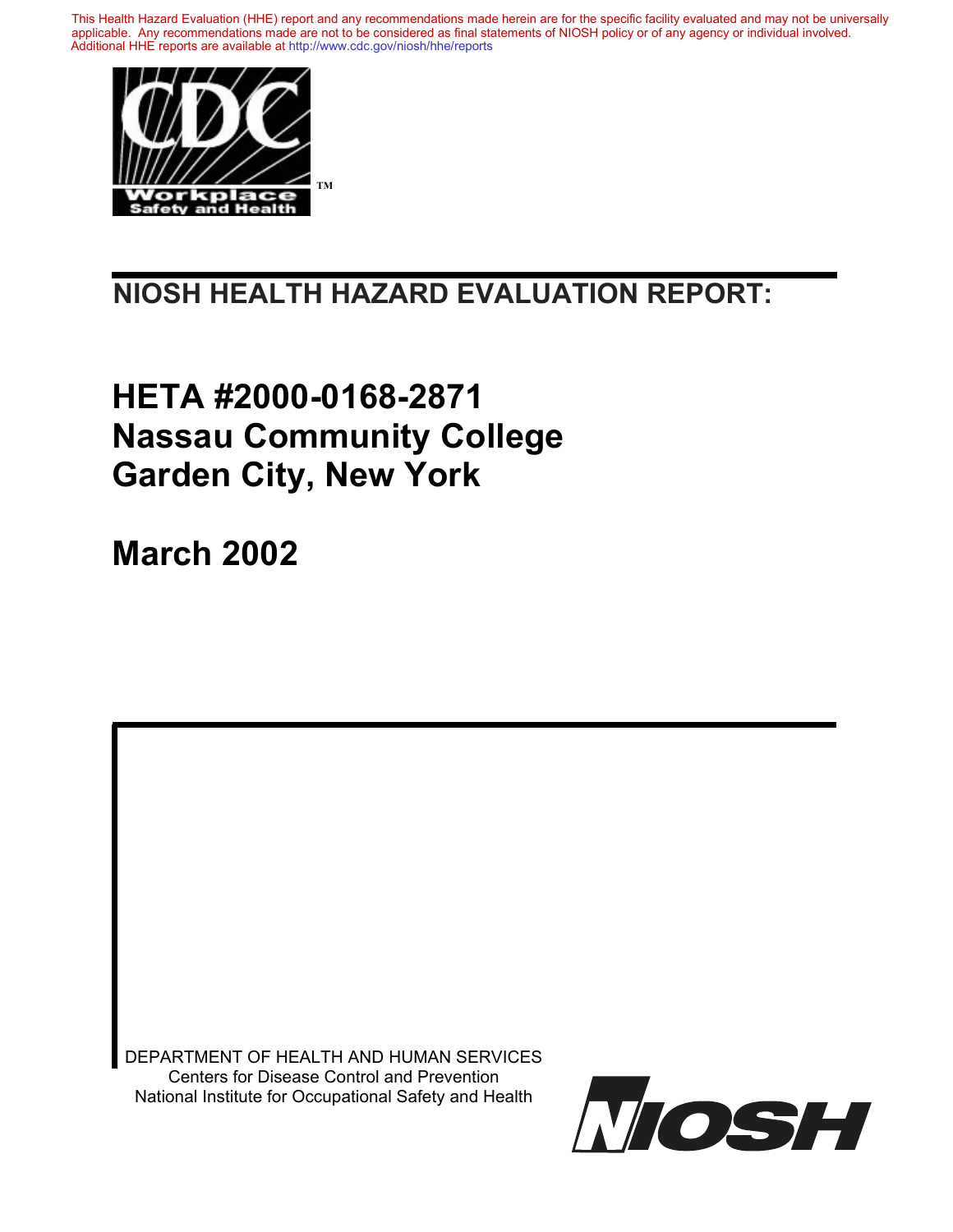# **PREFACE**

The National Institute for Occupational Safety and Health (NIOSH) conducts investigations and studies of possible health hazards in the workplace. These investigations are conducted under the authority of Section 20(a)(6) of the Occupational Safety and Health Act of 1970 (29 USC 669(a)(6)) which authorizes the Secretary of Health and Human Services, following a written request from any employer or authorized representative of employees, to determine whether any substance normally found in the place of employment has potentially toxic effects in such concentrations as used or found.

NIOSH also provides, upon request, technical and consultative assistance to Federal, State, and local agencies; labor; industry; and other groups or individuals to control occupational health hazards and to prevent related trauma and disease. Mention of company names or products does not constitute endorsement by NIOSH.

# **ACKNOWLEDGMENTS AND AVAILABILITY OF REPORT**

This report was prepared by Patricia L. Schleiff of the Field Studies Branch (FSB), Division of Respiratory Disease Studies (DRDS). Other DRDS staff involved in the field work were Randy Bolystein, Khaled Elsherbini, Amber Harton, Christie Kerrigan, Ju-Hyeong Park, Chris Piacitelli, Jim Taylor, Brian Tift, and Daniel Yereb. The following DRDS staff were involved in the initial site visit: Jean Cox-Ganser and Carol Rao. In addition, the DRDS staff who assisted in data management and processing were Barbara Bonnett, Amber Harton, Christie Kerrigan, and Brian Tift; and Michael Attfield and Kathleen Kreiss assisted in the review process. Medical record review was performed by Eileen Storey. Desktop publishing was performed by Terry Rooney.

This report is not copyrighted and may be freely reproduced. Single copies of this report will be available for a period of three years from the date of this report. To expedite your request, include a self-addressed mailing label along with your written request to:

> NIOSH Publications Office 4676 Columbia Parkway Cincinnati, Ohio 45226 800-356-4674

After this time, copies may be purchased from the National Technical Information Service (NTIS) at 5825 Port Royal Road, Springfield, Virginia 22161. Information regarding the NTIS stock number may be obtained from the NIOSH Publications Office at the Cincinnati address.

**For the purpose of informing affected employees, copies of this report shall be posted by the employer in a prominent place accessible to the employees for a period of 30 calendar days.**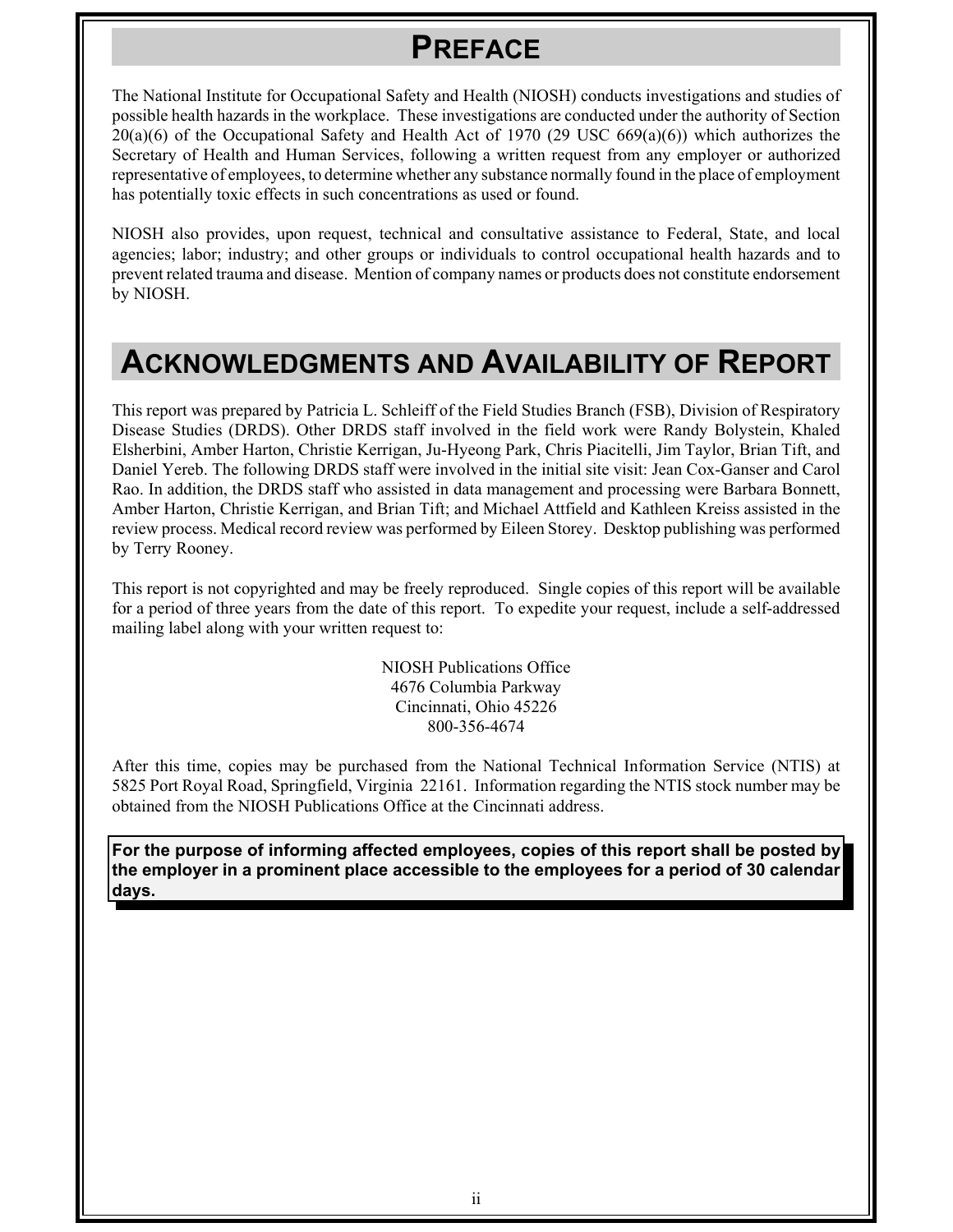# Highlights of the NIOSH Health Hazard Evaluation at Nassau Community College

NIOSH was asked by the Nassau Community College Federation of Teachers and by the President of the college to conduct a health hazard evaluation of respiratory health and indoor air quality at their campus in Garden City, New York. Health concerns included asthma, chronic sinusitis, hypersensitivity pneumonitis, respiratory infections, and dermatitis among occupants of campus buildings.

# **What NIOSH Did**

- $\blacksquare$  Conducted a questionnaire survey of Nassau Community College full-time employees, focusing on respiratory health.
- Reviewed medical records of employees.<br> $\blacksquare$  Assessed rooms in campus buildings for v
- Assessed rooms in campus buildings for water damage and mold.
- Reviewed environmental sampling results and reports from 14 previous indoor air quality investigations.
- Assessed all this evidence to see if campus buildings were contributing to chest problems in employees.

# **What NIOSH Found**

- Cluster building  $(A$  through  $F)$  and Library employees reported more chest and nasal/sinus symptoms which improved away from the workplace than those employees in other surveyed buildings on campus.
- Asthma and scarring lung disease was reported on some medical records.
- Employees in rooms with water damage or mold had about twice as many chest complaints as employees in undamaged rooms.
- Eighteen percent of employees reported that a physician had diagnosed them with asthma, in comparison to a state population rate of 10%.

CENTERS FOR DISEASE CONTROL AND PREVENTION

- NIOSH found relationships between water damage and mold and reported chest symptoms.
- Based on all the evidence, NIOSH concluded that building-related factors have led to an excess of chest complaints at Nassau Community College in the 1970s buildings.

# **What Nassau Community College Managers Can Do**

- Promptly fix water leaks and replace material that has been wet for a day or longer.
- Promptly remove visible mold. Hire a consulting firm with experience in planning how to remove mold, including hidden mold in walls.
- During construction or renovations, control exposures to dusts and other contaminants.
- Involve a local occupational health clinic to help in the early identification of work-related symptoms and to advise about relocation of affected persons.
- Disseminate the findings of this report to all faculty and staff.

# **What Nassau Community College Employees Can Do**

- $\blacksquare$  Get chest symptoms evaluated.
- Get involved in programs that are established to help improve the conditions at the college.
- Report water leaks, visible mold and odor to management.

**What To Do For More Information:** We encourage you to read the full report. If you would like a copy, either ask your health and safety representative to make you a copy or call 1-800/356-4674 and ask for HETA Report # 2000-0168-2871

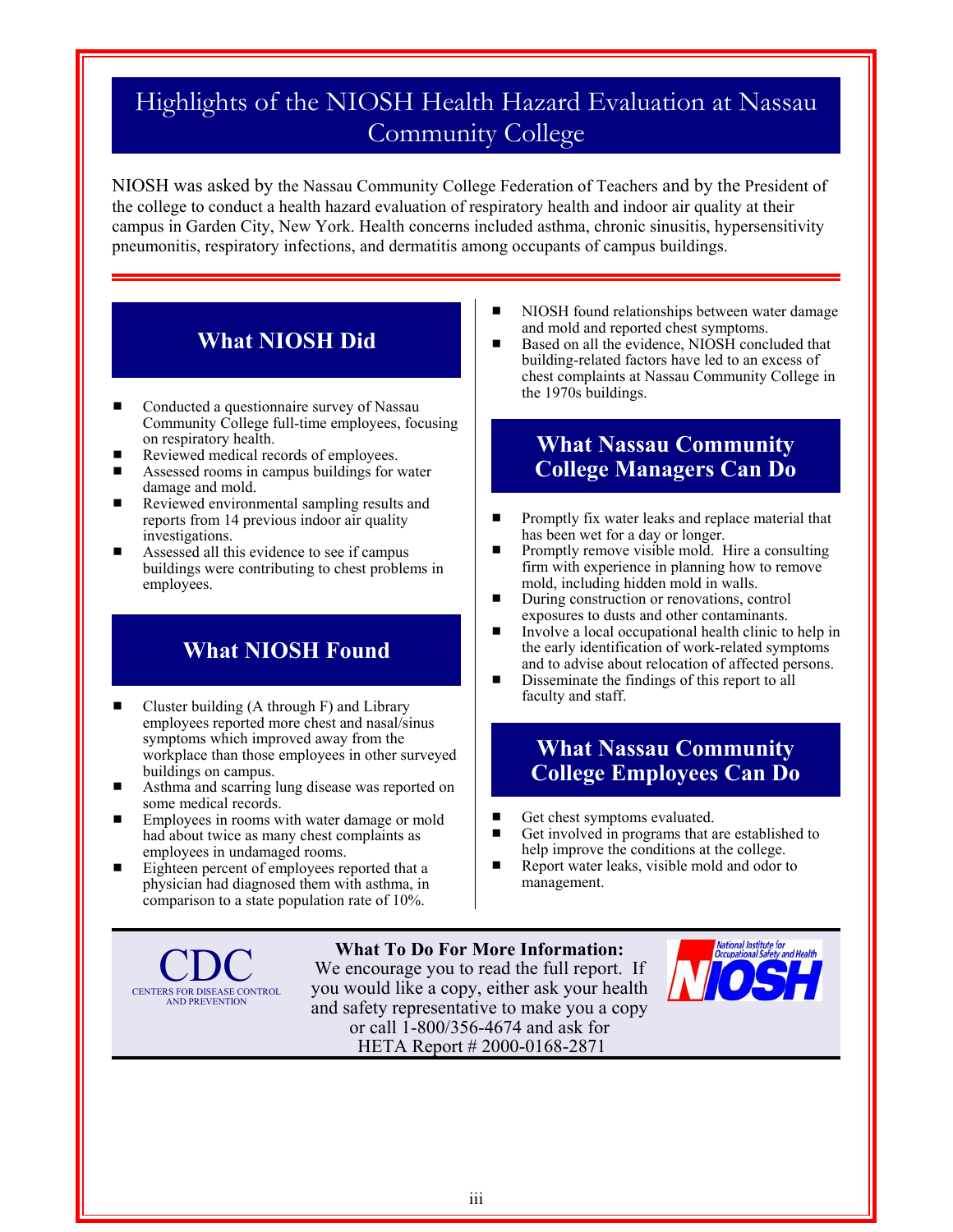### **HETA 2000-0168-2871 Nassau Community College Garden City, New York**

**Patricia L. Schleiff, MS Ju-Hyeong Park, MPH, Sc.D Daniel J. Yereb, MS**

# **SUMMARY**

Nassau Community College (NCC), located in Garden City, New York, is the largest two-year community college in the State of New York, employing over 1,200 full time faculty and staff in 40 different buildings on a 225 acre campus. On February 29, 2000, the National Institute for Occupational Safety and Health (NIOSH) received a formal request to conduct a health hazard evaluation (HHE) at the Nassau Community College. The request, submitted by the Nassau Community College Federation of Teachers (NCCFT), was concerned with indoor air quality-related health effects, including asthma, chronic sinusitis, hypersensitivity pneumonitis, respiratory infections, and dermatitis, within eight specified buildings on campus. On March 16, 2000, a second request was submitted from the President of NCCFT and the President of NCC amending the initial request to include all existing structures on campus. This request followed 20 years of reports and environmental investigations at the college of water incursions, relative humidity problems, mold growth, and ventilation problems, as well as reported respiratory symptoms. Most of these survey reports focused on environmental conditions within the academic buildings built in the late 1970s.

On October 23-27 and December 4-8, 2000, NIOSH conducted an environmental assessment of buildings cited in the request using an 'Environmental Assessment Check Sheet' for visual assessment of water stains, visible mold, mold odor, and standing water or moisture in 724 offices and laboratories in 13 buildings. The 13 buildings included seven buildings, built in 1978, with a history of water damage and six others built either prior to, or after, 1978. On November 20, 2000, NIOSH investigators mailed out health questionnaires on respiratory symptoms, supplemented with questions concerning demographic information, work history information, cigarette/cigar/pipe smoking habits, physician-diagnosed asthma, and use of latex gloves and sensitivity information, to all faculty and staff within 30 departments on campus. This was followed by attempts to increase participation and to assess respondent bias.

The objectives of the investigation were:

- to estimate the prevalence of reported respiratory symptoms, work-related symptoms, and post-hire onset of symptoms and to determine whether building-related excesses exist;
- to assess the indoor environmental factors relating to potential fungal contamination in the campus buildings;
- to examine the possible associations between reported work-related respiratory symptoms and environmental factors; and
- to examine symptom rates among the Nursing Department faculty and staff, especially in relation to their move from Cluster F in February 2000.

Findings from the environmental assessment showed clear differences between groups of buildings across the campus. Rooms within the Cluster buildings and the Library exhibited distinctly more evidence of water stains, visible mold, mold odor, and current moisture than any of the other buildings studied. The one new building examined, built in 1992, had the lowest scores for water-damage associated factors, while the older buildings, built in 1929, had levels which fell between those for the 1970s buildings and the new building.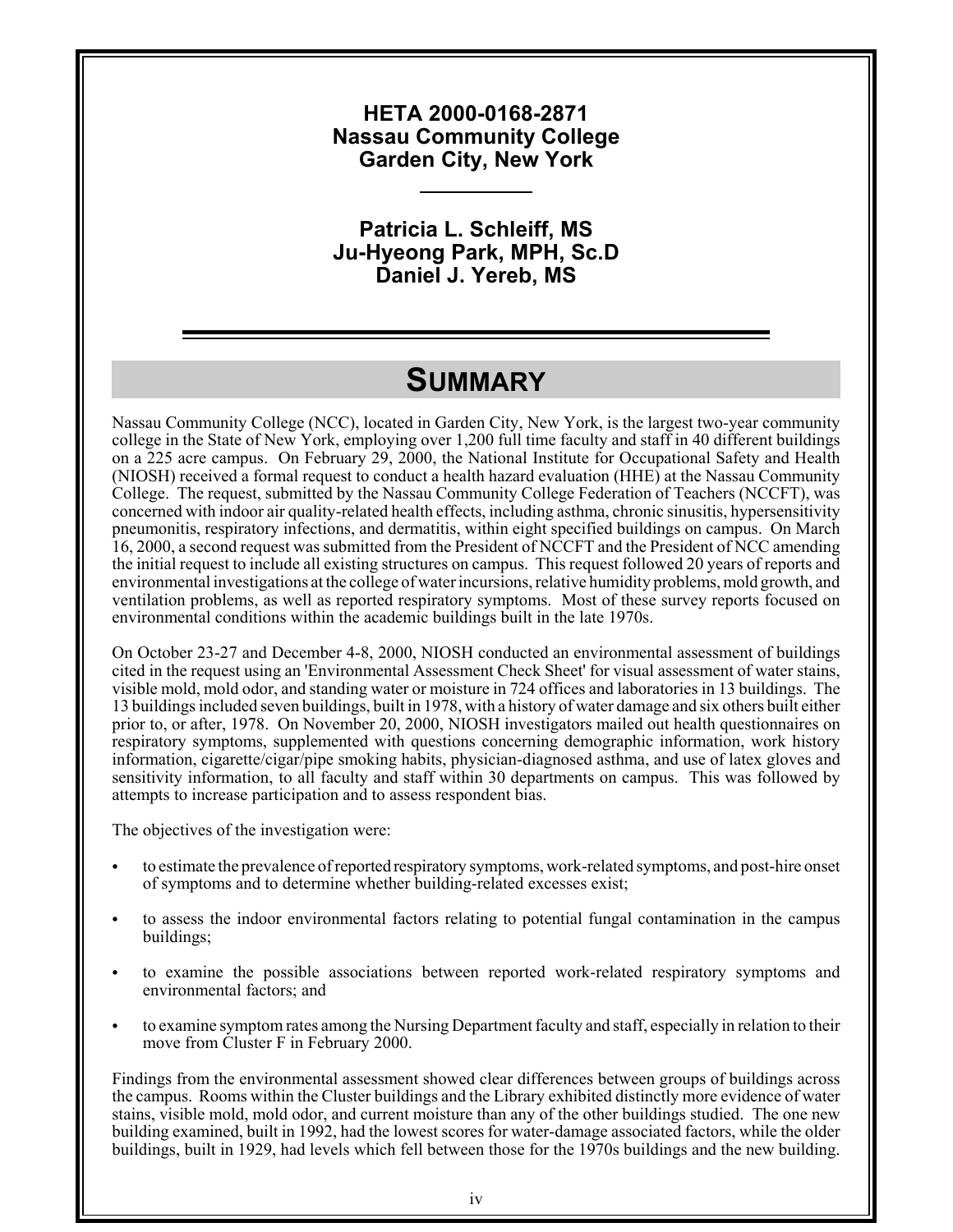Of the 393 participants in the questionnaire survey (71% participation), 328 were faculty and 65 were staff. Most were white and never smokers, average age 50 years, with about half being male. Overall, about one third of the participants reported symptoms of wheezing, chest tightness, shortness of breath, or attacks of coughing. About half reported any one of these symptoms. Upper respiratory symptoms, such as nasal and sinus symptoms and throat irritation, and itchy or burning eyes were reported by half to two-thirds of the participants overall. Most of the reported symptoms had onset after starting work at NCC, and about half of those who reported symptoms noted them to be work-related (either less severe or required less medication away from work). Overall, 17% of the participants reported physician-diagnosed asthma, with about half of those noting it to be post-hire onset or exacerbated by work. The prevalence of diagnosed asthma reported by those aged 35-65 years among faculty and staff respondents was 18%, compared to 10% reported overall by New York state residents of that age range.

Symptom prevalences by building group showed marked differences. Employees in the 1970s buildings (those with a history of water damage) reported substantially higher prevalences of both lower and upper respiratory symptoms that were post-hire and work-related. The prevalence of any chest symptoms post-hire was 44% for the 1970s buildings versus 14% for the older buildings (p-value < 0.05) and 21% for the new building (p-value < 0.05). Worked-related prevalences were  $34$ ,  $3$  and 19%, respectively (statistical significance for 1970s compared to older buildings, p-value  $\leq 0.05$ ). Post-hire upper respiratory symptoms were not greatly different across buildings, at 72, 69 and 56%, respectively (statistical significance for 1970s compared to newer building, p-value  $\leq 0.05$ ). However, the prevalence of work-related upper respiratory symptoms was higher in the 1970s buildings:  $56\%$  compared to 31% for the older buildings (p-value  $\leq 0.05$ ) and 35% for the newer building (p-value  $< 0.05$ ).

To explore the relationship between environmental factors in the rooms and reported symptoms and health complaints, we developed an exposure index based on reported time spent in the rooms and the assessments of stains, mold presence and odor, and moisture. Using statistical models that adjusted for employee status (faculty or staff), gender, age, cigarette smoking history, reported allergies, reported use of latex gloves, and the year of hire, we found clear evidence that symptom reporting was related to factors reflecting water damage and its sequelae. Significantly increased odds of having wheeze, chest tightness, shortness of breath, at least one chest symptom, and nasal and sinus symptoms were all related to recorded presence of visible mold (p-values  $\leq 0.05$ ). Water stain also was associated with nasal and sinus symptoms and throat irritation  $(p-value < 0.05)$ . Mold odor was associated with throat irritation and any upper respiratory symptoms or eye  $irritation (p-value < 0.05)$ . Although elevated odds ratios were frequently found for moisture presence, none were statistically significant.

For participating faculty and staff within the Nursing Department (N=26), 54% reported lower respiratory symptoms and 73% reported upper respiratory symptoms or eye irritation while they were working in Cluster F. After the Nursing Department moved out of Cluster F in the early months of the year 2000, 36% of those who reported having chest symptoms prior to the move reported that their symptoms or breathing problems had either lessened or disappeared after they moved. This improvement, however, was not reflected in the reporting of upper respiratory symptoms.

Overall, the results show high prevalences of lower and upper respiratory symptoms among employees of Nassau Community College, including an excess of asthma compared to state rates. Much of the reported prevalence was likely work-related, either in terms of post-hire onset or exacerbation at work, and was confirmed by evidence from medical records of affected individuals. There were obvious differences in the environmental factors across buildings. Reduction in lower respiratory symptoms was observed among a small subset who moved from the affected buildings. Finally, there was clear evidence of association of health conditions with environmental factors, including higher symptom prevalences in water-damaged buildings and in association with exposure indices based on factors related to water damage and mold growth. Together, these provide convincing evidence that building-related disease has occurred at Nassau Community College.

We recommend the following for this workplace:

1. Promptly fix water leaks and replace material that has been wet for a day or longer. Doing so reduces the potential for microbial growth.

2. Promptly remove visible mold and further evaluate potential hidden mold reservoirs in walls, especially within the classrooms and offices of the 1970s buildings, by obtaining services from a consulting firm with experience in planning how to remove mold, including hidden mold.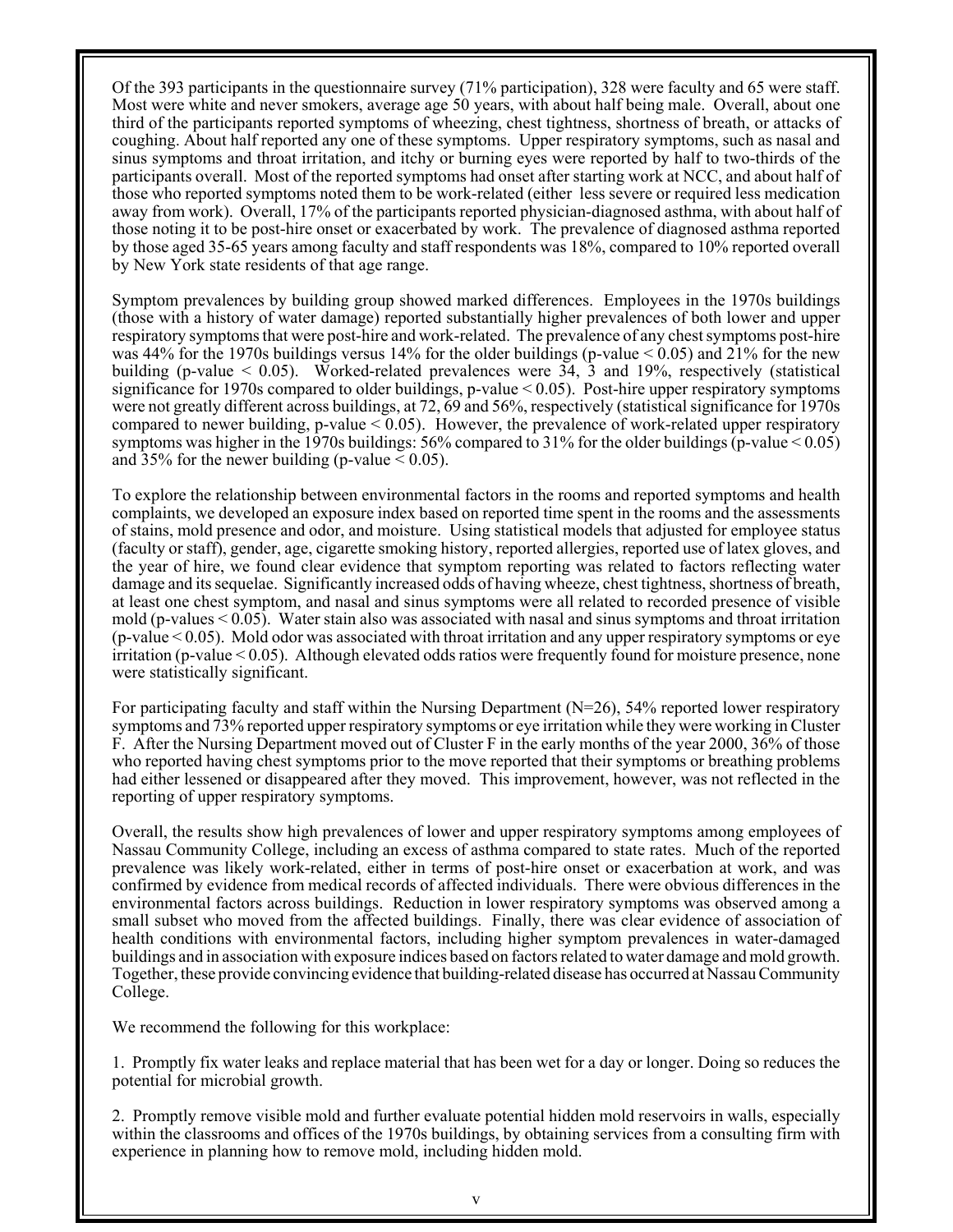3. During construction or renovations, use containment measures to control exposures to dusts and other contaminants.

4. Involve a local occupational health clinic to determine whether persons with work-related symptoms in buildings with previous water damage have building-related conditions that may require relocation. Ongoing medical consultation and surveillance of the faculty and staff can help set priorities for remediation; prevent further illness from developing; and reassure employees when the risk decreases. Medical surveillance activities may involve repeat questionnaire administration, recording of potential cases seeking evaluation, and medical testing.

5. Disseminate the findings of this report to all faculty and staff so that A) they can become more aware of their working environment and promptly report any signs of water leaks, visible mold and odors to the physical plant managers, B) they may seek medical attention if they feel that their symptoms are work-related, and C) they can become involved in programs, such as a medical surveillance program.

NIOSH documented that building-related respiratory problems were occurring among employees of Nassau Community College. Our assessments of environmental contamination showed positive associations with health outcomes. Prognosis for work-related asthma is improved by early recognition and exposure cessation. We recommend that medical surveillance be conducted for the early detection of work-related problems, both for appropriate clinical management and to show whether remediations have been effective in preventing new cases. Prompt remediation of water incursions and replacement of all wetted material that cannot be dried out in 24 hours should be carried out. During renovations, use containment measures that keep exposures to dusts and other contaminants of construction at a minimum.

**Keywords:** SIC 8222: indoor air quality, work-related asthma, fungal contamination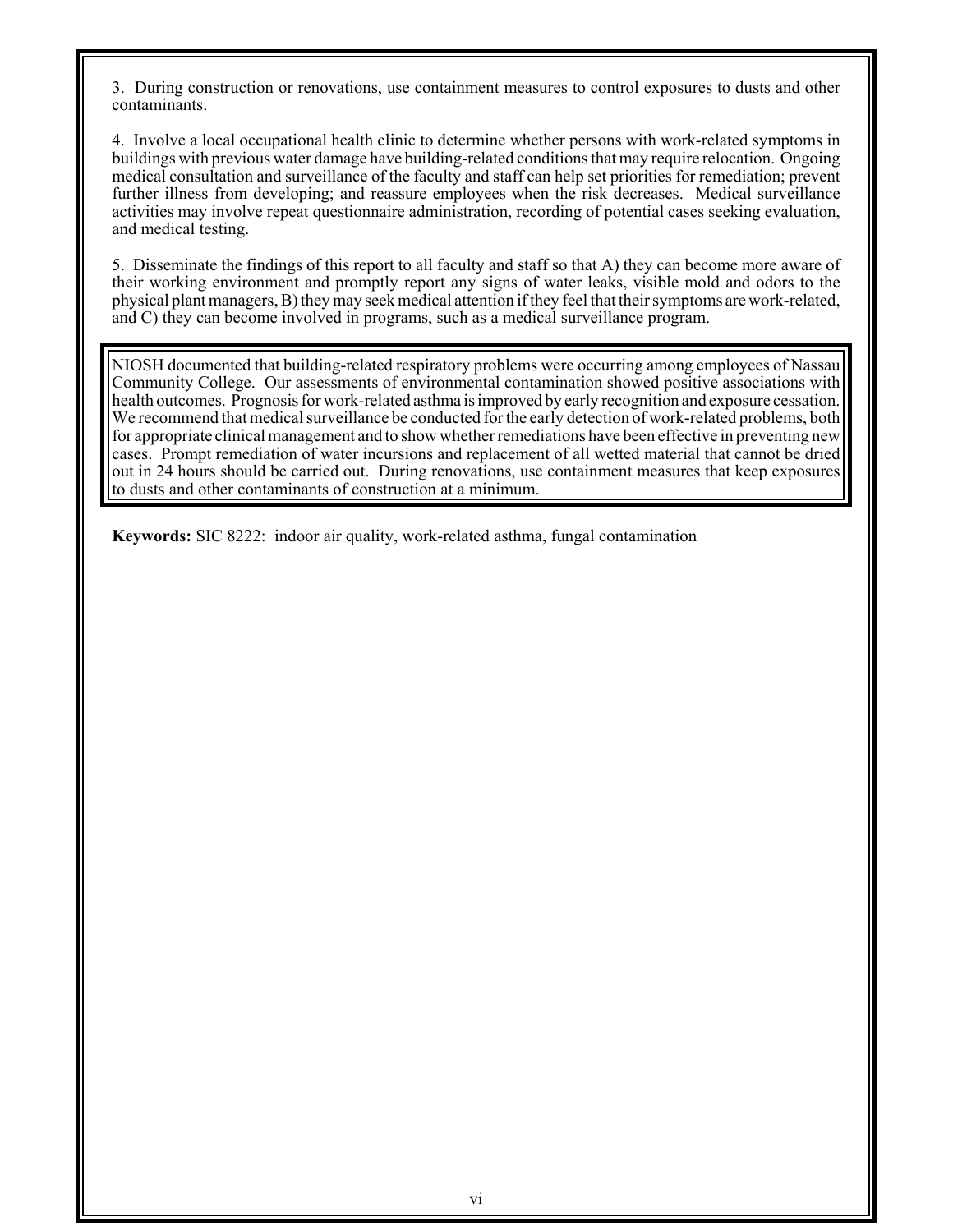# **TABLE OF CONTENTS**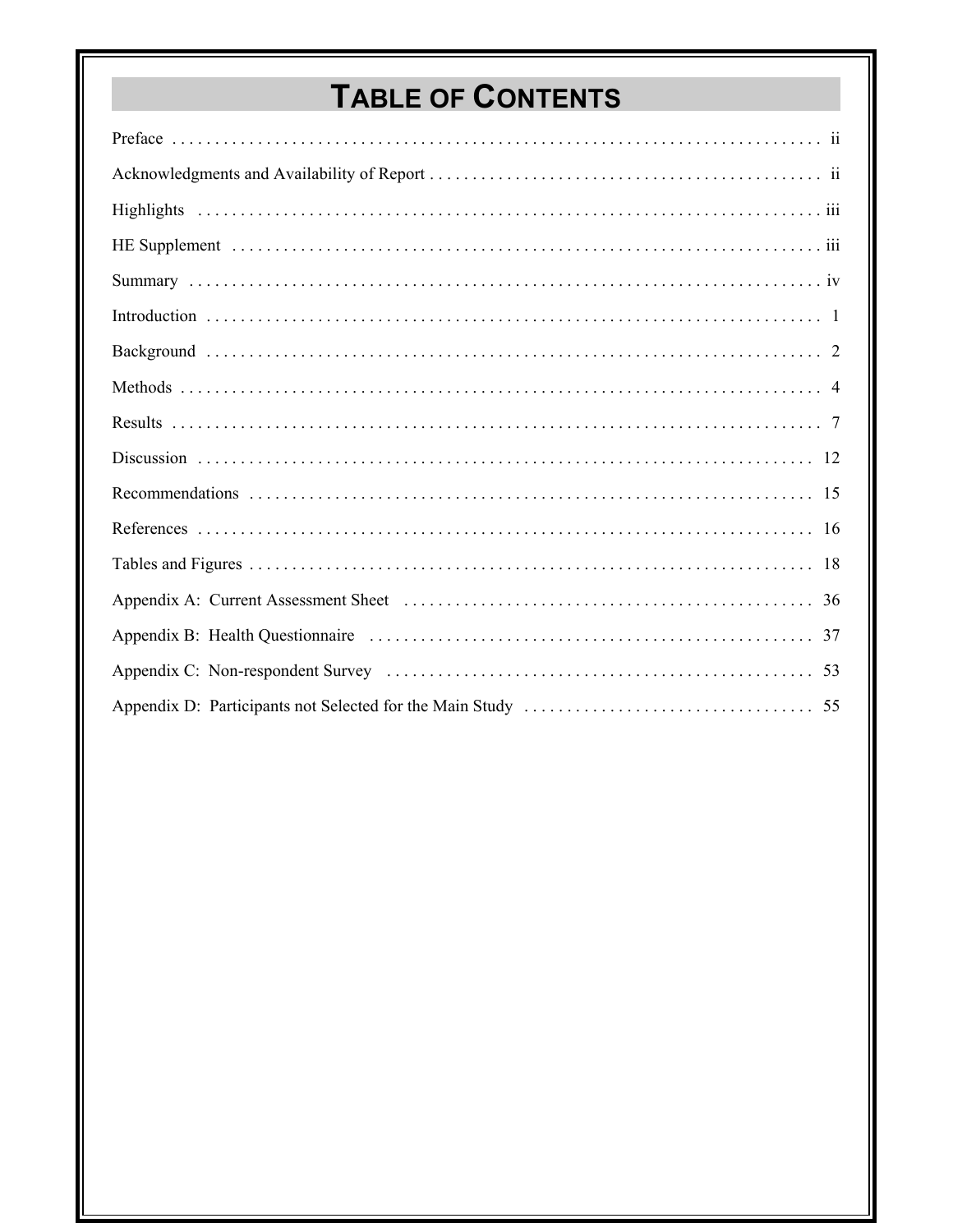# **INTRODUCTION**

On February 29, 2000, the National Institute for Occupational Safety and Health (NIOSH) received a formal request to conduct a health hazard evaluation (HHE) at the Nassau Community College (NCC) in Garden City, New York. The request, submitted by the Nassau Community College Federation of Teachers (NCCFT) was concerned with indoor air quality related health effects, including asthma, chronic sinusitis, hypersensitivity pneumonitis, respiratory infections, and dermatitis within eight specified buildings on campus. On March 16, 2000, a second request was submitted from the President of NCCFT and the President of NCC amending the initial request to include all existing structures on campus. From April 2 through April 5, 2000, NIOSH investigators conducted an initial investigation of the environmental conditions and health concerns. The investigation consisted of a walk-through of certain campus buildings cited in the request, preliminary examination of existing ventilation systems and other building characteristics, and review of maintenance and health complaint records.

NIOSH field investigators conducted an industrial hygiene survey from October 23 through October 27, 2000, to assess qualitatively the indoor environment for dampness and potential biological contamination within all classrooms, laboratories, and offices of Clusters A, B, C, D, E, and F, and the Library. Five hundred and thirty-five rooms were investigated. In addition to conducting this environmental assessment, building materials with suspected fungal growth were collected, photographs were taken of some of the environmental conditions, and in-wall examinations were performed in several rooms using a boroscope and monitor to inspect the inside of the wall cavity.

On November 14, 2000, a NIOSH investigator discussed with NCCFT representatives and NCC Administration the planning stages for a questionnaire survey of employees within twelve selected buildings on campus. This included the eight specified buildings in the initial request, which were all Cluster buildings (A, B, C, D, E, and F), the Library, and Building G, and four additional buildings (Buildings H, V, Z, and Nassau Hall or Building M) that we observed during the initial investigation. A pilot test of the health questionnaire was conducted with members from NCCFT. On November 20, 2000, NIOSH investigators mailed out 1570 health questionnaires to all employees (full-time and

part-time) within 30 departments in twelve campus buildings.

On December 4 through December 8, 2000, a second industrial hygiene survey was conducted to finish the qualitative environmental assessment within classrooms, laboratories, and offices of Cluster F, the Library, Buildings G, H, V, Z, and Nassau Hall. Buildings X and Q were also investigated per the request of some employees. One hundred and ninety-eight rooms were investigated during the follow-up, bringing the total number of rooms investigated to 725. Building materials with suspected fungal growth and photographs of some environmental conditions were also collected.

In addition to the environmental assessments from December 4 through December 8, 2000, health questionnaires were collected from participating employees within the twelve selected buildings. On December 13, 2000, a second set of questionnaires was mailed to approximately 300 full-time faculty and staff who did not return their questionnaire in early December. Part-time employees were not included in this mailing because of their low initial participation rate. Around the same time, in the interest of including other interested faculty and staff, the college sent NIOSH questionnaires to all faculty and staff on campus not included in the initial NIOSH mailing. Questionnaires were mailed back to NIOSH, and the collection of questionnaires continued until March 30, 2001.

On April 23 through April 27, 2001, a telephone survey was conducted to collect health information from the non-respondent population of 161 full-time faculty and staff.

On February 7, 2000, an interim letter was sent to the college summarizing some of the environmental information collected during the NIOSH site visits in October and December, 2000. This letter contained information about the distribution of rooms investigated with the 'Environmental Assessment Check Sheet' and an update on the collection of health questionnaires. On March 5, 2000, a second interim letter was sent to the college summarizing the microscopic verification of potential fungal contamination of samples of building material collected during the environmental investigations.

This report presents the results from the health questionnaire and environmental assessment surveys, a summary of the medical records that NIOSH received from faculty and staff at the college, and recommendations for improving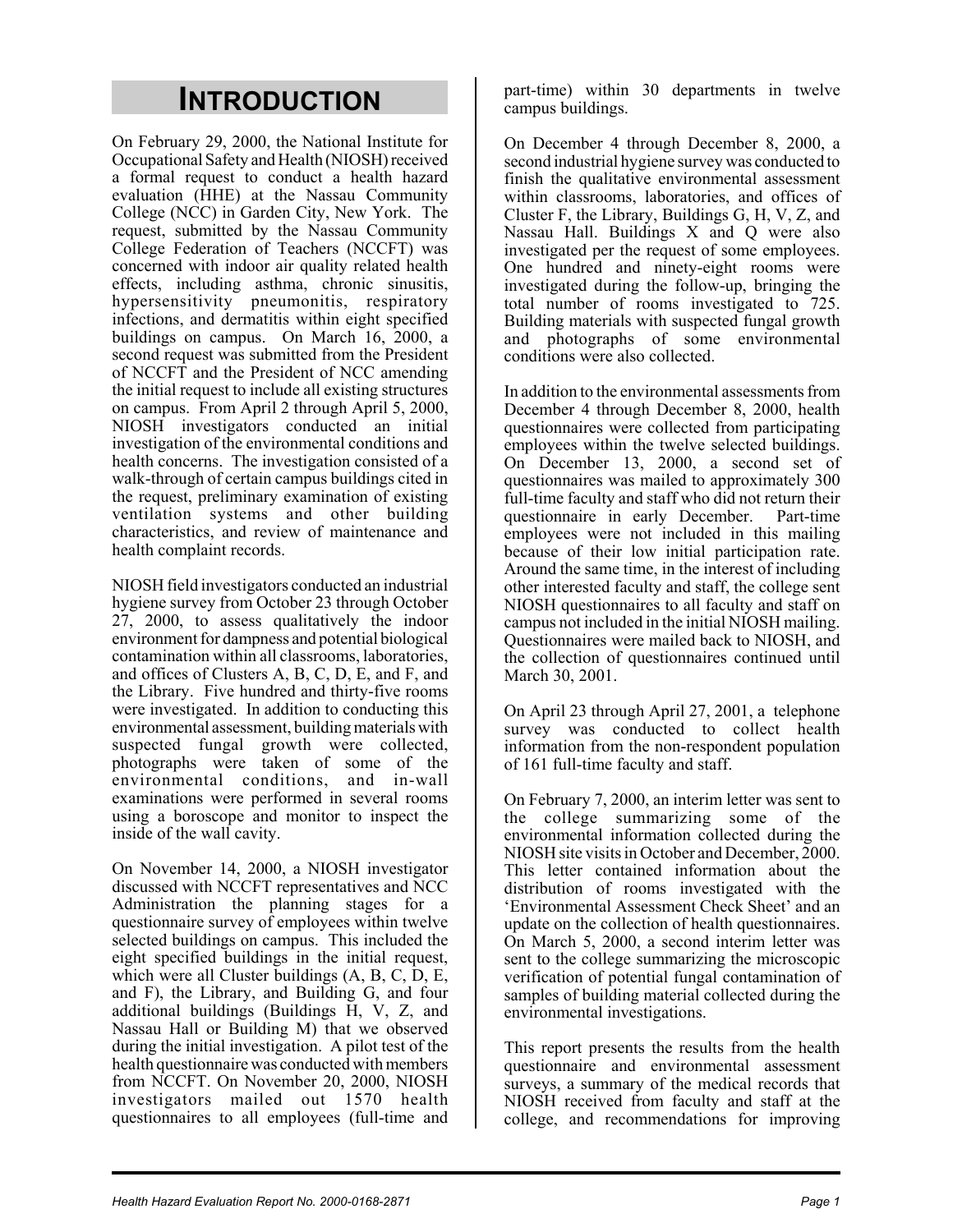indoor environmental quality and reducing employee symptoms.

# **BACKGROUND**

# **HISTORY**

Nassau is the largest two-year community college in the State of New York. It was created in 1959 as part of the State University of New York (SUNY) system. The first classes at the college began in the early 1960's when it was located in the Old County Courthouse in Mineola, New York. In 1962, classes moved to the former United States air base at Mitchel Field in Garden City, New York, because of the increase in student enrollment. In the Fall semester 2000, over 20,000 students had enrolled in more than 30 academic departments and participated in continuing education and special programs for businesses. Approximately 1231 full-time employees, including 630 full-time faculty, were employed at the college. There was a total of some 3000 employees, including about 400 adjunct faculty and 700 students hired as part-time aides.

# **CAMPUS BUILDINGS**

There are approximately 40 academic and administrative buildings located on the campus, which covers more than 225 acres of land. Some of the buildings (e.g., Buildings H, V, Z, Nassau Hall, North Hall, Bradley Hall) were built in the late 1920s through the early 1940s. Others, such as the Library, Physical Education Complex, Administrative Tower, and two academic wings (Clusters A-D and E-F), were built in the late 1970s. In 1992, the college built the Social Sciences and Visual Arts building (i.e., Building G) and the Student College Center. The buildings on campus are different by structure, purpose, occupant density, and ventilation systems.

The older buildings are refurbished former military buildings (e.g., hospital, barracks, hangars, Continental Air Command headquarters, 1<sup>st</sup> Bomber Command headquarters, Bachelor Officers quarters) and former military homes. Classrooms, laboratories, faculty offices, and administrative offices are located generally on two floors within these buildings. Originally, some of these buildings were wood structures. Reconstruction of some of the older buildings began in the early 1930s, where wood structures were replaced with brick structures. Most occupied spaces have operable windows. The

heating and cooling systems consist of water radiators, heat pumps, and air-conditioning window units. The floors are mostly tiled, but some offices have carpet. All interior walls are sheet-rock material.

In 1975, construction began on six academic buildings, known as the Cluster buildings A through F. Construction of these buildings halted because of financial reasons, and these buildings remained exposed to the outside environment for about 5 years. By 1978, the Cluster buildings were completed. These buildings are precast concrete structures with flat roofs. They have three floors of classrooms and laboratories, except for Cluster D which has only two floors of laboratories and faculty offices. The offices are located in long corridors that are attached to classroom 'pods'. These buildings have windows that can not be opened. The heating and cooling ventilation systems are unit ventilators located under windows. These units, when operating, bring outside supply air (about 25%) over a hot water pipe during the winter seasons and a chilled water pipe during the summer seasons. Air intake vents are within 6 inches of the ground. Historically, this area was a prime nesting spot for pigeons. A pigeon control program was put into place in the early 1980's, and the number of nesting pigeons has decreased. A central airhandling unit, which is located on the roof of each of these buildings, supplies conditioned air to the interior sections of the building, such as hallways, elevator areas, classrooms, and laboratories, via air diffusers. All laboratories have exhaust hoods. The floors are tiled throughout the classrooms and laboratories, and only the offices are carpeted. Interior walls that touch exterior concrete slabs are metal wallboards. All other interior walls are sheet-rock material.

The library was also built in the late 1970s and has exactly the same interior and exterior structure as the Cluster buildings. There are three floors, all carpeted, and windows that can not be opened. The heating and cooling ventilation system is very similar to that in the Cluster buildings.

The Social Sciences and Visual Arts building is one of the newest buildings on campus. The exterior of the building is brick and the interior surfaces are sheet-rock material. There are three floors of classrooms, laboratories, and faculty offices. All occupied spaces have operable windows. The heating and cooling system consists of heat pumps and air-conditioning window units. The floors are tiled throughout the building, except for the offices, which have carpet.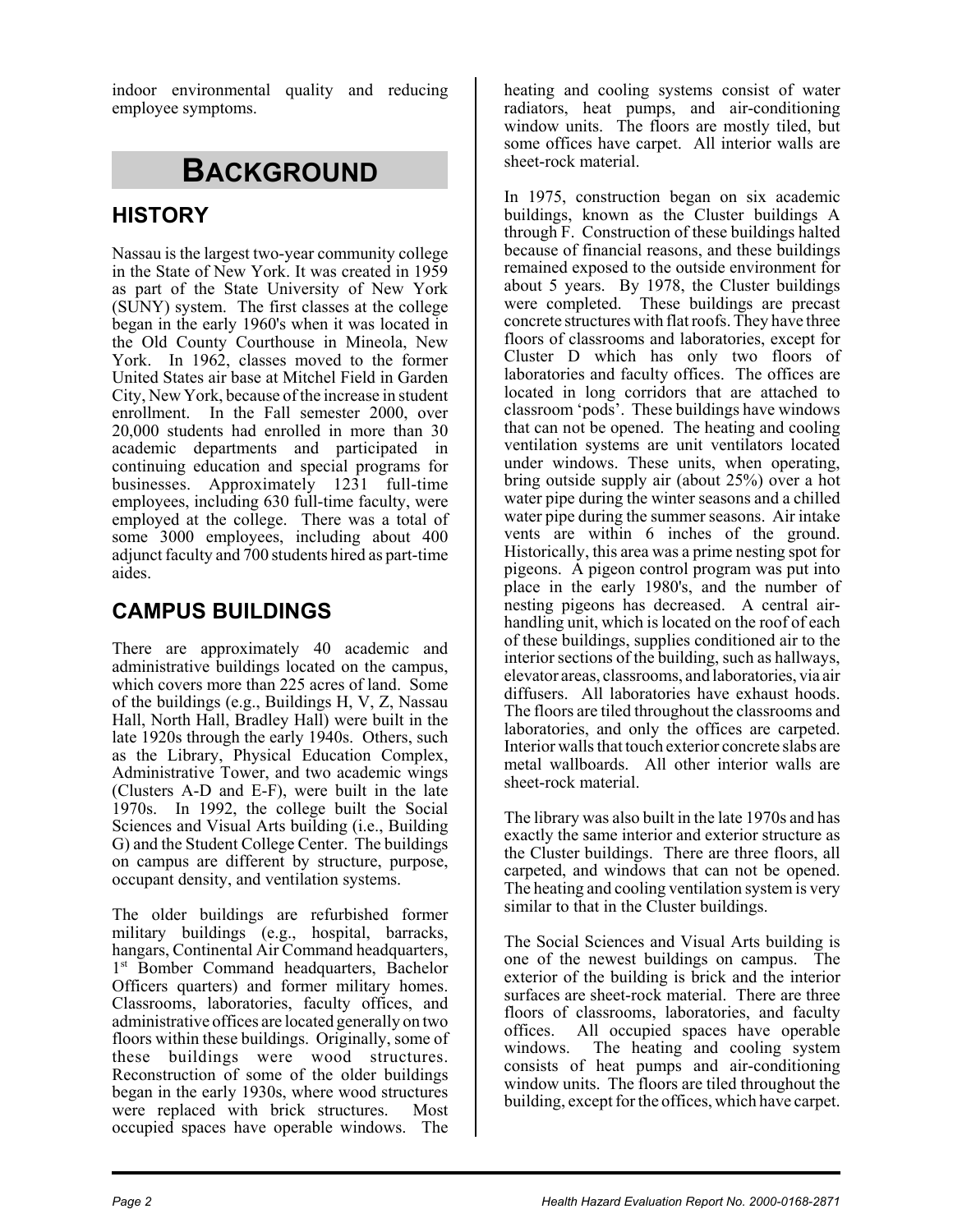### **HISTORICAL ENVIRONMENTAL INFORMATION**

Since the early 1980s, there have been reports at the college of water incursions, relative humidity problems, mold growth, and ventilation problems, as well as reported respiratory symptoms. At least fifteen independent environmental consulting groups have evaluated building conditions since 1982. Most of these survey reports focused on environmental conditions within the academic buildings built in the late 1970s, i.e., Cluster buildings (A-F) and the Library. Typical recommendations from these environmental reports were for the proper functioning and maintenance of the ventilation systems; the proper storage of chemicals used in the laboratories; repairing moisture sources, such as roofs and pipes; replacing the water-damaged materials, such as ceiling tiles, carpets, insulation, and walls; removal of contaminated materials; maintaining proper relative humidity in occupied spaces; cleaning and sanitizing occupied spaces; and conducting a medical surveillance study.

In 1983 and 1984, NIOSH received two requests from NCCFT to perform a health hazard evaluation within two of the Cluster buildings (C and D). Faculty members were concerned about the adequacy of ventilation, temperature regulation, pigeon excrement on window ledges, building leaks, mold growth on ceiling tiles and books in offices, and insufficient cleaning and maintenance of the unit ventilators. In the earlier survey, faculty members had reported experiencing episodes of respiratory illness with prolonged absences and disruption of teaching schedules. The recommendations from these evaluations were: (1) adequate supply of outside air through unit ventilators in occupied spaces should be maintained, (2) non-functioning dampers of unit ventilators should be replaced,  $(3)$ window ledges and air intake vents should be kept clean of pigeon excrement and other debris,  $(\hat{4})$ roof and pipe leaks should be controlled, (5) moldcontaminated materials should be replaced, and (6) supply and exhaust measurements should be taken to maintain adequate rates of air so that laboratories remain under negative pressure.

# **RENOVATIONS AND REPAIRS OF CAMPUS BUILDINGS**

Refurbishing or replacement of the flat roof tops, re-caulking (windows and precast sections), repainting or re-wrapping hot and chilled water pipes, and replacing ceiling tiles were major focuses from 1980 through 2000 for several

buildings throughout the campus. Roof repairs and re-caulking for the Cluster buildings (A-F) and the Library were reported to have occurred every six years. From 1995 to 1998, renovations were done in the office wings on the second floor of the Cluster buildings, which included replacement of hot and chilled water pipes running through the return air plenum of the second floor along the exterior perimeter of the buildings, replacement of insulation, the installation of new ceiling tiles, light fixtures, and carpet, and cleanup of the heating and cooling ventilation system.

# **MEDICAL SURVEY INFORMATION**

The Nassau Community College Federation of Teachers Health and Safety Committee conducted two indoor air quality and medical questionnaire surveys in 1990 and 1991. We undertook an analysis of the 1991 survey data of reported respiratory health and environmental conditions within the work spaces of the 233 faculty members participants from 22 buildings on campus. We chose the 1991 survey over the 1990 survey because it had a higher response rate. The most common reported symptoms were headaches (37%), coughing (32%), fatigue (31%), sneezing (20%), and eye & throat irritation (20%). The environmental complaints, such as stuffy air (50%), temperature (48%), soot by air vents  $(43%)$ , and cleanliness  $(41%)$  were commonly reported in the classrooms and offices. Drafts  $(57%)$ , smokey air  $(51%)$ , and odors  $(46%)$  were commonly reported only in the offices, and noise from the air vents  $(69\%)$  was the most common complaint within the classrooms.

During the 1999 Fall semester, employees within the Nursing Department (N=41) located in Cluster F reported respiratory and health concerns to their Department Chair. The results of the analysis of those reported concerns are as follows: eye and throat irritation was reported in 46% of the nursing staff, sinus symptoms (e.g., sinusitis and postnasal drip) were reported in 44%, headaches in 32%, nasal symptoms (e.g., stuffy, running, itchy nose, and sneezing) in 27%, allergies in 22%, selfreported asthma in 15%, and frequent respiratory infections was reported in 15% of the nursing staff. One person in the Nursing Department died of adult respiratory distress syndrome [1997]. In early February 2000, the Nursing Department was moved from Cluster F to three other buildings on campus: Building V, Building H, and Nassau Hall.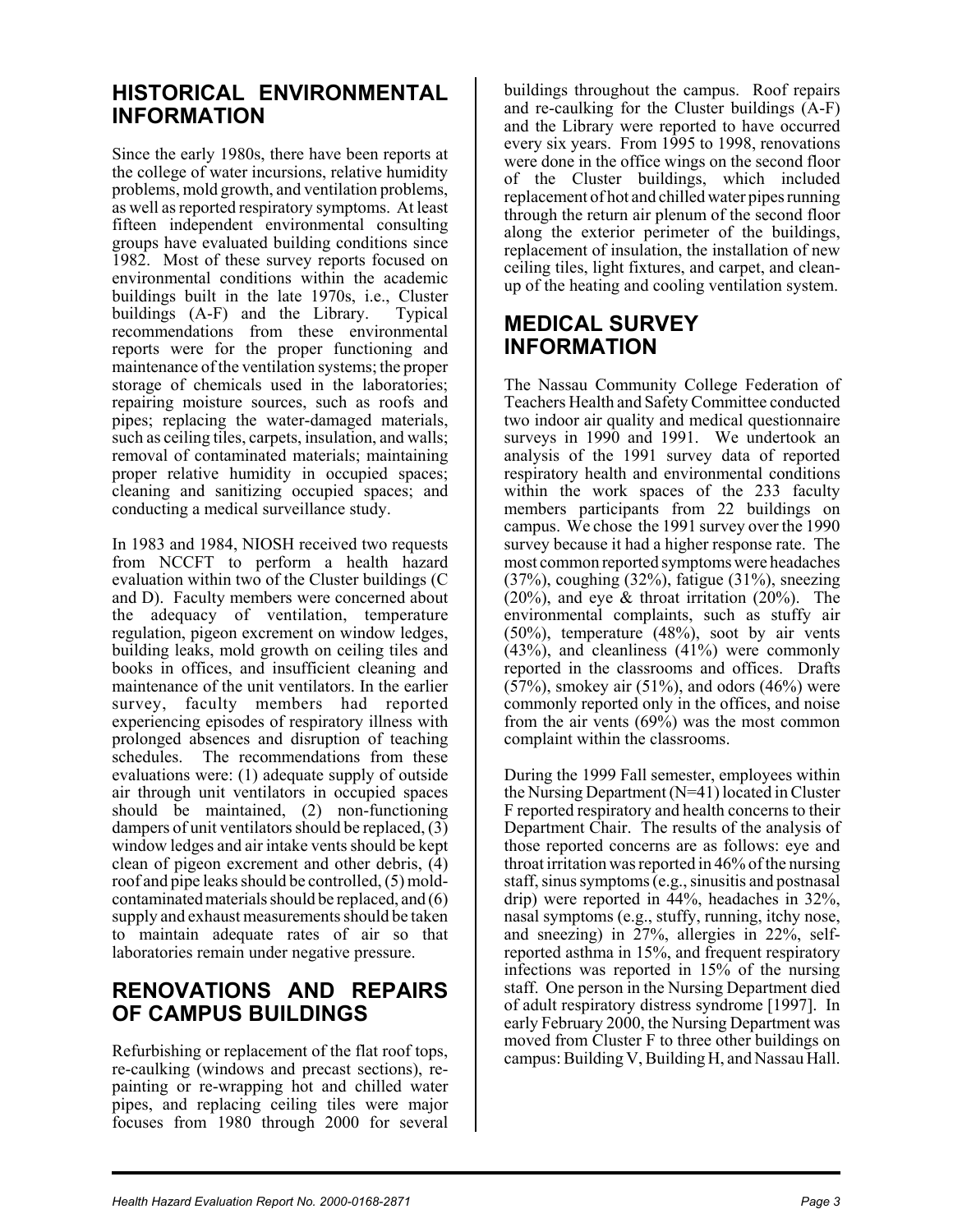# **METHODS**

# **STUDY OBJECTIVES**

The first objective of the study was to estimate the prevalence of reported respiratory symptoms, work-related symptoms, and post-hire onset of symptoms in participating current full-time faculty and staff and to compare the prevalence of reported symptoms by groups of studied buildings on campus to determine whether building-related excess existed.

The second objective was to assess the indoor environmental factors related to potential fungal contamination, which include visible signs of mold, water stains, dampness or moisture, and mold odor of studied buildings on campus.

The third objective was to examine the possible associations between reported work-related respiratory symptoms and the parameters related to potential fungal contamination by studied buildings.

The final objective was to determine whether the Nursing Department faculty and staff reported an improvement in their symptoms after they moved out of Cluster F in February 2000, and whether the reported respiratory symptom rates of the Nursing department, while they were located within Cluster F, differed from those of faculty and staff from other departments located currently within Cluster F.

### **STUDY BUILDINGS AND POPULATION**

The campus buildings that were selected for study were all Cluster buildings A through F, Buildings G, H, V, and Z, Nassau Hall, and the Library. Cluster buildings A through F and the Library were grouped together to represent buildings of similar structure built in the late 1970s. Buildings H, V, Z, and Nassau Hall were grouped together to represent buildings built in the late 1920s, and Building G represents a 1990s building structure.

Nassau Community College Administration and the Chairpersons for each of 30 departments provided a roster of all current full-time faculty and staff and a year 2000 Telephone Directory, which were used to estimate how many questionnaires were needed for the survey. Approximately 1570 questionnaires were mailed to all faculty and staff within 30 departments on campus. After three rounds of collection, we

received questionnaires from 393 out of approximately 554 full-time faculty and staff in the 12 selected buildings, a 71% response rate. We received 244 questionnaires from other faculty and staff, which includes part-time/adjunct employees, retired employees, and full-time employees who did not work in one of the studied buildings on campus. The responses of these faculty and staff were not considered further in this report, because of their low response rate and the limited amount of time these individuals spent working at the college. See Appendix D for more information.

From April 23-27, 2001, a survey was conducted to compare the non-respondent population to those who did respond, to assess the nature of any selection bias. Approximately 63 (39%) of the remaining 161 full-time faculty and staff nonrespondents took part in a phone interview that asked some questions about their current respiratory symptoms, demographic information, office and classroom locations, and information about why they did not respond to the initial survey.

The faculty and staff from the Nursing Department represented a sub-group within the study population, because at the beginning of February 2000 they were relocated out of Cluster building F to three other buildings on campus. No other departments or groups of participants within the study population were relocated during that year. Approximately 74% (26/35) of the faculty and staff from the Nursing Department participated in this survey. Separate analyses were conducted to help answer the last objective of this study.

# **DATA COLLECTION**

# *Environmental Assessment Check Sheet*

On October 23-27 and December 4-8, 2000, NIOSH conducted an environmental assessment of buildings cited in the request using an 'Environmental Assessment Check Sheet' (see Appendix A). Clusters A through E, part of Cluster F, and part of the Library were investigated in October. The remaining work spaces in Cluster F and the Library, Buildings G, H, Q, V, X and Z, and Nassau Hall (Building M) were investigated in December. With the exception of Building G, all classrooms, laboratories, and offices were examined for current signs of moisture, water stains, visible mold growth and odor, other odors, temperature, relative humidity, floor type, heating, ventilation,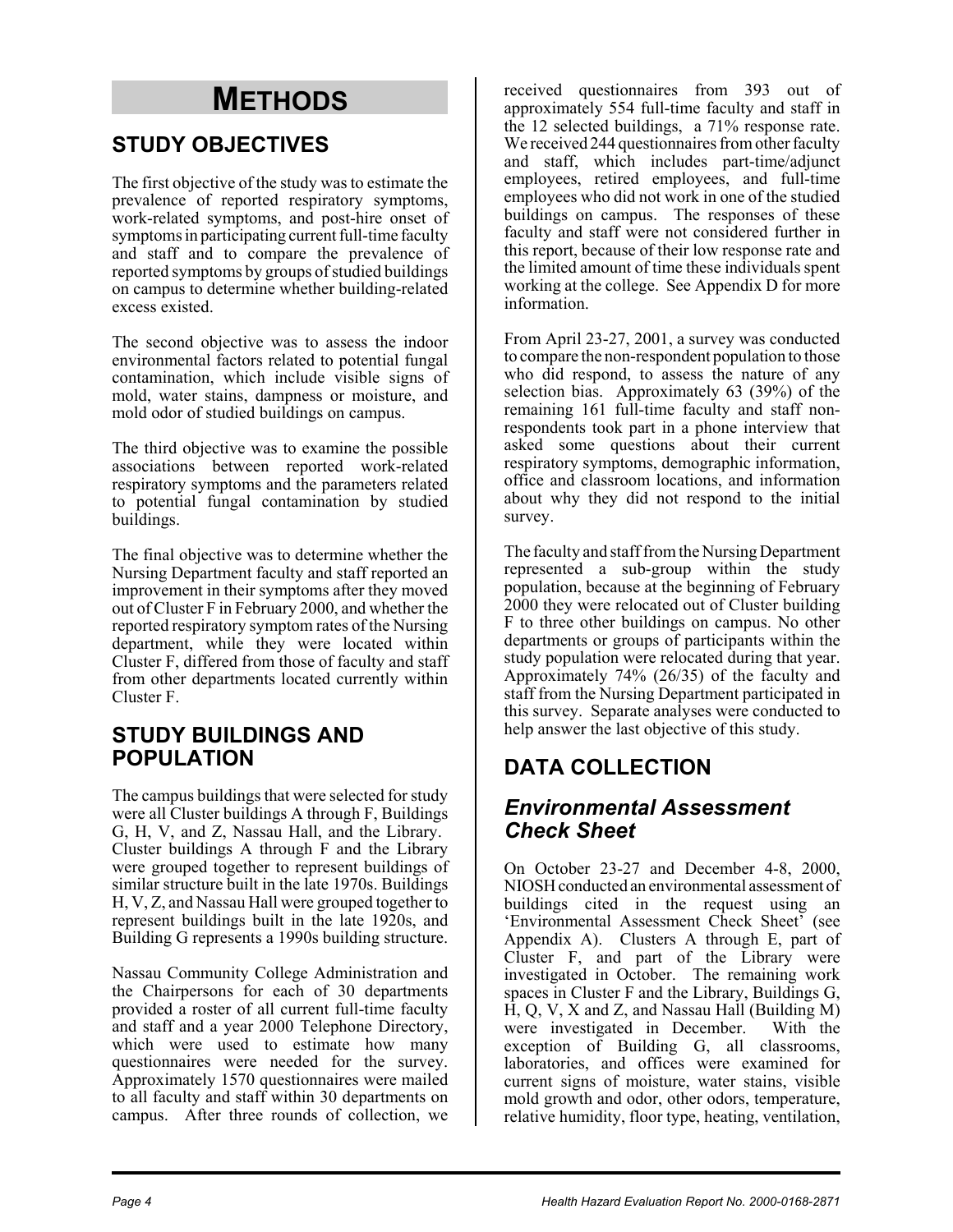and air conditioning (HVAC) type, and square footage of the room. In Building G, about 25% (randomly selected) of all rooms on each floor were included. A total of 724 work spaces within 14 buildings were examined. Among these there were nine rooms where at least two industrial hygiene teams assessed the same room. Eight of the nine were used in the cross-evaluation to assess inter-team agreement, and the remaining one room was evaluated twice by accident. For these nine, assessments were chosen at random from among the teams to avoid duplicate measurements.

An environmental assessment check sheet was designed before the survey, based on information from prior studies of the indoor air environment. Visual and olfactory assessment of a work space involved examination of seven areas within the room. These areas or objects were the ceiling, walls, windows, floor, HVAC, pipes, and furniture. Olfactory assessment of a work space involved overall smell of odors within the room. Visual assessment for water stains involved grading the area/object observed on a 4-point scale  $(0-3)$ : none, less than 5%, between 5% and 30%, or greater than 30% of the area. An average water stain score for the room was computed over all seven objects, and was used as a continuous variable and as a binary variable (i.e., stain present versus no stain present). Any visible mold in the room on any area/object was used to classify the room as having visible mold (i.e., visible mold present versus no visible mold present). Current moisture was evaluated as "damp" if wet building material existed, and "wet" if standing water existed in the room, and was used as a binary variable (i.e., moisture present versus no moisture present). Odors (mold and other) in the room were assessed by grading the odor on a 3-point scale: none, slight, or strong, and the presence of mold odor was used.

Three teams of industrial hygienists were formed by assigning two industrial hygienists per team. The assignment of two industrial hygienists depended on how well their evaluations of six selected rooms compared, and how well the industrial hygienists could detect mold odors. To assess the possibility of misclassification, eight rooms were selected during the environmental assessment in October 2000 and December 2000 to check the validity of observations of each industrial hygiene team. Cross-evaluation was done in the same room. The inter-team agreement for each measurement ranged from 63% to 100%.

Personal exposure indices were computed for each individual based on each of the four parameters

(i.e.,average visible water stains, visible mold, presence of mold odor, and current signs of moisture) related to possible fungal contamination observed in work spaces and the fraction of time spent in any work space within any of the studied buildings for the Fall 2000 semester. Those participants occupying rooms in Building G that were not randomly selected to be evaluated with the environmental assessment check sheet were assigned exposure indices of a zero value.

In addition to conducting visual assessments, samples of building materials with suspected fungal contamination within these buildings, such as drywall pieces, veneer from furniture, HVAC fiberglass insulation, a small cardboard box, and ceiling tile pieces, were collected and sealed in plastic bags for microscopic verification of potential fungal contamination in the NIOSH laboratory. These samples were collected only to confirm fungal growth in these buildings, not to quantify level of fungal contamination. In-wall examinations were performed in several rooms using a 5/8-inch diameter by 8 foot long boroscope. Two-inch holes were drilled in areas where moisture incursion was known to have occurred (e.g., below windows, stains on walls, roof drains, areas of decaying sheet-rock). A monitor was used to examine the inside of the wall cavity.

# *Questionnaire*

On November 20, 2000, NIOSH investigators mailed out health questionnaires on respiratory symptoms, supplemented with questions concerning demographic information, work history information, cigarette/cigar/pipe smoking habits, physician-diagnosed asthma, and use of latex gloves and sensitivity information to all faculty and staff within 30 departments on campus (Appendix B). The modules for respiratory questions were from the European Community  $\text{Respiratory}$  Health Survey  $(\text{ECRHS})^1$  and American Thoracic Society (ATS)<sup>2</sup> questionnaires. By March 30, 2000, NIOSH had received 393 questionnaires from full-time faculty and staff. Approximately 166 individuals were called to clarify any missing information that was reported on the questionnaire.

The Nursing department received a slightly different questionnaire to what was distributed to employees from other departments because the Nursing department was moved from Cluster F at the beginning of February 2000, and their pre- and post-move health concerns needed to be evaluated. Therefore, detailed respiratory health questions were added to the original questionnaire to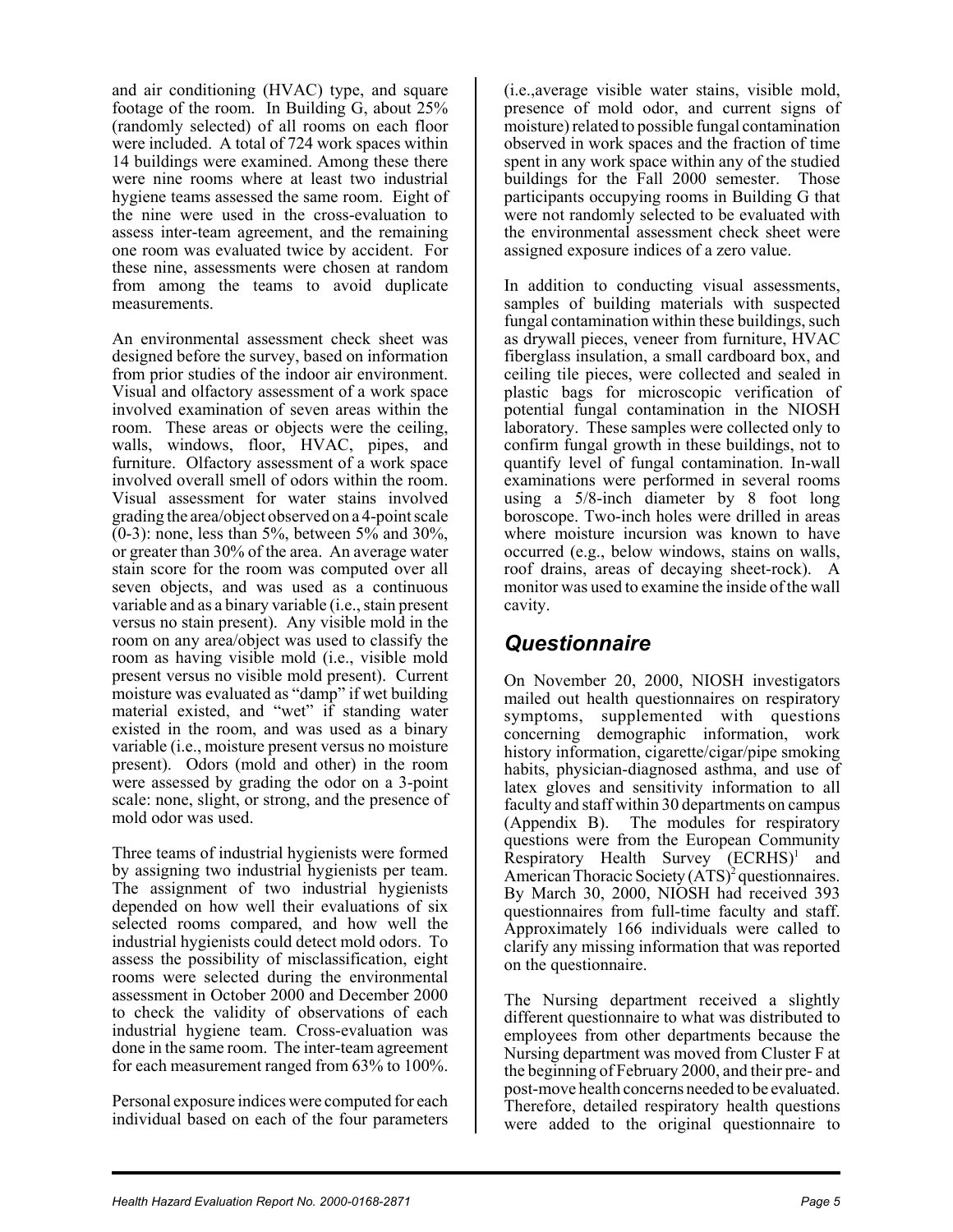describe their symptoms when they were located within Cluster F and when they were relocated to other buildings on campus.

Symptom questions referred to the 12-month period and the 4-week period prior to the survey. We defined an individual with asthma-like symptoms if there was an affirmative response to wheezing, or if they were awakened by an attack of shortness of breath, or if they had trouble with their breathing that was never quite right, or if they had chest tightness when they were around dusty parts of their house or near animals.<sup>3</sup> We defined individuals with possible hypersensitivity pneumonitis if they had reported at least one of the following: wheezing, chest tightness, shortness of breath with exertion, or usual cough and they reported any systemic symptoms (fevers, chills, night-sweats, or flu-like achiness). We defined shortness of breath as an affirmative response to any one of the shortness of breath questions: attack of shortness of breath while not doing anything strenuous, attack of shortness of breath following strenuous activity, or awakened by an attack of shortness of breath. We defined any chest symptoms (lower respiratory symptoms) as an affirmative response to wheezing, chest tightness, or shortness of breath. We defined throat irritation as hoarseness or burning sensations. We defined any upper respiratory symptoms as an affirmative response to nasal symptoms, sinus symptoms, or throat irritation. Post-hire onset of symptoms was defined as those symptoms that occurred after the reported date of hire. Work-related symptoms were defined as those symptoms that either got better away from Nassau Community College, while on weekends, vacations, or other days off, or the use of more medication on work days than other days.

# **DATA ANALYSIS**

Descriptive statistics, such as averages, standard deviations, and proportions were computed to characterize the demographic information of the study group. Categorical data analysis using chisquare statistics was applied to examine statistical differences between subgroups (faculty and staff, building types, and environmental parameters) and reported respiratory symptoms, work-related symptoms, and post-hire onset of symptoms.

Multivariate logistic regression analysis, adjusting for personal factors, such as employee status (faculty or staff), gender, age, cigarette smoking history, reported allergies, reported use of latex gloves, and the year of hire was performed to 1) assess whether differences in the prevalences of reported upper and lower respiratory symptoms by

building age groups exist, and 2) examine the association of personal exposure with upper and lower work-related respiratory symptoms. Odds ratios (OR) and Wald's 95% confidence intervals were computed.

All statistical procedures were accomplished by using program modules provided by the SAS Institute, Inc.4 Statistical significance was achieved if the p-value, probability of obtaining a more extreme result than what was observed by chance alone given the null hypothesis is true, was less than 0.05.

# **RESULTS**

# **ENVIRONMENTAL SUMMARY**

An environmental assessment of the work spaces within the 12 buildings included 711 offices, classrooms, and laboratories. Two additional buildings were investigated (Building Q and Building X), bringing the total number of rooms to 724 (Table 1). Signs of past water incursions on the ceilings, seams, and concrete support posts were evident by water stains and chalking in most of the classrooms and laboratories, especially in the Cluster buildings and the Library. Several first floor laboratories within the Cluster buildings were observed to have large cracks (2 inches), where the floor met the outside wall. Strong mildew odors were also noticed in several laboratories; this was more evident when drawers of laboratory benches were opened in the Cluster buildings. Most of the furniture in the Cluster laboratories had evidence of being in standing water at some point. The veneer on some of the furniture had separated from the sides of the cabinets within the Cluster buildings and the Library. Heavy stains were also evident in the carpet of the Library. The environmental assessments of rooms within Buildings H, Q, V, X, Z, and Nassau Hall showed some signs of past water incursions which were evident by water stains on the ceilings, walls, and floors. There were very few, if any, visible signs of mold, mold odor, and current moisture within these buildings. Building G had the least number of rooms with visible signs of past water incursion, mold growth, mold odor, and current moisture.

Table 2 shows a summary of the visual and olfactory observations, average percent relative humidity and average temperature (Celsius) measurements collected in the 14 buildings. The highest average percent relative humidity was observed within rooms from the Cluster buildings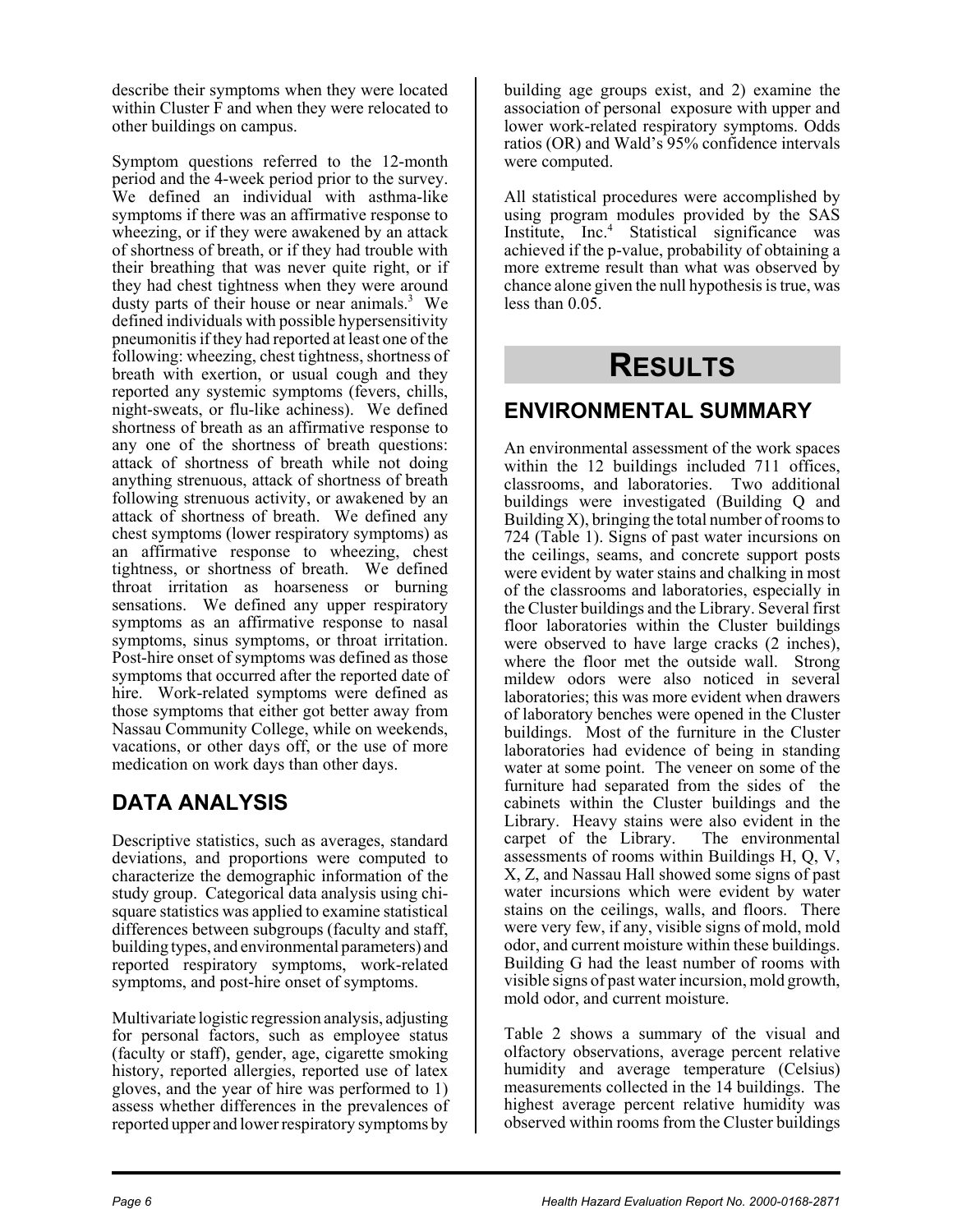and the Library (overall: 41%; standard deviation (std)=9%). The average temperature within the rooms was constant across buildings at about 24 degrees Celsius. The highest average visible water stain score was observed within rooms from the Cluster buildings and the Library (0.8; std=0.5) and the lowest average visible water stain score was observed within rooms from Building G  $(0.1; std=0.1)$ . More rooms with visible signs of mold, mold odor, and current moisture were observed within the Cluster buildings and the Library than within any other building investigated.

Table 3 shows that for all 724 rooms evaluated, the highest average percent relative humidity, the highest average visible water stain score, the highest proportion of rooms with visible signs of mold, and the highest proportion of rooms with mold odors were all found within classrooms and laboratories, especially on the first and second levels of the buildings. The proportion of rooms with current moisture was equally distributed between offices and classrooms. Offices located on the lower level or basement of a building were found to have an average percent relative humidity of 42% (std=19%), and 33% of these rooms had visible signs of mold.

While conducting the visual assessments within some rooms, samples of building materials with suspected fungal contamination were collected and sealed in plastic bags for microscopic verification of fungal contamination in the NIOSH laboratory. Table 4 shows the results from the microscopic examination of fungal growth on bulk materials collected within the buildings studied. From these tape samples and bulk materials, fungal genera of *Cladosporium*, *Chaetomium*, *Ulocladium*, *Alternaria*, and *Stachybotrys* were observed.

During previous environmental investigations by independent firms, 2-inch diameter holes were drilled in most of the rooms in the Cluster buildings and the Library to evaluate biological contamination within the wall cavities. During the NIOSH investigation, some of these holes were used, as well as some newly-drilled holes, to make in-wall examinations for potential fungal contamination with a boroscope within 11 rooms of three studied buildings. The results of these examinations are shown in Table 5. While there was no current evidence of visible moisture, there was evidence of previous water incursion due to stains on the inside of the wall panels and on the metal studs. Damage to the sheet-rock by water incursion was observed in most of the in-wall examinations, the most severe being along the bottom of the wall where the sheet-rock abutted

the concrete floor. In-wall examinations produced no evidence of current mold growth, except for one room in Cluster A.

# **QUESTIONNAIRE SUMMARY**

# *Demographic Information*

The study group of 393 current full-time workers consisted of faculty (83%) and staff (17%). They were primarily Caucasians (87%) and females (54%). The average age was approximately 51 years-old  $(± 10 \text{ years})$ . The majority of participating workers were non-smokers (67%). Ex-smokers and current cigarette smokers made up 29% and 4% of the study group, respectively. The average age they began smoking was 18 years-old  $(\pm 5 \text{ years})$ , and they smoked an average of three-quarters of a pack of cigarettes per day. Table 6 shows the reported characteristics of the study group for all 393 participants.

# *Employment Characteristics*

The majority (84%) of the study group began working at Nassau Community College after 1970 (Figure 1). Less than one percent began work prior to 1963 when the college was not located at Mitchel Field. During the time when the new academic wings (Cluster A-F and the Library) were completed and open for classes, which was around 1978, approximately 32% of the study group was working at the college. Sixty five percent of the participants had been working at the college since 1980s. Only 5% of the study group had been hired in 2000. The average tenure for the population was 17 years, ranging from 3 months to 40 years. The typical number of hours a participant worked at the college was approximately 30 hours, and they worked these hours on average four days of the week. Staff reported working more hours at the college than faculty: 35 hours versus 30 hours respectively.

The questionnaire survey focused on the following 12 buildings: Clusters A, B, C, D, E, and F, Buildings G, H, V, Z, Nassau Hall (Building M), and the Library. All participants except for six individuals provided information on their office location or job title for the full year of 2000. Sixty-eight percent (262/387) of the participants worked within the Clusters and the Library, 21% (82/387) worked within the refurbished military buildings (H, V, Z, and Nassau Hall), and 11% (43/387) worked within Building G. Professors constituted 31% of the participants, associate and assistant professors constituted 19%, and instructors constituted 15% of the study group.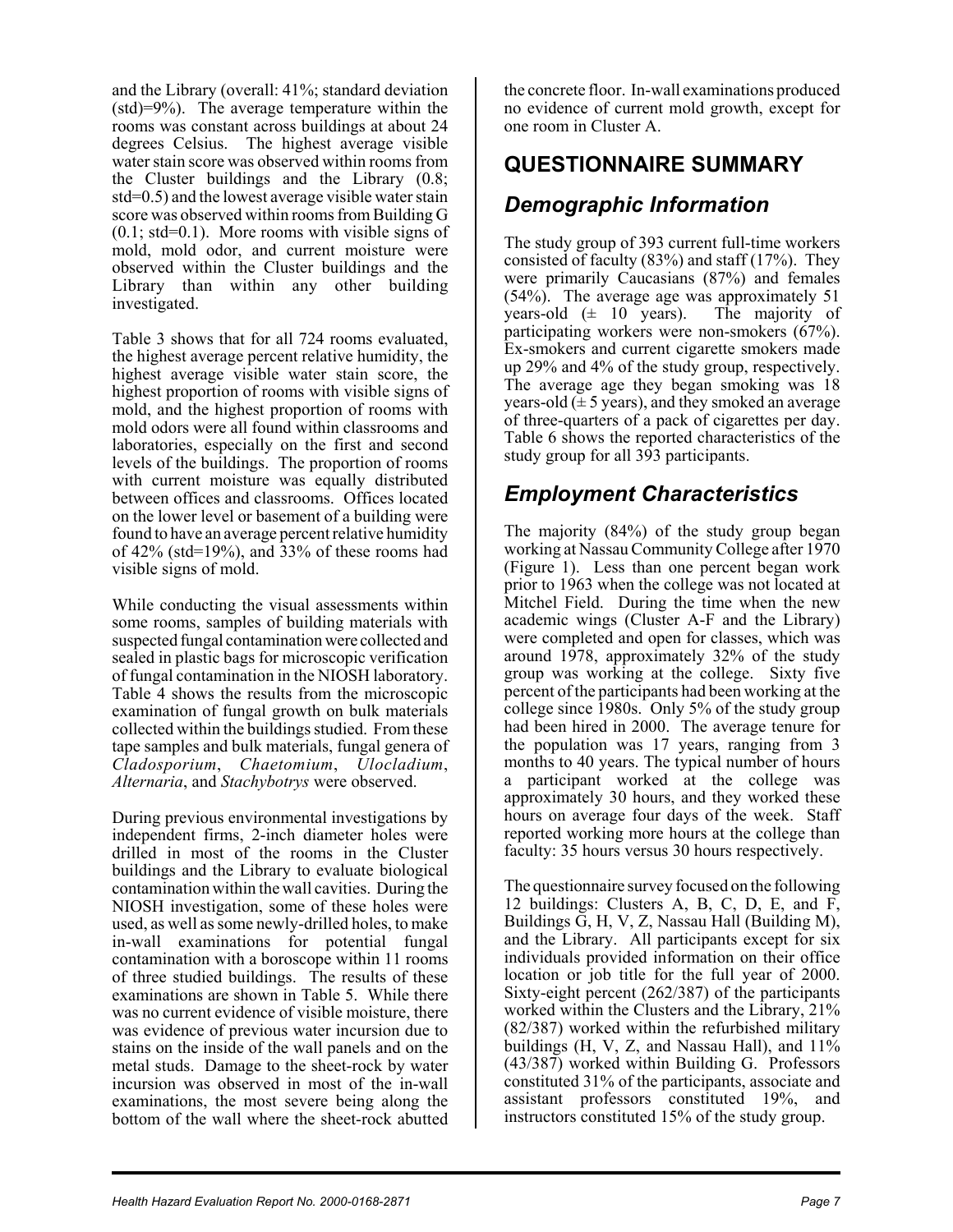# *Reported Respiratory Symptoms*

The prevalence of the reported symptoms for all participating faculty and staff are graphically displayed in Figures 2 and 3. There were no statistical distinctions between what was reported by the faculty and what was reported by the staff based on chi-square statistics (p-values  $> 0.05$ ). Forty-six percent of all participants reported they had experienced at least one chest symptom (wheezing, chest tightness, or shortness of breath) within the past 12 months of the survey, and 31% reported at least two of these symptoms. Attacks of shortness of breath were reported by 35% of the participants, 33% reported wheezing, and 27% reported they had chest tightness. Forty-three percent of the participants reported they had asthma-like symptoms (wheeze, shortness of breath, chest tightness around animals or dust, or breathing troubles) within 12 months prior to the survey, and 17% reported physician-diagnosed asthma. For reported upper respiratory symptoms or eye irritation within the past 12 months of the survey, Figure 3 shows that nasal and sinus symptoms were reported the most by faculty and staff (61% and 60%, respectively). Itchy and burning eyes were reported by 46% of all participants and 41% reported throat irritation, which includes hoarseness or burning sensations. Seventy-eight percent reported at least one upper respiratory symptom (nasal symptoms, sinus symptoms, or throat irritations) or eye irritation within the past 12 months of the survey, and 63% reported at least two of these symptoms. Eighteen percent of the study group reported symptoms consistent with possible hypersensitivity pneumonitis within the past 12 months of the survey. For other reported symptoms (data not shown), 37% reported headaches, 27% reported skin irritations, 25% reported sinus infections, 22% reported having difficulty in remembering things, 16% reported nose bleeds, 20% reported one or more systemic symptoms (chills, fevers, night sweats, or flu-like achiness), and 4% reported nausea within the past 12 months of the survey.

Thirty-six percent of all participants with any one of the chest symptoms reported occurrence after they had started their job at the college (Table 7). Sixty-nine percent of all participants with any upper respiratory symptoms or eye irritation reported inception after they started their job. Wheezing (22%) was the highest prevalence work-related chest symptom, and nasal symptoms (32%) were the highest prevalence work-related upper respiratory symptom for the study group. Eight percent of all participants reported physician-diagnosed asthma that occurred after

they began working at the college, and 9% reported physician-diagnosed asthma with symptoms that either got better away from the college, or for which they were currently taking more medicine on workdays than on other days. The distribution of reported chest symptoms for the 17% who reported physician-diagnosed asthma was as follows: 76% reported they had wheezed in the past 12 months, 71% had shortness of breath, and 62% had chest tightness in the past 12 months (data not shown). For those who had physician diagnosis of asthma in the years prior to working at the college (21/393), 29% reported that their asthma got worse after they began working at the college.

For reported symptoms within 4 weeks of the survey, similar patterns were observed to the 12 month patterns. For example, 32% of the participants reported at least one chest symptom and 68% reported at least one upper respiratory symptom or eye irritation. Nasal and sinus symptoms were the most common reported upper respiratory symptoms within 4 weeks of the survey. (Data not provided).

# *Associations Between Reported Office and Classroom Locations and Respiratory Symptoms*

All participants, except for faculty and staff within the Nursing Department ( $N=26$ ), were placed into one of three building groups based on their reported percentage of time spent in any particular building over all three semesters within the year 2000. Nursing faculty and staff were not considered for this analysis, because they were relocated in the early part of the year, making it difficult to assign a primary building for that year. Buildings H, V, Z, and Nassau Hall were grouped together because they represented similar buildings built in the late 1920s; Clusters A, B, C, D, E, and F and the Library were grouped together because they represented similar buildings built in the late 1970s; and Building G was grouped alone because it was the only building of the twelve that represented a newer building. Seventy-two percent (255/356) of the participants reported that they had spent most of their working day within the Clusters and the Library. Sixteen (58/356) and twelve (43/356) percent reported working within the older buildings and newer building, respectively. Four individuals reported spending equal amounts of time working in more than one building, one individual reported working primarily in an older building not selected for study, and six individuals reported no information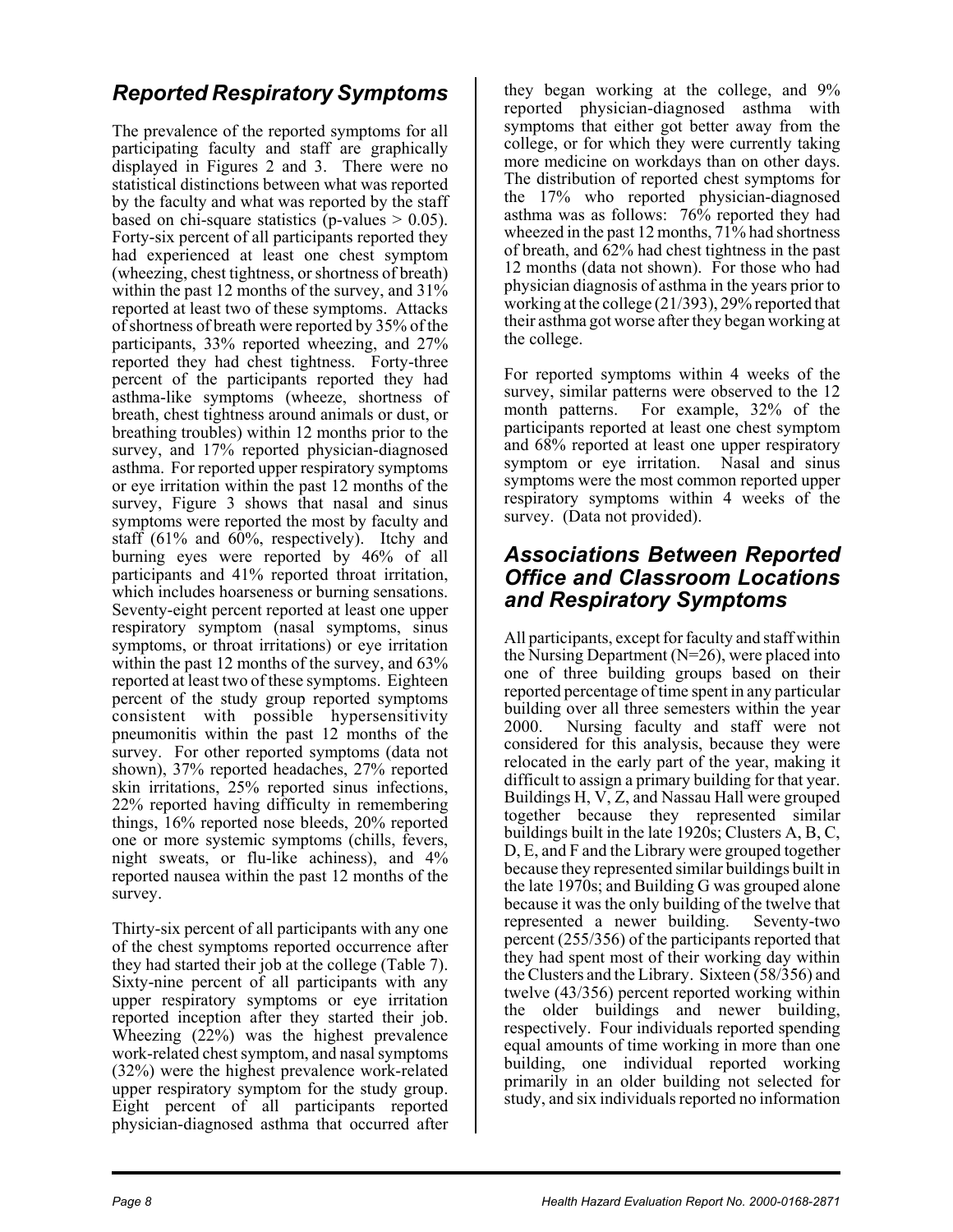on their location; these were excluded from this analysis.

The distributions of reported symptoms for nonnursing faculty and staff participants by building age group are presented in Figures 4 and 5. Logistic regression analysis showed significant differences (p-values  $< 0.05$ ) in the prevalence of any chest symptoms and any one of the four upper respiratory or eye irritation symptoms by building age group, after personal factors, such as employee status (faculty or staff), gender, age, cigarette smoking history, reported allergies, reported use of latex gloves, and the year of hire were considered in the analysis. Significant differences were also observed for reported wheezing, shortness of breath, and nasal symptoms by building age group. The highest prevalence estimates were found for those nonnursing participants who spent the majority of their working day in buildings built in the late 1970s compared to those working in other studied buildings. This was particularly true for those who had their office and classrooms located in Cluster A. Figures 6 and 7 show the distribution of reported work-related upper and lower respiratory symptoms by the Cluster buildings and the Library and other studied buildings. For any one of the chest symptoms, those in Cluster A reported the highest prevalence of work-related symptoms than those in all other studied buildings (58% compared to 25%). For any one of the upper respiratory symptoms or eye irritation, those in Cluster E reported the highest prevalence of work-related symptoms compared to those in all other studied buildings (76% compared to 48%).

Physician-diagnosed asthma was reported equally across building groups. However, those who worked primarily in Cluster C reported the highest prevalence of physician-diagnosed asthma compared to those working in all other studied buildings (38% compared to 16%) (Figure 6). For possible hypersensitivity pneumonitis, the reporting rates were not statistically different among building groups (Figure 4). However, those working within buildings built during the 1970s, especially those in Cluster E (41%), reported more symptoms of possible hypersensitivity pneumonitis than those participants working in all other studied buildings (18%) (data not shown).

Table 8 shows statistically significant differences  $(p\n-values < 0.05)$ , after adjusting for personal factors, between occupants of buildings for reported post-hire onset of any one of the chest symptoms, especially wheeze and shortness of breath. Significant differences were also found for

post-hire onset of any upper respiratory symptoms or eye irritation. For work-related symptoms, statistically significant differences were observed for all reported upper and lower respiratory symptoms, except for shortness of breath, physician-diagnosed asthma, and eye irritation. Again, the highest prevalence estimates were found for those who primarily worked in the 1970s buildings.

### *Associations Between Environmental Assessment and Reported Work-related Respiratory Symptoms*

The current environmental assessment check sheets and the reported work-related respiratory symptoms within the past 12 months were evaluated for all non-nursing faculty and staff who reported information about where they worked during the Fall semester of 2000 (N=323). Nursing faculty and staff were not considered for this analysis because of a conflict with the time period of the health questions and the relocation of the nurses. Personal exposure indices were computed for each individual based on each of four parameters (i.e., average visible water stains, visible mold, presence of mold odor, and current signs of moisture).

Table 9 shows the adjusted odds ratio of reported work-related respiratory symptoms within 12 months of the survey and work-related physiciandiagnosed asthma for individual exposure indices. When an individual exposure index was based on the average visible water stain score in a room as a continuous index, significant exposure-response relationships were found for wheeze, throat irritation, and any upper respiratory symptoms or eye irritation. Adjusted odds ratios (95% confidence interval) were 2.3 (1.1-4.5) for wheeze, 2.4 (1.3-4.4) for throat irritation, and 1.9 (1.1-3.3) for any upper respiratory symptoms, implying that the risk of those respiratory symptoms increases by about 2-fold as the average water stain exposure index increases by one unit. Although there were no significant exposure-response relationships of the exposure index based on the average water stain score as a continuous variable for work-related nasal symptoms and work-related sinus symptoms, there was significantly increased risk associated with observations of any water stain for these upper respiratory symptoms. The adjusted odds ratios were 4.4 (1.2-15.3) and 3.8 (1.1-13.4), respectively.

When the exposure index was based on the presence of visible mold, significantly increased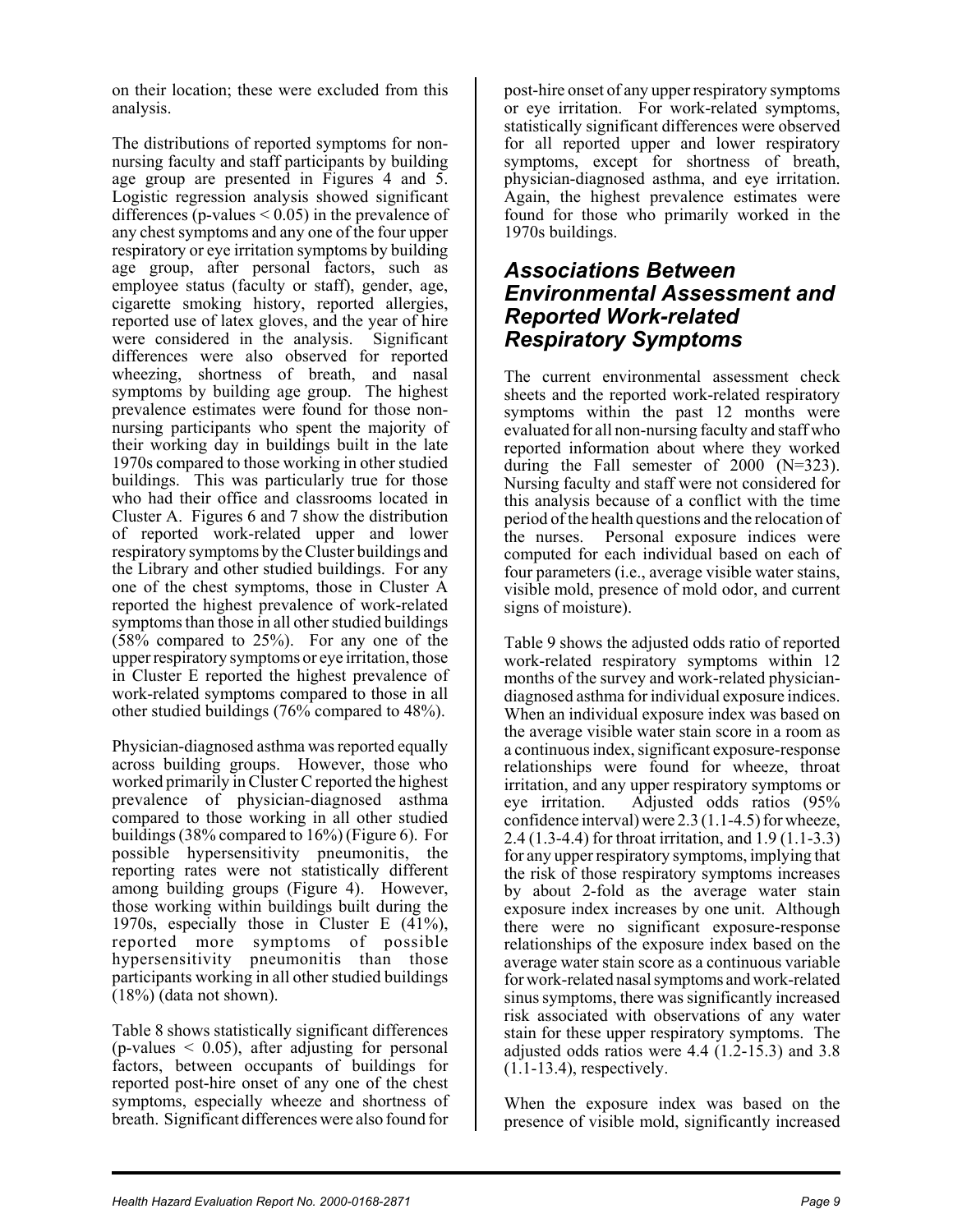risks were found for all work-related lower respiratory symptoms, except for work-related attack of cough. The risk of these lower respiratory symptoms were more than 2-fold, and the highest risk (OR=2.6) was found for workrelated chest tightness and work-related shortness of breath. About a two-fold odds was found for work-related nasal symptoms, work-related sinus symptoms, and work-related eye irritation.

When the exposure index was based on the presence of mold odor, significantly increased risks were found for work-related throat irritation  $(OR=2.3; CI=(1.2-4.3)$  and any work-related upper respiratory symptom  $(OR=2.3; CI=1.2-4.3)$ .

For symptoms reported to be work-related within 4 weeks of the survey, similar adjusted odds ratios were found for most symptoms based on exposure indices. There were a few exceptions. When the exposure index was based on the average water stains observed as a continuous variable, the adjusted odds ratio for work-related wheeze was 1.4 (CI=0.6-3.2). When the exposure index was based on the presence of mold odor, the adjusted odds ratio for any work-related upper respiratory symptom was 1.7 (CI=0.9-3.2).

# *Reported Symptoms for Participating Nursing Faculty and Staff*

For participating faculty and staff within the Nursing Department (N=26), 54% reported chest symptoms (wheezing, chest tightness, or shortness of breath) within the past 12 months of the survey and had these symptoms while they were working in Cluster F. Seventy-three percent reported upper respiratory symptoms (nasal symptoms, sinus symptoms, or throat irritation) or eye irritation within the 12 months prior to the survey, and they reported having these symptoms while working in Cluster F. After the Nursing Department moved out of Cluster F in the early months of the year 2000, 36% of those who reported having chest symptoms prior to the move reported that their symptoms or breathing problems had either lessened or disappeared after they moved. However, none of the nurses who reported having nasal, sinus, throat, or eye symptoms prior to the move reported improvement of their symptoms after they were relocated.

Pre-move symptom prevalences for those participants in the Nursing Department who had been located in Cluster F (N=22), based on onset dates of prevalent symptoms, were compared to symptom prevalences of participating employees

from other departments in Cluster F (N=45). There were four nurses who never worked in Cluster F; these were excluded from this comparison. Similar demographic characteristics, except for age and gender, were observed between the nurses and other employees within Cluster F. The participating nurses reported a higher average age of 51 years compared to the other employees, whose average age was 46 years (p-value  $= 0.04$ ). The nurses were primarily females (21/22) compared to the individuals within the other departments (29/45). Figures 8 and 9 show no significant differences (p-values  $> 0.05$ ) in the prevalence of reported work-related symptoms. There were no significant differences in the reported post-hire onset of symptoms among the two groups (p-values  $> 0.05$ ).

# **MEDICAL RECORD REVIEW SUMMARY FOR FACULTY AND STAFF**

NIOSH obtained permission to review medical records from twelve individuals who worked at the college, of whom most are from the Department of Nursing. Nine had diagnoses of lower respiratory disease, five of which were well documented in the records. Seven carried a diagnosis of asthma, and the medical records suggest the presence of interstitial lung disease in six of these during at least some part of their illness. One individual died of interstitial pneumonitis in 1997. Five individuals developed their disease before 1994, and eight had evidence of new onset or marked exacerbation of their lung disease between 1995 and 2000.

The medical records did not provide detailed occupational or environmental histories, and no specific evaluation of the relationship of symptoms or clinical findings to an individual's time spent in a particular building could be made. One individual who left a building showed improvement in symptoms over subsequent months.

### **COMPARISON OF REPORTED SYMPTOMS BETWEEN RESPONDENT POPULATION AND NON-RESPONDENT POPULATION**

A survey of non-respondents to the main questionnaire survey was undertaken to assess whether the participants were representative of the college population as a whole. The response rate for the non-respondent survey was low, at 39%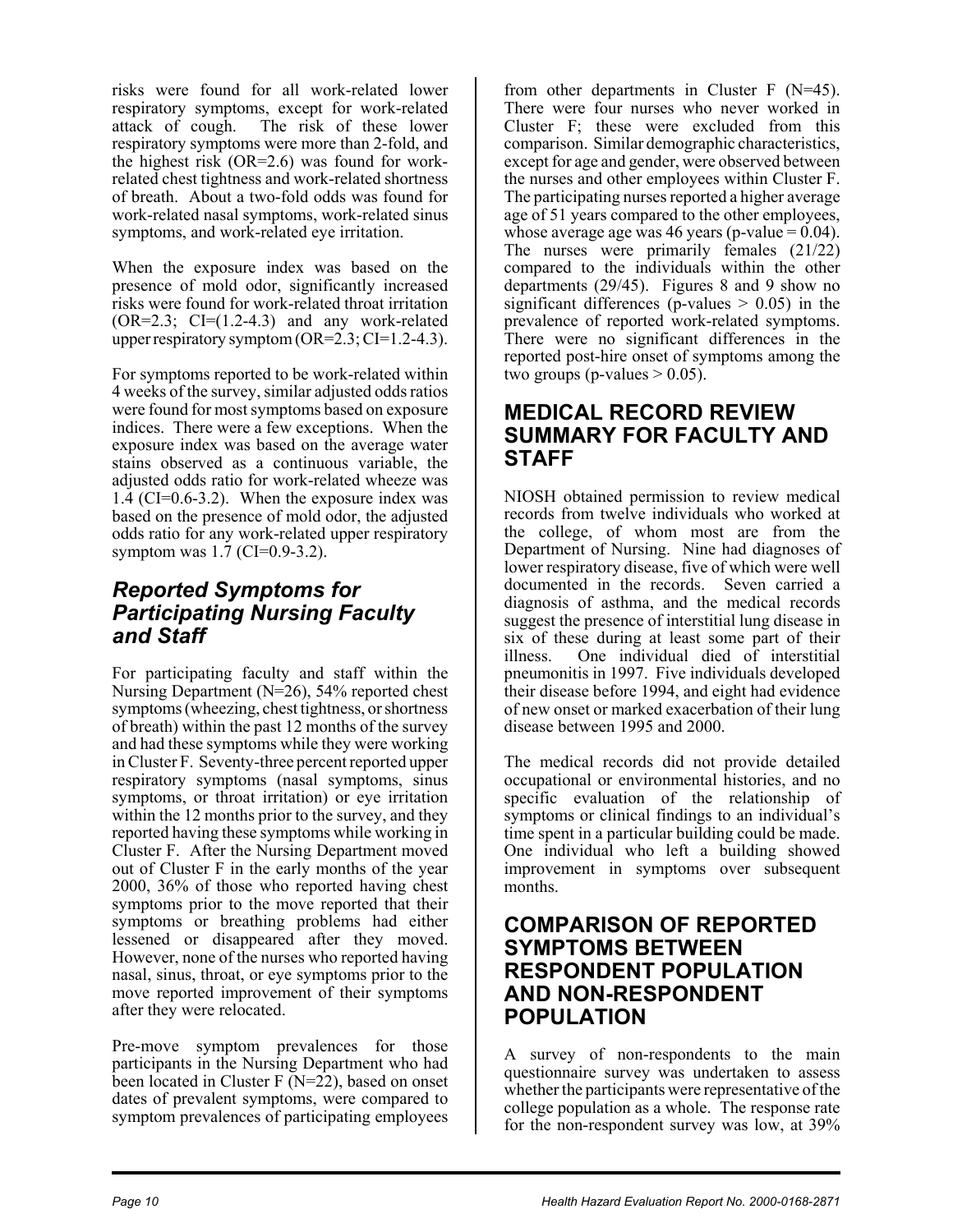(63/161). The overall characteristics of the nonrespondents were similar to those in the main study population (N=393). The only difference was the gender distribution, where the nonrespondent population was 56% males compared to 44%. Similar distributions of primary building location for offices and classrooms for the Fall 2000 semester were observed between the nonrespondent and respondent population, where the primary buildings were the Clusters and the Library. Reports of wheeze for non-respondent occupants of the 1970s (N=40) and 1920s (N=10) buildings were similar to those of the respondents (35% and 20% compared to 37% and 19%). Nonrespondents and respondents by building age group were also similar for any chest symptoms (40% and 20% compared to 52% and 24%). However, reports of shortness of breath and chest tightness were generally lower for the nonrespondents (20% and 0% compared to 39% and 12% for shortness of breath; 18% and 10% compared to 31% and 14% for chest tightness). Comparisons of reported symptoms between nonrespondent and respondent occupants of the 1990s building (N=13) also were generally lower. Although the non-respondents reported fewer symptoms, the patterns across the three building age groups were similar to those for the participants of the main study. Similar prevalence was observed for physician-diagnosed asthma across all building age groups (16% for nonrespondents compared to 17% for respondents). See Appendix C for more information.

# **DISCUSSION**

This NIOSH investigation documents that building-related respiratory problems are occurring among staff and faculty on the campus. The evidence supporting this conclusion is fourfold. First, the prevalence rate of reported physician-diagnosed asthma is elevated compared to state and county statistics, which were obtained with similar questions on interview questionnaires. Reported diagnosed asthma prevalence for those aged 35-65 years among faculty and staff respondents was 18% compared to 10% reported overall by New York state residents of that age range.<sup>5</sup> The comparison to Nassau county rates, available only for all ages, also showed an excess among faculty and staff  $-17\%$  versus 3% at the county level.<sup>6</sup>

The second line of evidence for building-related chest problems concerns the distribution of chest symptoms across the campus building populations. The proportion of persons with chest complaints

was considerably and statistically higher in buildings built in the late 1970s (Cluster buildings and the Library) than in either older or newer buildings. It is unlikely that there are health, employment, smoking, or other personal factors that explain why persons with symptoms would be housed in one part of the campus (apart from the nursing faculty). Rather, the building environment is the most logical causal factor for the unequal risk of respiratory disease across the campus. The interpretation that there are environmental explanations for the increase in respiratory symptoms in the Cluster buildings and the Library is strengthened by the statistically different prevalences of symptoms that arose after study respondents occupied these buildings. Building-related exposures preceded the development of symptoms, rather than reflect assignment of symptomatic persons to specific building environments. Similarly, workrelatedness of symptoms is suggested by higher proportions of persons in buildings built in the late 1970s reporting that their symptoms improved away from work or required more medication at work than employees working elsewhere on the campus. This constellation of epidemiologic findings is strong evidence that there are exposures causing chest symptoms in a portion of the faculty and staff in the Cluster buildings and the Library.

The third line of evidence for building-related chest illness comes from medical records of affected employees who released their records for our review. Physicians seeing these patients documented both asthma and interstitial lung disease that they attributed in some instances to the building environment in which they worked. Asthma is a common disease in the U.S. population and has increased markedly in prevalence and severity since the 1970s.<sup>7</sup> Not all asthma occurring among faculty and staff is likely building-related, and many asthmatics are likely to have suffered from asthma in childhood, long before employment at Nassau Community College. There is substantial epidemiologic evidence that home dampness and indices of mold exposure increase the risk of asthma and respiratory symptoms. $8,9$  The evidence that office buildings with moisture incursion can contribute to asthma is less developed. However, several studies exist describing this phenomenon.<sup>10-12</sup> When adults develop asthma for the first time, a search for environmental determinants is always wise. In the setting of symptoms arising or exacerbated while at work, a cause at the workplace must be considered. At Nassau Community College, many who reported a physician diagnosis of asthma after they started at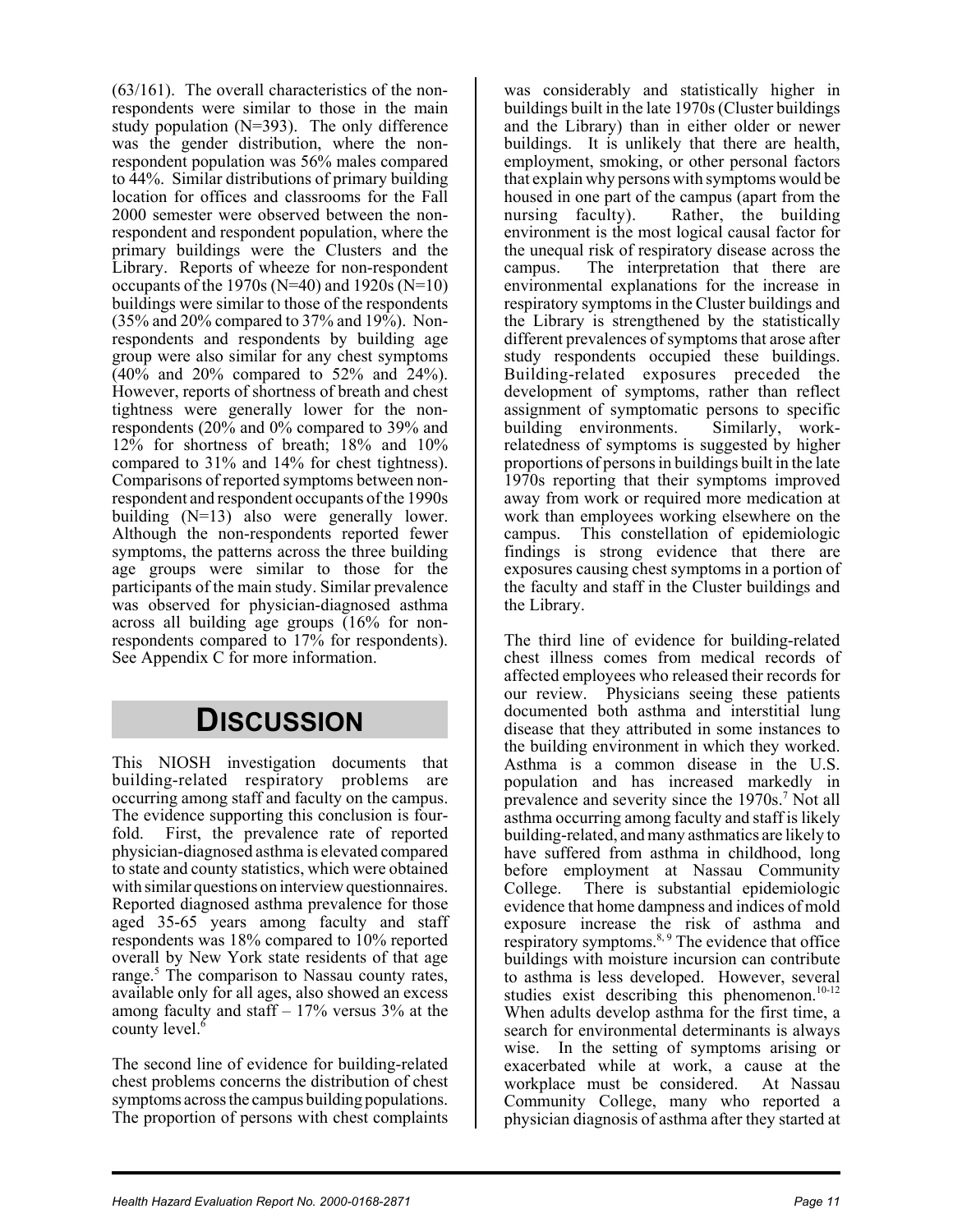the college were occupants of the Cluster buildings and the Library. There were many persons with symptoms compatible with asthma that did not report a physician diagnosis of asthma. This is consistent with studies, which have shown that those with symptoms and evidence of airways hyperreactivity, the hallmark of asthma, do not report a diagnosis.<sup>13</sup>

Several of the medical records received for our review documented findings consistent with interstitial lung disease. Hypersensitivity pneumonitis is an example of interstitial buildingrelated disease in which persons exposed to airborne fungi or bacteria develop an immune response to the inhaled microorganisms which causes symptoms of cough, shortness of breath with exertion, and sometimes fevers, severe fatigue, and weight loss. The medical literature has scores of reports on building-related hypersensitivity pneumonitis outbreaks and case reports, usually in the setting of exposures associated with water damage, contaminated ventilation systems, or aerosols.<sup>12, 14</sup> Attack rates can be high and subclinical illness often goes undiagnosed or unsuspected.<sup>14</sup> Buildings with cases of hypersensitivity pneumonitis often have building-related asthma cases as well.<sup>10, 12</sup> The symptom information available for Nassau Community College participants is consistent with the occurrence of building-related hypersensitivity pneumonitis even though statistically significant differences were not observed between building age groups.

The fourth line of evidence supporting the existence of building-related respiratory problems is the association between work-related lower and upper respiratory symptoms and the exposure indices of possible microbial exposure. Our surrogate measures of the potential for microbial contamination were signs of water stains, visible mold, presence of mold odor, and visible signs of dampness (water incursion). These exposure indices, whether they were based on the average water stains observed or the presence of visible mold, were not only positively associated with work-related lower and upper respiratory symptoms but showed evidence of an exposureresponse trend after adjusting for personal factors. Dales and colleagues demonstrated that selfreported moldy odor in residential environments was significantly associated with total culturable fungi in dust samples, and that homes with reported visible mold growth also showed higher level of *Aspergillus* spp. and *Penicillium* spp. than those without visible mold.15 Finnish research on the development of classification systems of moisture-damaged dwellings in relation to health

effects has found similar positive associations with upper and lower respiratory symptoms.<sup>16</sup>

The field of indoor air quality has little scientific evidence that measurements of microbial agents can be linked to health outcomes. Where hazard of specific microbial agents cannot be objectively measured, standards or guidelines do not exist for safe levels. Decisions about need for remediation to protect building occupants have to be made in the absence of quantitative guidelines. Although specific microbial cause(s) remains unknown, a robust body of knowledge exists to support the association of moisture incursion or presence with respiratory disease. Much of this is from epidemiologic studies of residential characteristics and risk of asthma and respiratory symptoms. $17,18$ The same risks occur in office settings which have been water-damaged, as has occurred in the 1970s buildings. Examples of investigations showing this phenomenon exist in individual building  $investigations, <sup>10-12</sup>$  as well as epidemiologic studies of building risk factors for work-related respiratory symptoms.19 Thus, the findings of work-related respiratory disease in this investigation are not unusual or surprising.

In this investigation, we did not take any air samples for measuring airborne fungal propagules in rooms of the buildings on campus. Instead we developed and used an environmental assessment checksheet to evaluate signs of water incursion, visible mold, and presence of mold odor. Although past remediations of the cluster offices were done, which may have removed visual evidence of prior water incursion, the Cluster buildings, with a history of water damage, still showed higher indices of potential microbial contamination than those with no history of water damage. Classrooms and laboratories showed the highest indices of signs of water incursion, visible mold, and presence of mold odor compared to the offices. The indices of exposure employed in this analysis are surrogate indications of potential bioaerosol exposure and not quantitative levels of airborne contaminants. Nevertheless, they have been shown here to be associated with reported health outcomes related to lung disease, especially asthma. Similar findings have been reported in another water-damaged building in which a similar environmental check sheet was employed. Moreover, in that building, correlations between measured levels of airborne fungal contaminants and respiratory symptoms were also detected.<sup>20</sup> The latter finding provides support that data from the environmental check sheet provide some information on potential bioaerosol exposures.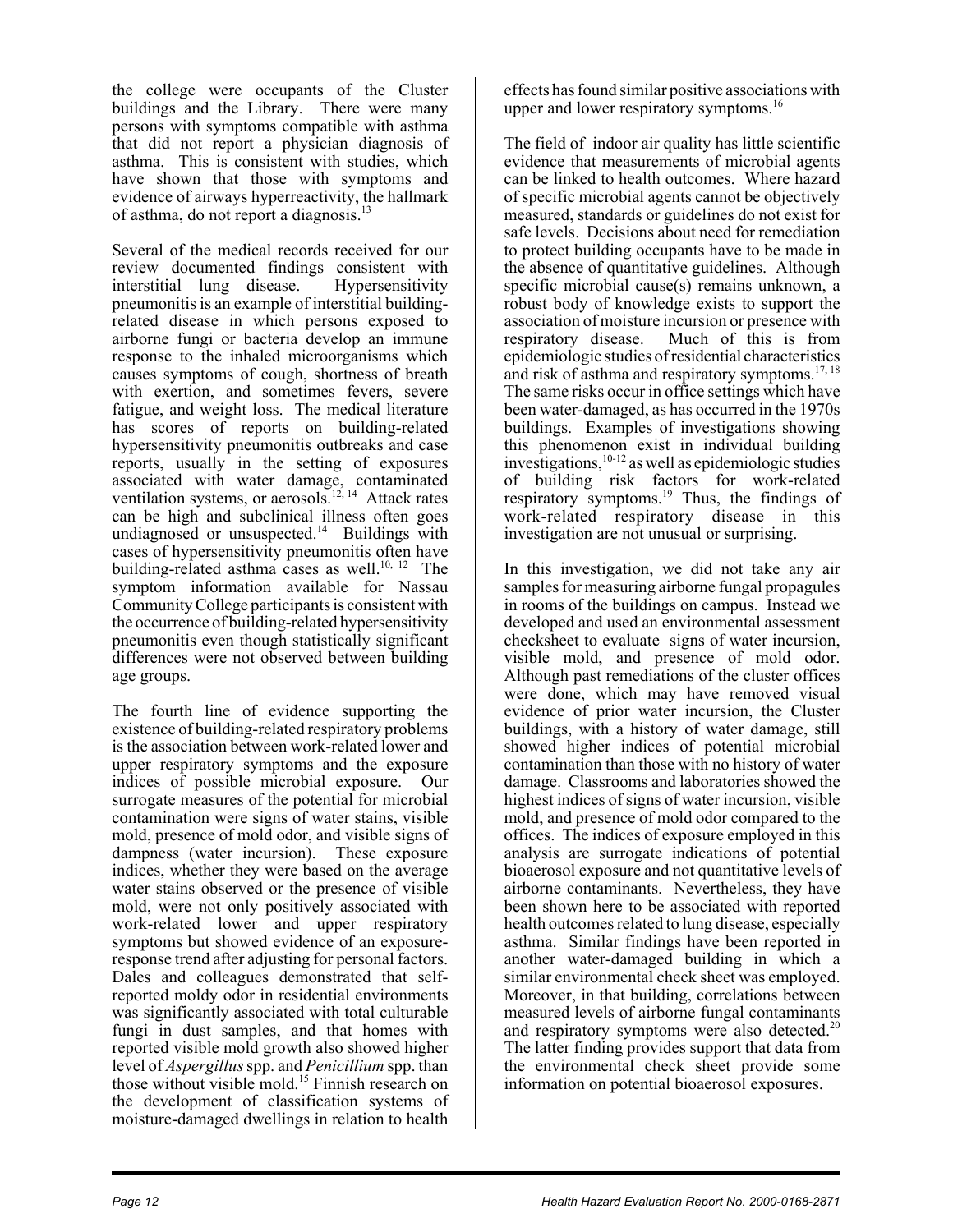Some degree of disagreement among classifying industrial hygienists might have limited the repeatability and reliability of the exposure indices. These limitations of the visual and olfactory approach result in possible misclassification of a room occupant's exposure level. However, any misclassification is likely equivalent in both directions because the trained industrial hygienists who evaluated the room environments did not know the health status of the room occupants. This random misclassification of exposure would tend to bias the measure of association with health outcomes toward the null. In the absence of misclassification, we might have obtained stronger associations between indices of moisture problems and presence of mold odor and respiratory health outcomes. Another limitation of any epidemiologic study is bias. Bias in surveys such as ours might be suspected from several sources. In buildings with indoor air quality complaints, overreporting of symptoms is expected.<sup>21</sup> In addition, respondents may reply differently than non-respondents. However, the results from the non-respondents were generally similar to those of the respondents. In particular, reports of physician-diagnosed asthma showed almost identical prevalences among the respondents and non-respondents. In addition, the limited results from the non-respondent survey support the main findings of this report since the pattern of symptom prevalences across the building age groups echo, or are even more pronounced than that seen for the respondents. We also know from the non-respondent questionnaire responses that the reasons for nonresponse were not reported to be health-related. Overall, we feel that selection bias was not an issue in this survey.

The surrogate measures of potential microbial contamination, such as the exposure indices defined in this study, can be useful in documenting areas for environmental remediation, but cannot be used as an assurance that health effects are unlikely. Remediation may result in complete removal of evidence of previous moisture problems without necessarily removing reservoirs of bioaerosol exposure. In this investigation, high rates of respiratory symptoms are evident in buildings which have been renovated, such as the Cluster buildings. When renovation does not result in intended effects on work-related symptoms, at least three possible interpretations arise. One possibility is that the cause is unrelated to the building environment and its associated exposures. The epidemiologic evidence reported here makes this unlikely. Another possibility is that persons with buildingrelated lung disease are so sensitive to minute

exposures (through immune system sensitization) that they react to much lower bioaerosol exposures than may have existed to sensitize them. For hypersensitivity pneumonitis cases, there is substantial published medical evidence that this is often the case and that affected persons cannot reoccupy the implicated environment after remediation without becoming objectively ill  $a$ gain.<sup>21</sup> The third possible explanation is perhaps most likely. Cosmetic renovation by painting, removing ceiling tiles and water-damaged carpeting, etc., may not solve the root problem of moisture incursion through an inadequate building shell or remove long-standing reservoirs of mold in previously wet walls. Pressure relations within the building may result in hidden sites of bioaerosol amplification, disseminating spores, toxins, allergens, and microbial volatiles within the occupied space. Available sampling methods for bioaerosols do not accurately reflect exposures because of their problems in repeatability and short sampling times.

This current study of health concerns and environmental conditions on this campus followed nearly twenty years of the college seeking consultation in response to indoor air quality concerns by faculty and staff. The fourteen reports preceding this one, some from leading indoor air quality consultants, reflect the evolving conceptual approaches to building-related complaints which began to be common across the nation in the late 1970s. The reports included recommendations for increased outdoor air ventilation, attention to control of pollutants generated by occupants in their personal and professional activities, ventilation balancing, and eliminating conditions supporting microbial growth. (Mold growth was apparent by at least the 1983 NIOSH health hazard evaluation of some of the Cluster buildings.) Although medical surveys and absenteeism or medical record reviews were recommended as early as 1982, no systematic effort appears to have been made to establish whether a relationship existed between health concerns and environmental conditions in the college buildings. This lack of information may have contributed to the failure to resolve the ongoing concerns of faculty and their union representatives.

Health effects are the most important indication of whether a problem exists; environmental sampling may not necessarily reveal or identify problems. An example of the discrepancy between the health effects and the historical environmental measurements conducted at the college exists in the 1970s buildings, especially in Cluster F. The Nursing Department had many employees with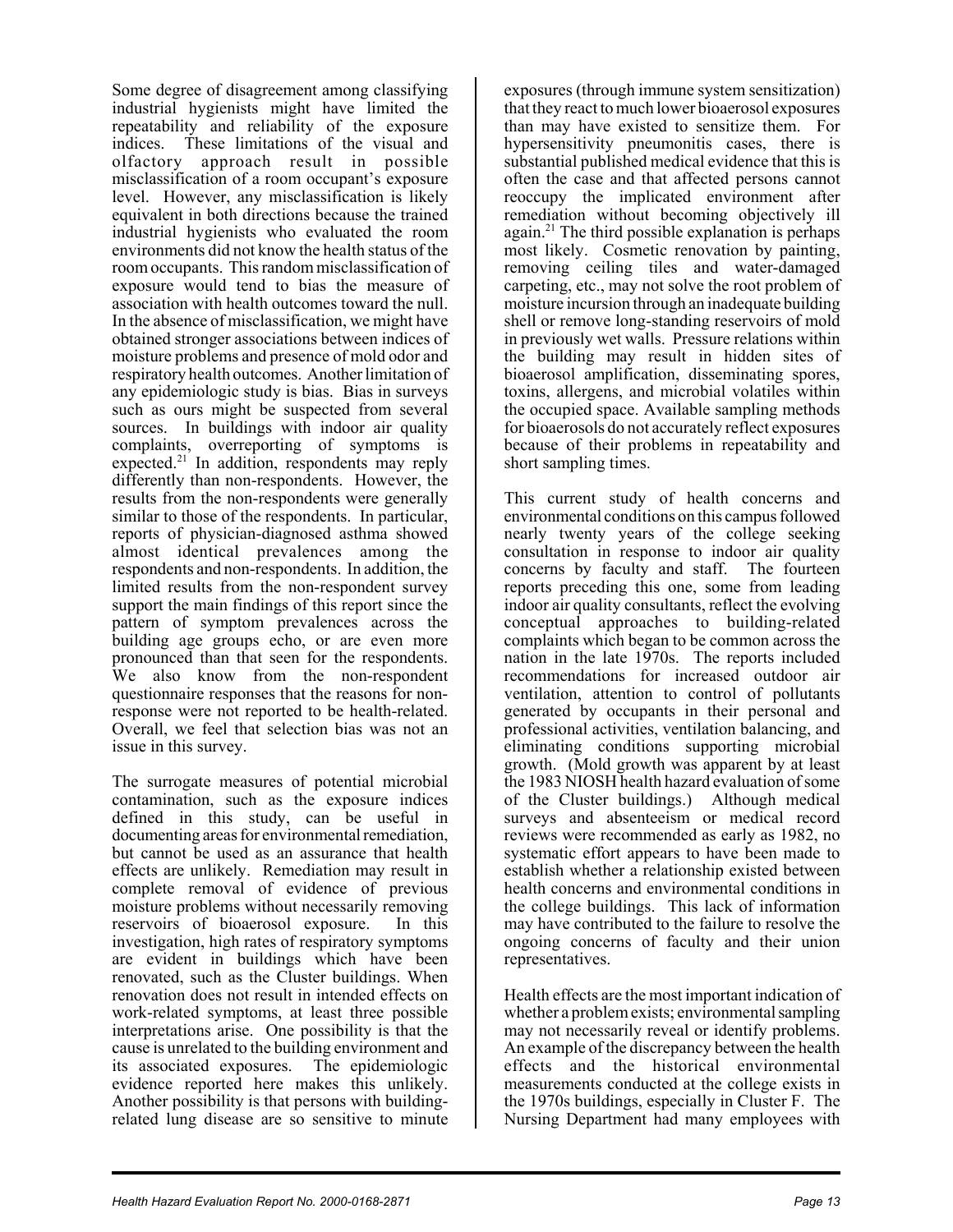building-related respiratory complaints in the Fall 1999 semester, many substantiated by physicians. The Nursing staff moved out in the early months of the year 2000, with some resolution of symptoms. However, consultant evaluation in 1999 documented no elevation in airborne mold samples in the Nursing Department and low levels of bacteria, fungi, and actinomycetes colonies (< 500 colony forming units per square inch of surface area, CFU/in<sup>2</sup>) in swab samples. Here, environmental sampling may have been falsely reassuring. The high rate of systemic symptoms suggesting hypersensitivity pneumonitis in the 1970s buildings, especially in Cluster E, raises consideration of relocation of employees shown by medical evaluation to be affected. With continued exposure, building-related asthma can become permanent and hypersensitivity pneumonitis can result in permanent scarring interstitial disease and even death. The death of a Nursing Department employee from interstitial disease is worrisome.

Appropriate remediation for building-related respiratory problems can be costly and disruptive. Many of the consultant reports have recommendations pertinent to assessing the degree of water damage to the building shell, fixing roof leaks, and medical surveillance. We emphasize that the health data suggest that preventable disease is occurring among faculty and staff at Nassau Community College and call for further remediation including consultation from environmental firms with expertise in remediating water-damaged buildings. This likely will involve further characterization of building envelope and moisture barrier deficiencies, detailed remedial plans and cost estimates of appropriate remediation, referral of employees with symptoms to medical consultants knowledgeable about building-related respiratory disease, and relocation of affected persons to buildings free of chronic moisture incursion.

# **RECOMMENDATIONS**

We recommend the following for this workplace:

- 1. Promptly fix water leaks and replace material that has been wet for a day or longer. Doing so reduces the potential for microbial growth.
- 2. Promptly remove visible mold and further evaluate potential hidden mold reservoirs in walls, especially within the classrooms and offices of the 1970s buildings, by obtaining services from a consulting firm with

experience in planning how to remove mold, including hidden mold.

- 3. During construction or renovations, use containment measures to control exposures to dusts and other contaminants.
- 4. Involve a local occupational health clinic to determine whether persons with work-related symptoms in buildings with previous water damage have building-related conditions that may require relocation. Ongoing medical consultation and surveillance of the faculty and staff can help set priorities for remediation; prevent further illness from developing; and reassure employees when the risk decreases. Medical surveillance activities may involve repeat questionnaire administration, recording of potential cases seeking evaluation, and medical testing.
- 5. Disseminate the findings of this report to all faculty and staff so that A) they can become more aware of their working environment and promptly report any signs of water leaks, visible mold and odors to the physical plant managers, B) they may seek medical attention if they feel that their symptoms are workrelated, and C) they can become involved in programs, such as a medical surveillance program.

# **REFERENCES**

- 1. The European Community Respiratory Health Survey. "Medicine and Health". EC Directorate General XIII, Office for Official Publications, L-2920 Luxembourg, 1994.
- 2. Ferris BG. Epidemiology standardization project. American Review of Respiratory Disease 1978;118:1-53.
- 3. Burney PGJ, Chinn S, Britton JR et al. What symptoms predict the bronchial response to histamine - evaluation in a community survey of the bronchial symptoms questionnaire (1984) of the International Union Against Tuberculosis and Lung Disease. International Journal of Epidemiology 1989; 18(1):165- 173.
- 4. SAS/STAT Users' Guide, Version 8. Cary, NC: SAS Institute Inc., 1999.
- 5. Behavioral Risk Factor Surveillance System Prevalence Data for NY - year 2000. Web site page: http://apps.nccd.cdc.gov/brfss/ page.asp?cat=AS&yr=2000&state=NY.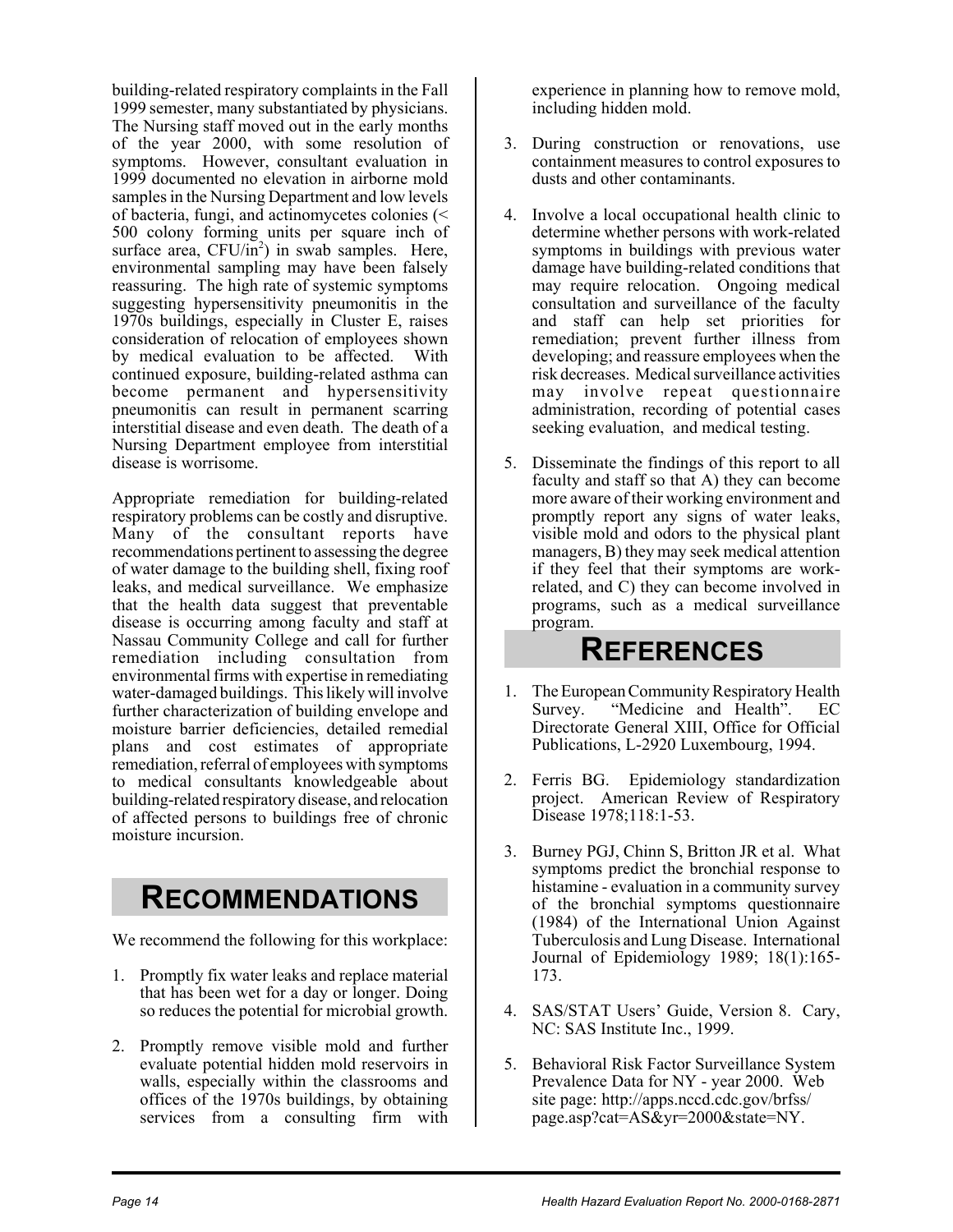- 6. Estimated Prevalence of Lung Disease by Lung Association Report, April 2001 for Nassau Country, NY - year 1998 data. Web site page: http://www.lungusa.org/data/ lae\_01/lae.html.
- 7. Burney PGJ, Luczynska C, Chinn S, Jarvis D. The European Community respiratory health survey. European Respiratory Journal 1994; 7:954-960.
- 8. Dales RD, Burnett R, Zwanenburg H. Adverse health effects among adults exposed to home dampness and molds. American Review of Respiratory Disease 1991; 143:505-509.
- 9. Bornehag Cg, Blomquist G, Gyntelberg F, et al. Dampness in buildings and health - Nordic interdisciplinary review of the scientific evidence on associations between exposure to "dampness" in buildings and health effects (NORDDAMP). Indoor Air 2001; 11(2):72- 86.
- 10. Jarvis JQ, Morey PR. Allergic respiratory disease and fungal remediation in a building in a subtropical climate. Applied Occupational and Environmental Hygiene 2001; 16 (3):380-388.
- 11. Seuri M, Husman K, Kinnunen H, Reiman M, et al. An Outbreak of respiratory diseases among workers at a water-damaged building - A case report. Indoor Air 2000; 10:138-145.
- 12. Hoffman RE, Wood RC, Kreiss K. Buildingrelated asthma in Denver office workers. American Journal of Public Health 1993; 83(1): 89-93.
- 13. Milton DK, Solomon GM, Rosiello RA, Herrick, RF. Risk and incidence of asthma attributable to occupational exposure among HMO members. American Journal of Industrial Medicine 1998; 33:1-10.
- 14. Rose CS, Martyny JW, Newman LS, Milton DK, King TE Jr, Beebe JL, McCammom JB, Hoffman RE, Kreiss K. "Lifeguard lung": Endemic granulomatous pneumonitis in an indoor swimming pool. American Journal Public Health 1998; 88:1795-1800.
- 15. Dales RE, Miller D, McMullen ED. Indoor air quality and health: Validity and determinants of reported home dampness and

moulds. International Journal of Epidemiology 1997; 26(1): 120-125.

- 16. Haverinen U, Husman T, Vahteristo M, et al. Comparison of two-level and three-level classifications of moisture-damaged dwellings in relation to health effects. Indoor Air 2001; 11: 192-199.
- 17. Dales RE, Zwanenburg H, Burnett R, Franklin C. Respiratory health effects of home dampness and molds among canadian children. American Journal Epidemiology 1991; 134:196-203.
- 18. Spengler JD, Burge H, Su HJ. Biological agents and the home environment. Presented at Bugs, Mold & Rot: A Workshop on Residential Moisture Problems, Health Effects, Building Damage, and Moisture Control, May 20-21, 1991. Washington, DC: National Institute of Building Sciences, 1991.
- 19. Sieber WK, Stayner LT, Malkin R, Petersen MR, Mendell MJ, Wallingford KM, Crandall MS, Wilcox TG, Reed L. The National Institute for Occupational Safety and Health indoor environment evaluation experience. Part Three: Associations between environmental factors and self-reported health conditions. Applied Occupational and Environmental Hygiene 1996; 11:1387-1392.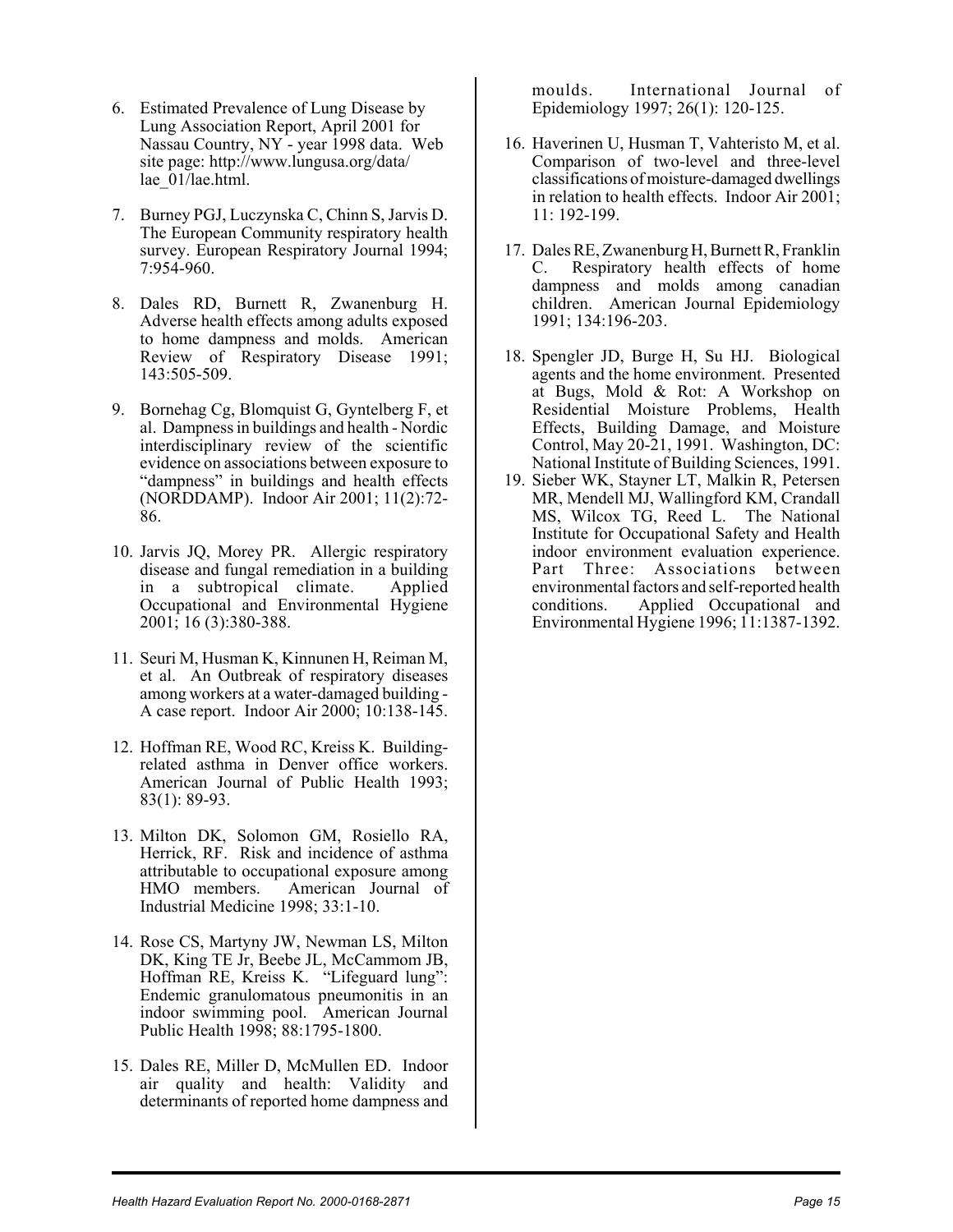- 20. Cox-Ganser J, Rao C. Hazard evaluation and technical assistance report: Benefis Healthcare, Great Falls, Montana. Morgantown, WV: U.S. Department of Health and Human Services, Public Health Service, Centers for Disease Control and Prevention, National Institute for Occupational Safety and Health, NIOSH Report No. HETA 2000-0255-2868, 2001.
- 21. Kreiss K, Hodgson MJ. Building-associated epidemics. In: Walsh PJ, Dudney CS, Copenhaver ED, editors. Indoor Air Quality. Florida: CRC Press, 1984; 6:87-106.

| TABLE 1                                                                     |
|-----------------------------------------------------------------------------|
| Distribution of offices, classrooms, and laboratories investigated          |
| during the environmental assessment surveys, Nassau Community College, 2000 |

| <b>Building</b>             | Number of | Room type      |                             |  |  |
|-----------------------------|-----------|----------------|-----------------------------|--|--|
|                             | rooms     | Office/Other   | <b>Classroom/Laboratory</b> |  |  |
| Cluster A                   | 69        | 41             | 28                          |  |  |
| Cluster B                   | 74        | 41             | 33                          |  |  |
| Cluster C                   | 84        | 56             | 28                          |  |  |
| Cluster D                   | 71        | 55             | 16                          |  |  |
| Cluster E                   | 75        | 53             | 22                          |  |  |
| Cluster F                   | 121       | 75             | 46                          |  |  |
| Library $(L)$               | 64        | 64             | $\theta$                    |  |  |
| <b>Building G</b>           | 52        | 33             | 19                          |  |  |
| <b>Building H</b>           | 25        | 24             | $\mathbf{1}$                |  |  |
| Nassau Hall<br>(Building M) | 47        | 31             | 16                          |  |  |
| <b>Building Q</b>           | 10        | 8              | $\overline{2}$              |  |  |
| <b>Building V</b>           | 24        | 15             | 9                           |  |  |
| Building X                  | 3         | $\overline{3}$ | $\theta$                    |  |  |
| Building Z                  | 5         | $\overline{4}$ | $\mathbf{1}$                |  |  |
| All                         | 724       | 503            | 221                         |  |  |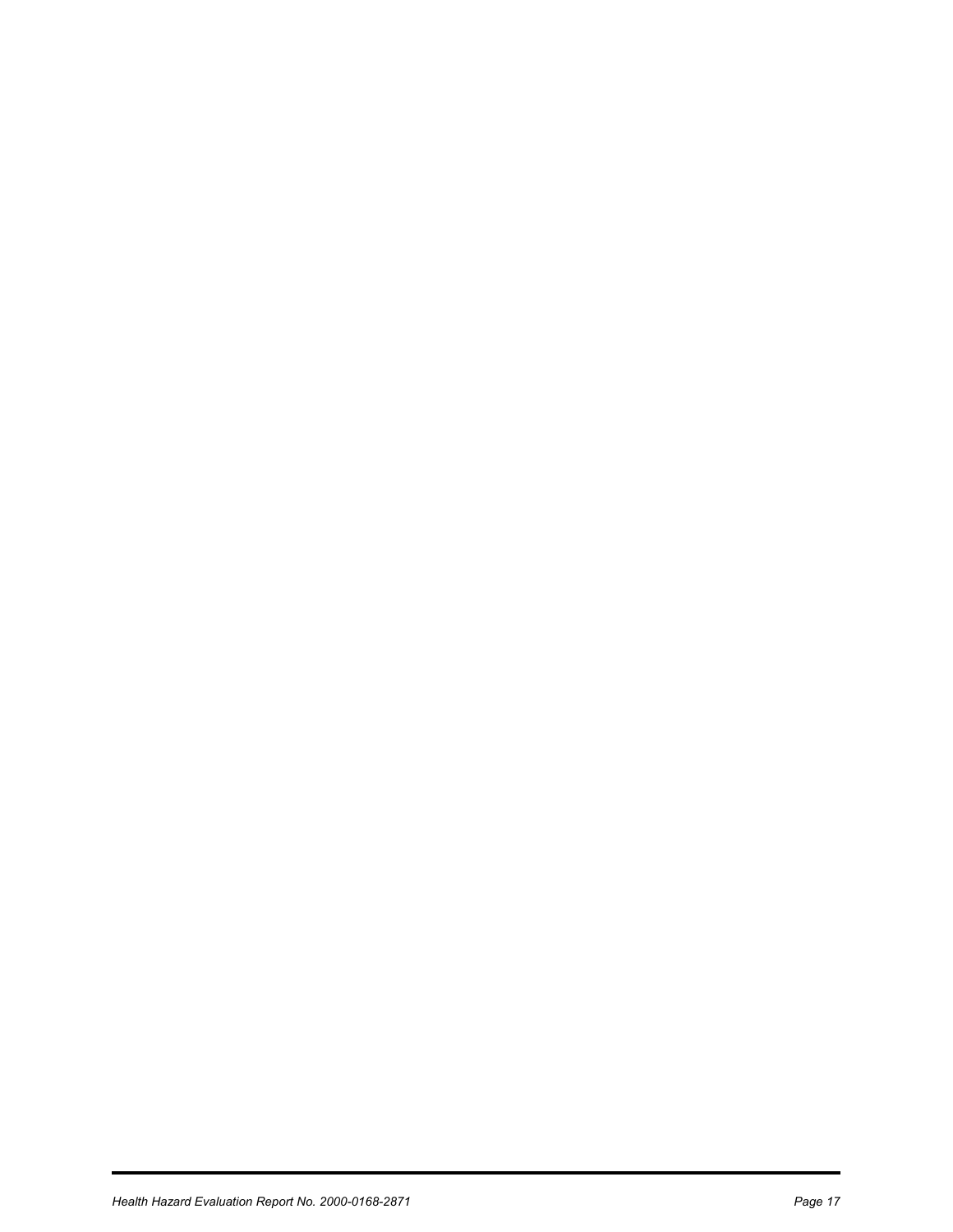| <b>Buildings</b>            | <b>Number</b><br>of<br>rooms | Average percent<br>relative humidity<br>(Std) | Average<br>temperature in<br><b>Celsius</b><br>(Std) | Average water<br>stain score<br>(Std) | <b>Visible mold</b><br>present<br>N(%) | Mold odor<br>present<br>N(%) | <b>Current</b><br>moisture<br>present<br>N(%) |
|-----------------------------|------------------------------|-----------------------------------------------|------------------------------------------------------|---------------------------------------|----------------------------------------|------------------------------|-----------------------------------------------|
| Cluster A                   | 69                           | 41.5(7.6)                                     | 24.1(1.5)                                            | 0.9(0.4)                              | 19(28)                                 | 2(3)                         | 1(1)                                          |
| Cluster B                   | 74                           | 42.1(8.6)                                     | 24.1(1.3)                                            | 1.0(0.5)                              | 22(30)                                 | 7(9)                         | $\mathbf{0}$                                  |
| Cluster C                   | 84                           | 38.0(6.2)                                     | 24.6(2.0)                                            | 0.6(0.4)                              | 3(4)                                   | 3(4)                         | $\mathbf{0}$                                  |
| Cluster D                   | 71                           | 40.2(7.0)                                     | 23.8(1.1)                                            | 0.8(0.3)                              | 15(21)                                 | 8(11)                        | $\mathbf{0}$                                  |
| Cluster E                   | 75                           | 47.1(7.0)                                     | 23.4(1.4)                                            | 1.2(0.5)                              | 16(21)                                 | 7(9)                         | 2(2)                                          |
| Cluster F                   | 121                          | 41.3(6.2)                                     | 23.8(1.9)                                            | 0.5(0.4)                              | 13(11)                                 | 2(2)                         | 2(2)                                          |
| Library $(L)$               | 64                           | 37.1(13.8)                                    | 23.8(1.9)                                            | 0.8(0.6)                              | 21(33)                                 | 1(2)                         | 3(5)                                          |
| <b>Building G</b>           | 52                           | 21.3(0.5)                                     | 22.9(0.7)                                            | 0.1(0.1)                              | 1(2)                                   | $\boldsymbol{0}$             | $\mathbf{0}$                                  |
| Building H                  | 25                           | 22.8(3.9)                                     | 23.4(4.1)                                            | 0.5(0.3)                              | $\overline{0}$                         | $\overline{0}$               | $\mathbf{0}$                                  |
| Nassau Hall<br>(Building M) | 47                           | 23.6(1.2)                                     | 24.0(2.0)                                            | 0.6(0.4)                              | 2(4)                                   | $\boldsymbol{0}$             | $\boldsymbol{0}$                              |
| Building Q                  | 10                           | 22.7(0.5)                                     | 21.2(1.3)                                            | 0.3(0.3)                              | 1(10)                                  | $\theta$                     | $\mathbf{0}$                                  |
| Building V                  | 24                           | 24.0(1.5)                                     | 23.4(0.8)                                            | 0.3(0.2)                              | $\theta$                               | 2(8)                         | $\overline{0}$                                |
| Building X                  | $\overline{3}$               | 35.3(2.1)                                     | 20.9(0.3)                                            | 1.2(0.4)                              | $\theta$                               | $\overline{0}$               | $\mathbf{0}$                                  |
| Building Z                  | 5                            | 20.0(0)                                       | 20.9(1.9)                                            | 0.9(0.3)                              | $\mathbf{0}$                           | $\boldsymbol{0}$             | $\boldsymbol{0}$                              |
| All                         | 724                          | 36.9(10.8)                                    | 23.8(1.8)                                            | 0.7(0.5)                              | 113(16)                                | 32(4)                        | 8(1)                                          |

**TABLE 2 Environmental assessment summary by building, Nassau Community College, 2000**

 $Std = standard deviation$ 

N = number of rooms

 $\%$  = percent of rooms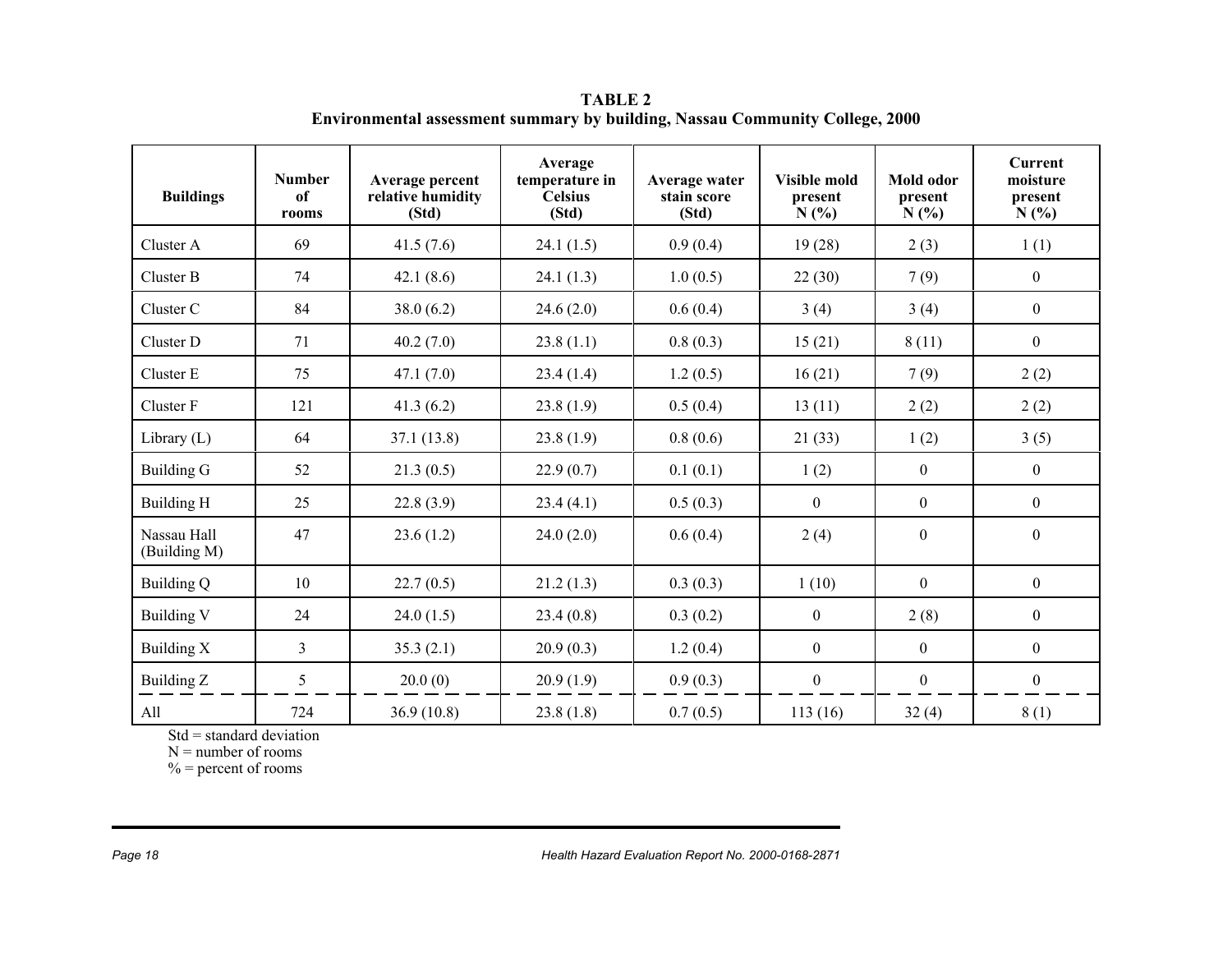| Room type          | <b>Number</b><br>оf<br>rooms | Average percent<br>relative humidity<br>(Std) | Average<br>temperature in<br><b>Celsius</b><br>(Std) | Average water<br>stain score<br>(Std) | <b>Visible mold</b><br>present<br>N(% | Mold odor<br>present<br>N(%) | <b>Current</b><br>moisture<br>present<br>N(%) |
|--------------------|------------------------------|-----------------------------------------------|------------------------------------------------------|---------------------------------------|---------------------------------------|------------------------------|-----------------------------------------------|
| Classroom/Lab      | 221                          | 40.0(11.5)                                    | 23.6(1.6)                                            | 0.8(0.5)                              | 78 (35)                               | 16(7)                        | 3(1)                                          |
| Lower Level        | 5                            | 21.4(0.5)                                     | 22.7(1.4)                                            | 0.2(0.2)                              |                                       | --                           |                                               |
| First Level        | 81                           | 42.7(10.1)                                    | 23.4(1.4)                                            | 0.7(0.4)                              | 39(48)                                | 8(10)                        | 1(1)                                          |
| Second Level       | 94                           | 37.7(12.2)                                    | 23.7(1.7)                                            | 0.9(0.6)                              | 29(31)                                | 6(6)                         | 2(2)                                          |
| Third Level        | 41                           | 42.1(10.1)                                    | 24.0(1.9)                                            | 0.8(0.7)                              | 10(24)                                | 2(5)                         |                                               |
| Office/Other       | 503                          | 35.6(10.2)                                    | 23.8(1.9)                                            | 0.7(0.4)                              | 35(7)                                 | 16(3)                        | 5(1)                                          |
| Lower Level        | 21                           | 42.1(18.9)                                    | 23.5(4.2)                                            | 0.6(0.5)                              | 7(33)                                 | $\sim$ $\sim$                | 1(5)                                          |
| <b>First Level</b> | 90                           | 32.4(11.9)                                    | 23.8(1.8)                                            | 0.6(0.4)                              | 14(16)                                | 3(3)                         | 1(1)                                          |
| Second Level       | 179                          | 36.4(9.7)                                     | 23.9(1.7)                                            | 0.9(0.5)                              | 13(7)                                 | 5(3)                         | 2(1)                                          |
| Third Level        | 213                          | 35.6(8.1)                                     | 23.8(1.8)                                            | 0.5(0.3)                              | 1(0.5)                                | 8(4)                         | 1(0.5)                                        |

**TABLE 3 Environmental assessment summary by room type and floor, Nassau Community College, 2000**

Std = standard deviation

 $N =$  number of rooms

 $% =$  percent of rooms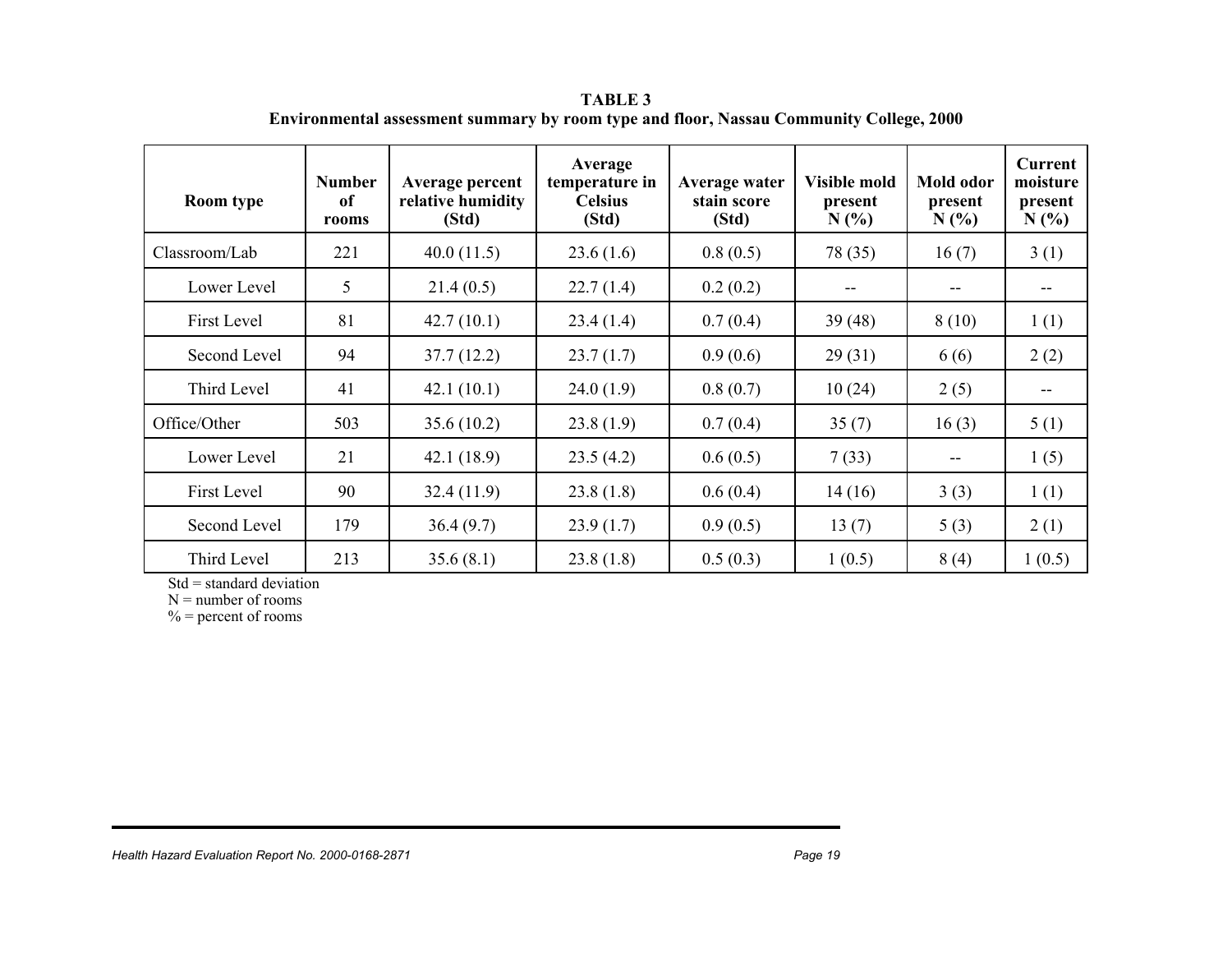| <b>Building</b> | Room<br>number | Sample type                             | <b>Fungal genera</b>            |
|-----------------|----------------|-----------------------------------------|---------------------------------|
| $\mathbf{A}$    | 303            | sheetrock material                      | Stachybotrys                    |
| A               | 313            | tape from top of HVAC coil              | Cladosporium                    |
| $\mathbf{A}$    | 315            | piece of drywall                        | Chaetomium                      |
| D               | 108            | veneer from furniture                   | Chaetomium, Ulocladium          |
| D               | 3124           | glue from wall                          | none                            |
| E               | 109            | veneer from baseboard                   | suspected spore                 |
| E               | 315            | HVAC fiberglass insulation              | none                            |
| E               | 315            | tape sample from HVAC                   | Cladosporium                    |
| F               | 107            | small cardboard box                     | Stachybotrys                    |
| L               | 303            | tape sample from drain pan              | Cladosporium                    |
| L               | 327            | paper material behind file cabinet      | Stachybotrys, Alternaria        |
| L               | $LL02$ H       | piece of ceiling tile                   | Stachybotrys                    |
| M               | 217G           | wall paint chips from behind<br>cabinet | unknown spores,<br>Stachybotrys |
| Z               | restroom       | bathroom drywall                        | Chaetomium                      |

**TABLE 4 Microscopic identification of bulk samples of building materials collected during the environmental assessment, Nassau Community College, 2000**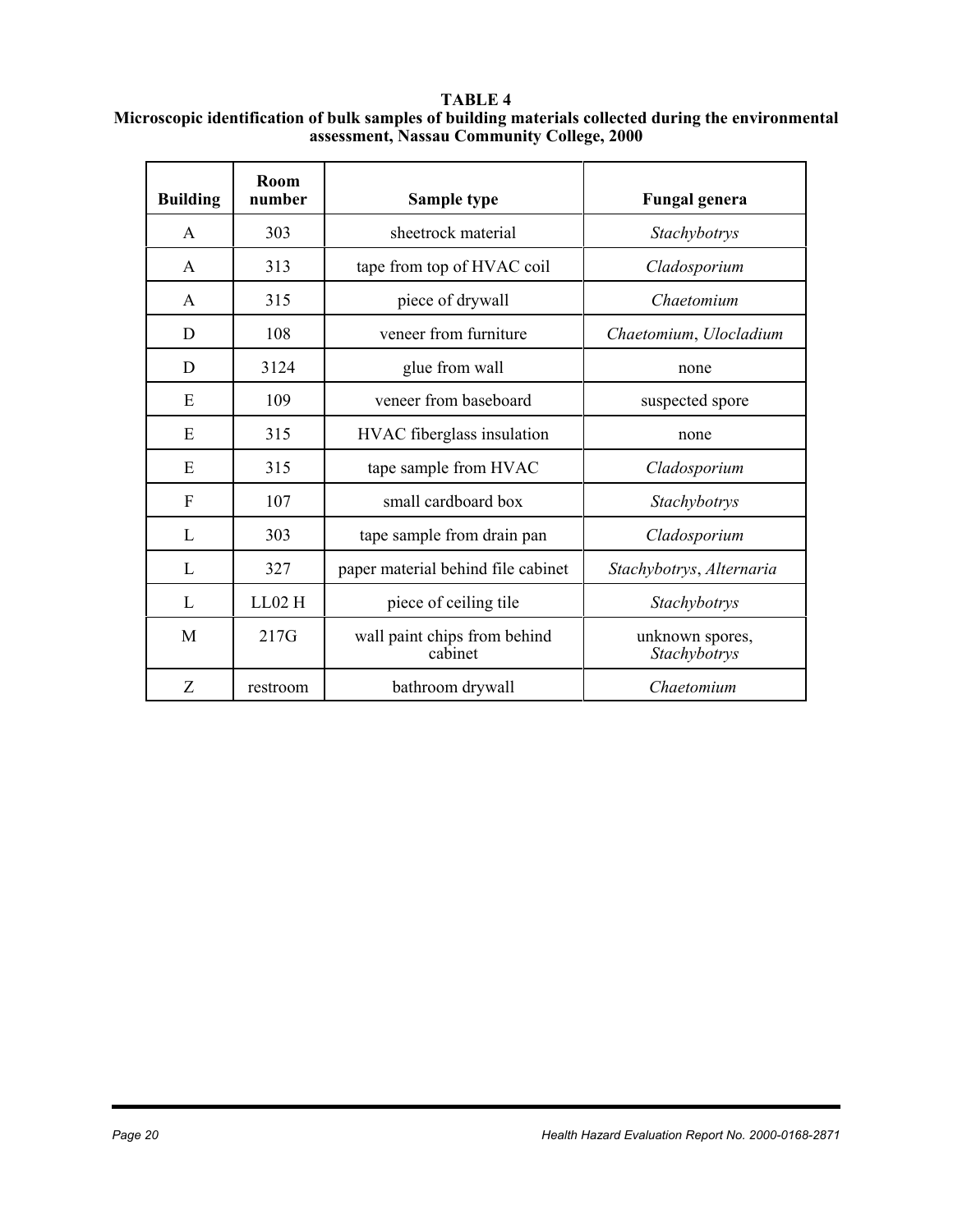| Room number        | <b>In-wall observations</b> |
|--------------------|-----------------------------|
| A 303              | mold growth                 |
| A 316              | water stains                |
| C <sub>109</sub>   | water stains                |
| C 111              | water stains                |
| F 231              | water stains                |
| F 226              | water stains                |
| F 307              | water stains                |
| F 309              | water stains                |
| F 312 left corner  | water stains                |
| F 314 right corner | water stains                |
| F 317              | water stains                |

**TABLE 5 In-wall examination by room number, Nassau Community College, 2000**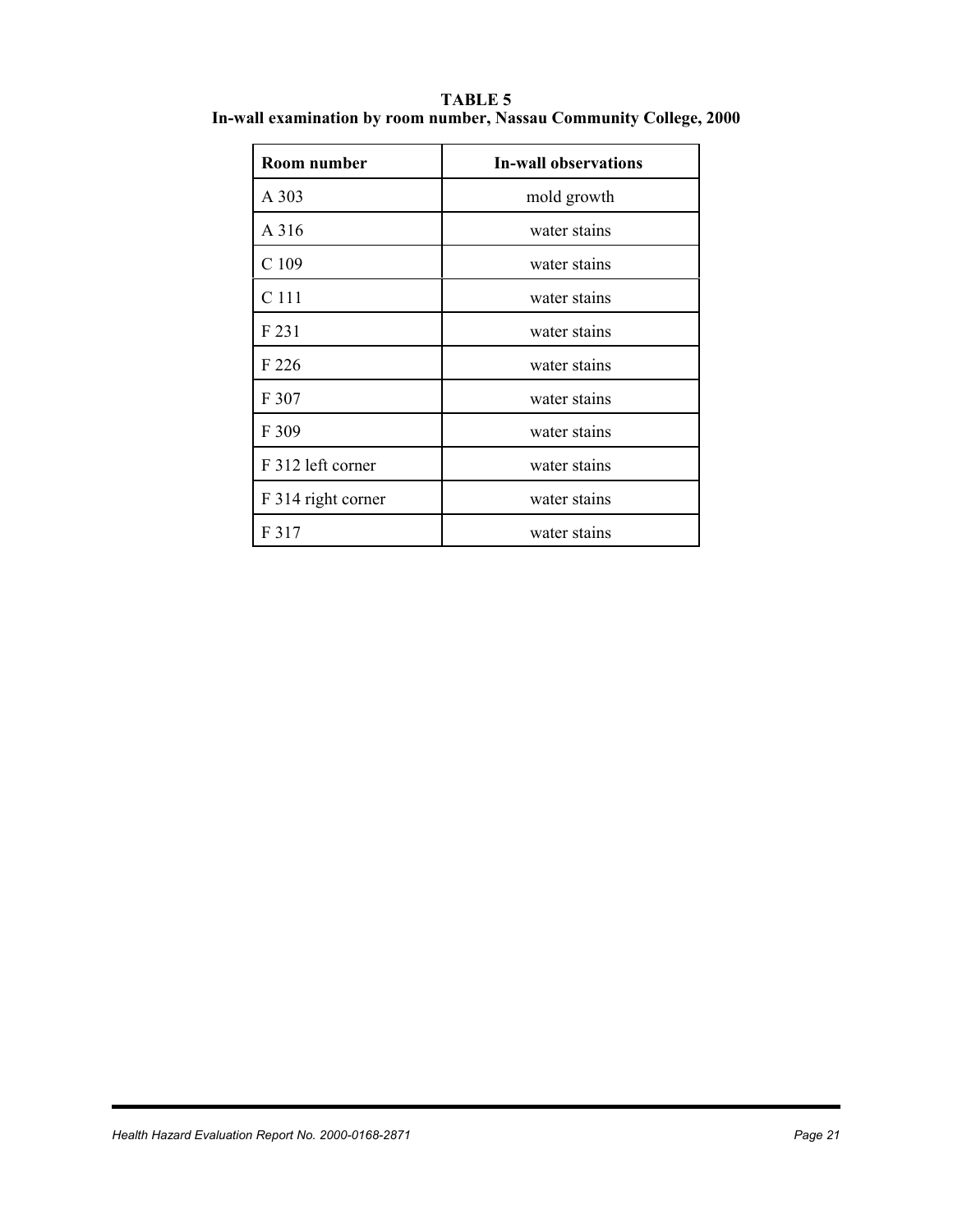#### **TABLE 6 Demographic characteristics of all study participants (N=393), Nassau Community College, 2000**

|                                                                                 | <b>Employee status</b>              |                                   |                                      |
|---------------------------------------------------------------------------------|-------------------------------------|-----------------------------------|--------------------------------------|
| <b>Characteristics</b>                                                          | <b>Faculty</b>                      | <b>Staff</b>                      | <b>Total</b>                         |
| Total participants $N(\%)$                                                      | 328 (83)                            | 65 (17)                           | 393                                  |
| Average age in yrs Mean (Std)                                                   | 50(10)                              | 52(10)                            | 51 $(10)^*$                          |
| Gender N $(\% )$<br>Female<br>Male<br>Not responded                             | 160(49)<br>164(50)<br>4(1)          | 54 (83)<br>9(14)<br>2(3)          | 214 (54)<br>173 (44)<br>6(2)         |
| Ethnicity $N$ (%)<br>White<br>African-American<br>Other<br>Not responded        | 289 (88)<br>17(5)<br>12(4)<br>10(3) | 55 (85)<br>5(8)<br>2(3)<br>3(4)   | 344 (87)<br>22(6)<br>14(4)<br>13(3)  |
| Smoking status $N(\%)$<br>Non-smokers<br>Ex-smokers<br>Current<br>Not responded | 219 (67)<br>98 (30)<br>11 $(3)$     | 43 (66)<br>15(23)<br>5(8)<br>2(3) | 262(67)<br>113 (29)<br>16(4)<br>2(1) |

\* There were 20 individuals that did not provide information on their age.

N = number of participants

 $%$  = percent of participants

Std = standard deviation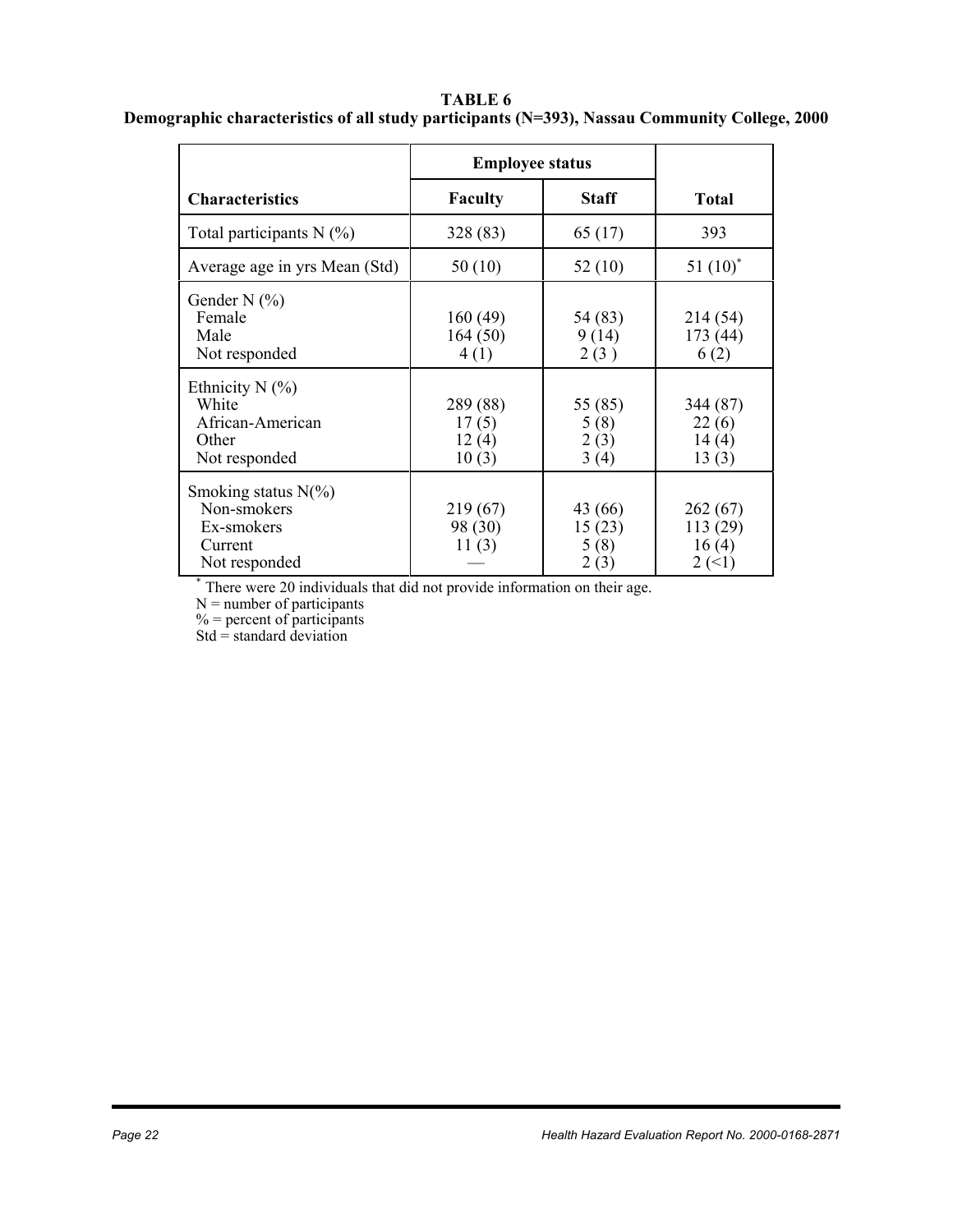| Symptoms in the last 12 months $N$ (%)               | Post-hire onset | Work-related | <b>Total</b><br>prevalence |
|------------------------------------------------------|-----------------|--------------|----------------------------|
| Wheezing                                             | 104(26)         | 85 (22)      | 129(33)                    |
| Chest tightness                                      | 83 (21)         | 68 (17)      | 105(27)                    |
| Shortness of breath                                  | 105(27)         | 74 (19)      | 136(35)                    |
| Any chest symptoms                                   | 143 (36)        | 108(27)      | 180(46)                    |
| Attack of coughing                                   | 89(23)          | 64 (16)      | 113 (29)                   |
| Nasal symptoms                                       | 190(48)         | 126(32)      | 238(61)                    |
| Sinus symptoms                                       | 193 (49)        | 113 (29)     | 234(60)                    |
| Throat irritation                                    | 126(32)         | 112(28)      | 163(41)                    |
| Itchy and burning eyes                               | 151 (38)        | 103(26)      | 182(46)                    |
| Any upper respiratory symptoms or eye<br>irritation  | 272 (69)        | 195(50)      | 306 (78)                   |
| Physician-diagnosed asthma <sup>+</sup>              | 32(8)           | 34(9)        | 66 (17)                    |
| Less than 16 years of tenure $(N=192)$ <sup>††</sup> | 12(6)<br>16(8)  |              | 35(18)                     |
| At least 16 years of tenure $(N=200)$                | 20(10)          | 18(9)        | 31(16)                     |

**TABLE 7 Reported post-hire onset, work-related symptoms, and total prevalence within the past 12 months for all participating full-time faculty and staff (N=393), Nassau Community College, 2000**

<sup>†</sup> Physician-diagnosed asthma was defined as ever having asthma diagnosed by a doctor.

<sup>\*\*</sup> Tenure of 16 years represents the median value.

 $N =$  number of participants

 $\%$  = percent of participants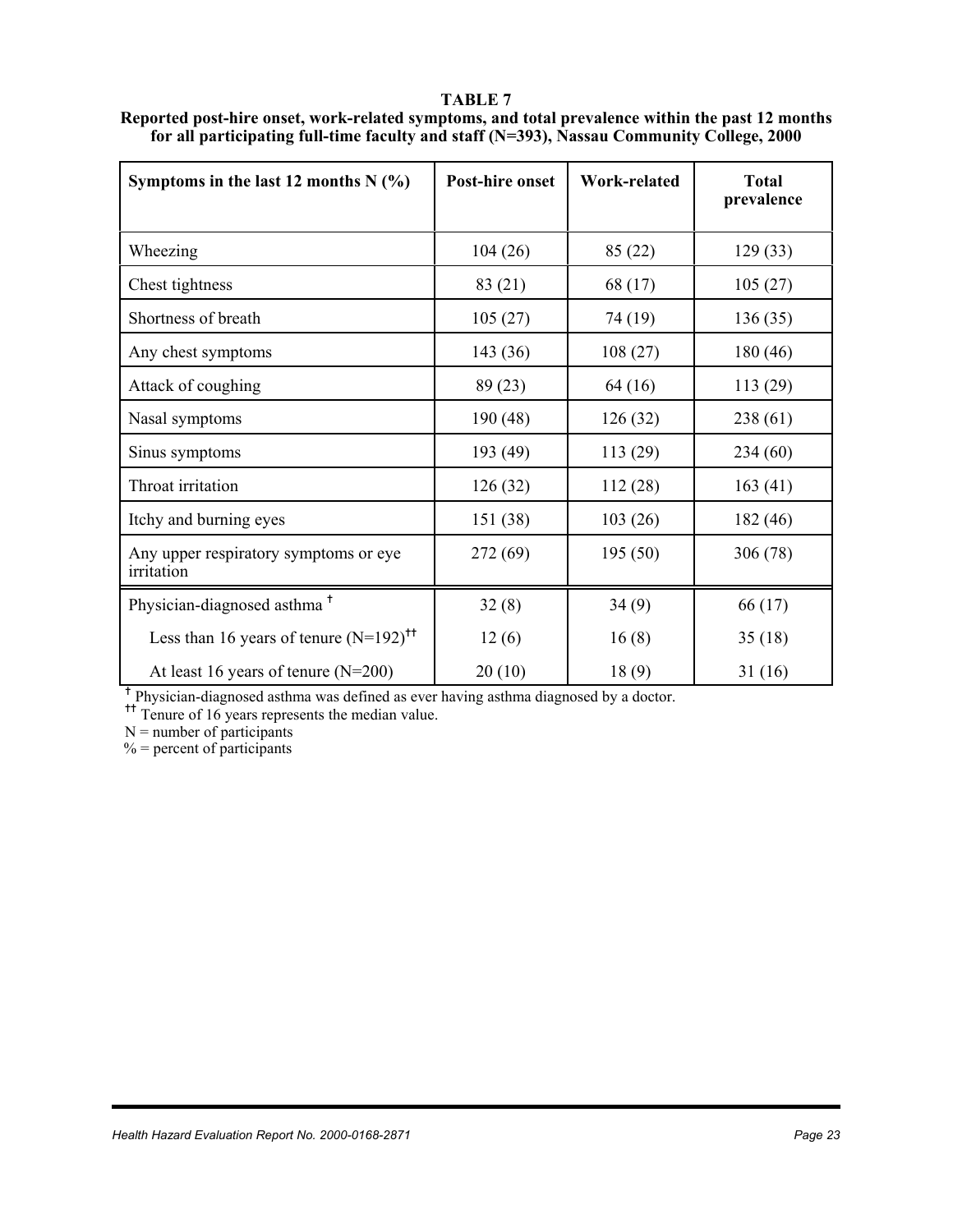#### **TABLE 8**

### **Reported post-hire onset of symptoms and reported work-related symptoms by building group for all participants (N=356), except those in the Nursing department, Nassau Community College, 2000**

|                                                     | <b>Building group</b> |                                         |                    |                          |                     |                          |
|-----------------------------------------------------|-----------------------|-----------------------------------------|--------------------|--------------------------|---------------------|--------------------------|
|                                                     |                       | 1970s<br>1920s<br>$(N=58)$<br>$(N=255)$ |                    |                          | 1990s<br>$(N=43)$   |                          |
| Symptoms in the last 12 months $N$ (%)              | Post-hire<br>onset    | Work-<br>related                        | Post-hire<br>onset | Work-<br>related         | Post-hire<br>onset  | Work-<br>related         |
| Wheezing                                            | $82 (32)^a$           | $68(27)^{a}$                            | $(9)^a$            | $1(2)^{a}$               | 7(16)               | 6(14)                    |
| Chest tightness                                     | 65(25)                | $58(23)^{a}$                            | 6(10)              | $1(2)^{a}$               | 5(12)               | 4(9)                     |
| Shortness of breath                                 | $81 (32)^a$           | $61(24)$ <sup>b</sup>                   | $4(7)^{a}$         | $\overline{\phantom{a}}$ | 6(14)               | $3(7)^{b}$               |
| Any chest symptoms                                  | $112 (44)^a$          | 86 (34) <sup>a</sup>                    | $8(14)^{a}$        | $2(3)^{a}$               | $9(21)^{b}$         | 8(19)                    |
| Attack of coughing                                  | 65(25)                | 51 $(20)^{b}$                           | 8(14)              | 4(7)                     | 9(21)               | $3(7)^{b}$               |
| Usual cough <sup>+</sup>                            | 32(12)                | $\overline{\phantom{a}}$                | 1(2)               | $\overline{\phantom{a}}$ | 5(12)               | $\overline{\phantom{a}}$ |
| Usual phlegm <sup>+</sup>                           | 44(17)                | $-$                                     | 3(5)               | $-$                      | 5(12)               | $\overline{\phantom{a}}$ |
| Physician-diagnosed asthma <sup>††</sup>            | 24(10)                | 25(10)                                  | 2(3)               | 2(3)                     | 2(5)                | 3(7)                     |
| Nasal symptoms                                      | $135(53)^{b}$         | 95 $(37)^{b}$                           | 23(40)             | 13(22)                   | $14(32)^{b}$        | $(4)(9)^{b}$             |
| Sinus symptoms                                      | $134(52)^{b}$         | $87(34)$ <sup>b</sup>                   | 29(50)             | 10(17)                   | 13(30) <sup>b</sup> | $3(7)^{b}$               |
| Throat irritation                                   | 94 $(37)^a$           | 86 (34) <sup>a</sup>                    | $9(16)^a$          | $7(12)^{a}$              | 10(23)              | 8(19)                    |
| Itchy and burning eyes                              | $106(42)^{b}$         | 76(30)                                  | 22(38)             | 9(16)                    | $10(23)^{b}$        | 7(16)                    |
| Any upper respiratory symptoms or eye<br>irritation | 183 $(72)^{b}$        | 143 $(56)^{a}$                          | 40(69)             | $18(31)^{a}$             | $24(56)^{b}$        | $15(35)^{b}$             |

<sup>†</sup> For both usual cough and usual phlegm, work-related patterns could not be assessed.

<sup>††</sup> Physician-diagnosed asthma was defined as ever having asthma diagnosed by a doctor.

a Significant difference at p-value < 0.05 between 1970s buildings and 1920s buildings.

 $b$  Significant difference at p-value  $< 0.05$  between 1970s buildings and 1990 building.

 $N =$  number of participants

 $%$  = percent of participants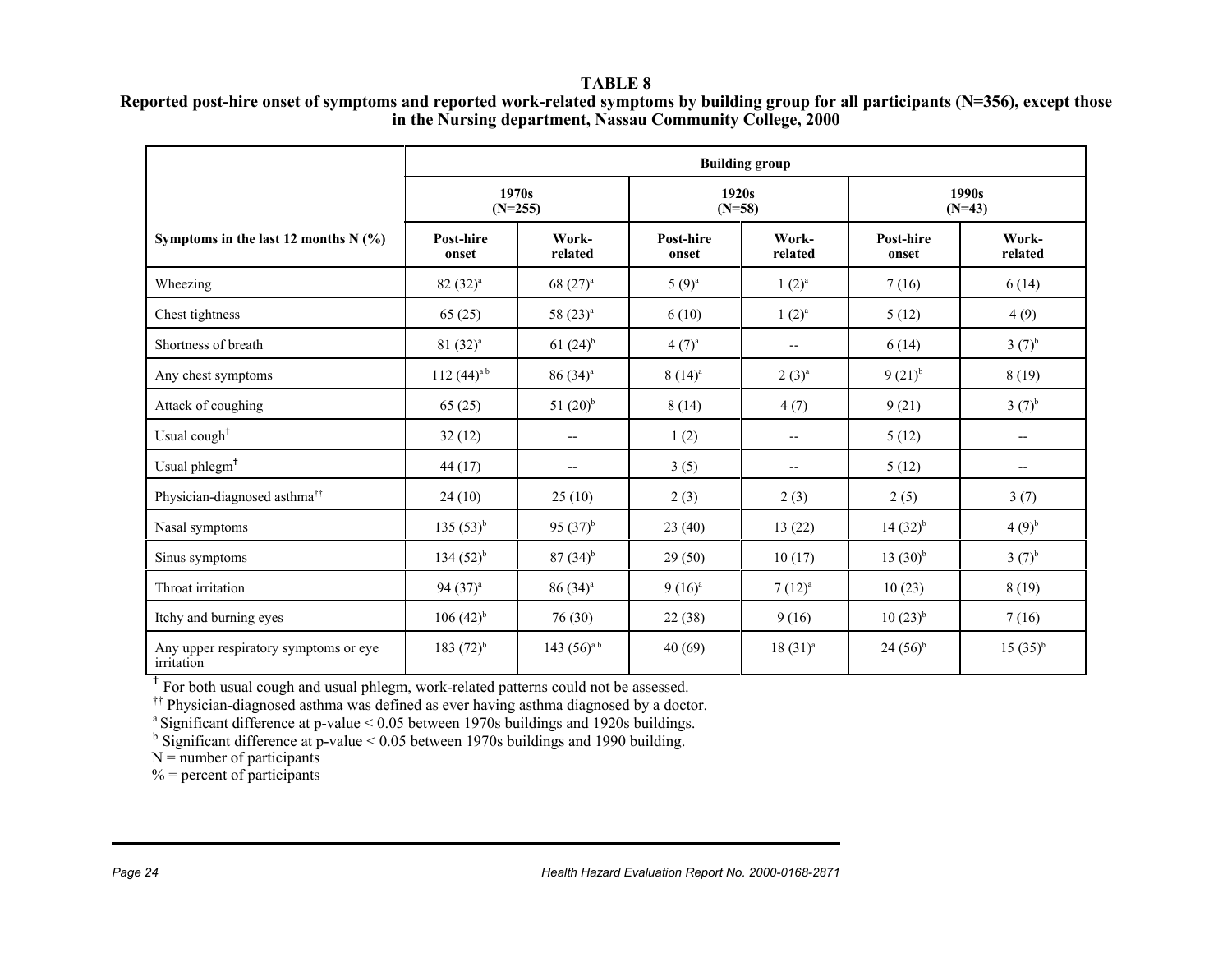#### **TABLE 9**

| Adjusted * odds ratios (95% confidence interval) of work-related respiratory symptoms for each exposure index <sup>†</sup> of environmental factors, |  |
|------------------------------------------------------------------------------------------------------------------------------------------------------|--|
| <b>Nassau Community College, 2000</b>                                                                                                                |  |

|                                   | Average water stain score                             |                | <b>Visible mold</b> | Mold odor     | <b>Current</b>   |  |
|-----------------------------------|-------------------------------------------------------|----------------|---------------------|---------------|------------------|--|
| Work-related symptoms             | <b>Continuous</b><br>Any stain<br>variable<br>present |                | present             | present       | moisture present |  |
| Wheeze                            | 2.3                                                   | 2.6            | 2.0                 | 1.1           | 1.2              |  |
|                                   | $(1.1-4.5)$                                           | $(0.7-9.2)$    | $(1.1 - 3.7)$       | $(0.5-2.3)$   | $(0.3-4.5)$      |  |
| Chest tightness                   | 1.9                                                   | 1.9            | 2.6                 | 1.0           | 1.0              |  |
|                                   | $(0.9-3.8)$                                           | $(0.5-6.9)$    | $(1.3-4.9)$         | $(0.5-2.2)$   | $(0.2-4.2)$      |  |
| Shortness of breath               | 1.7                                                   | 6.3            | 2.6                 | 1.4           | 3.3              |  |
|                                   | $(0.8-3.6)$                                           | $(0.8-51.1)$   | $(1.3-5.1)$         | $(0.7 - 3.2)$ | $(0.9-11.9)$     |  |
| Any chest symptoms                | 1.8                                                   | 2.4            | 2.3                 | 1.0           | 2.1              |  |
|                                   | $(0.9 - 3.3)$                                         | $(0.8 - 7.5)$  | $(1.3-4.0)$         | $(0.5-2.1)$   | $(0.6 - 7.1)$    |  |
| Attack of cough                   | 1.3                                                   | 3.2            | 1.5                 | 1.7           | 1.0              |  |
|                                   | $(0.6-2.6)$                                           | $(0.7-14.4)$   | $(0.8-2.8)$         | $(0.8-3.6)$   | $(0.2 - 4.5)$    |  |
| Physician-diagnosed asthma        | 0.5                                                   | 1.7            | 0.8                 | 0.5           | 1.6              |  |
|                                   | $(0.2 - 1.5)$                                         | $(0.2 - 13.7)$ | $(0.3-2.1)$         | $(0.1-1.8)$   | $(0.3 - 7.6)$    |  |
| Nasal symptoms                    | 1.5                                                   | 4.4            | 1.7                 | 1.1           | 1.7              |  |
|                                   | $(0.8-2.8)$                                           | $(1.2 - 15.3)$ | $(1.0-3.0)$         | $(0.6-2.1)$   | $(0.5-6.0)$      |  |
| Sinus symptoms                    | 1.6                                                   | 3.8            | 2.0                 | 1.3           | 0.8              |  |
|                                   | $(0.9-2.9)$                                           | $(1.1 - 13.4)$ | $(1.2 - 3.4)$       | $(0.7-2.5)$   | $(0.2 - 2.9)$    |  |
| Throat irritation                 | 2.4                                                   | 2.0            | 1.3                 | 2.3           | 1.5              |  |
|                                   | $(1.3-4.4)$                                           | $(0.7-5.6)$    | $(0.7-2.1)$         | $(1.2-4.3)$   | $(0.4-5.1)$      |  |
| Eye irritation                    | 1.3                                                   | 1.9            | 1.8                 | 0.7           | 0.9              |  |
|                                   | $(0.7 - 2.4)$                                         | $(0.6-5.9)$    | $(1.0-3.2)$         | $(0.4-1.6)$   | $(0.3-3.3)$      |  |
| Any upper respiratory symptoms or | 1.9                                                   | 2.2            | 1.6                 | 2.3           | 1.5              |  |
| eye irritation                    | $(1.1-3.3)$                                           | $(0.9-5.2)$    | $(0.9-2.6)$         | $(1.2-4.3)$   | $(0.4 - 5.6)$    |  |

\* Adjusted for age, gender, status (faculty or staff), cigarette smoker, allergies, use of latex gloves, and year of hire.

$$
^{\dagger}
$$
 Exposure index for individual  $j = \sum_{i=1}^{k} E_i \times TF_{ij}$ ,  $TF_{ij} + TF_{2j} + ... + TF_{kj} = 1.0$ 

*k*

Where, *i* = room k where individual *j* spent their time.

 $E<sub>i</sub>$  = individual component of environmental factors for room *i* 

 $TF_{ij}$  = time fraction an individual *j* spent in room *i* during the Fall 2000 semester.

#### *Health Hazard Evaluation Report No. 2000-0168-2871 Page 25*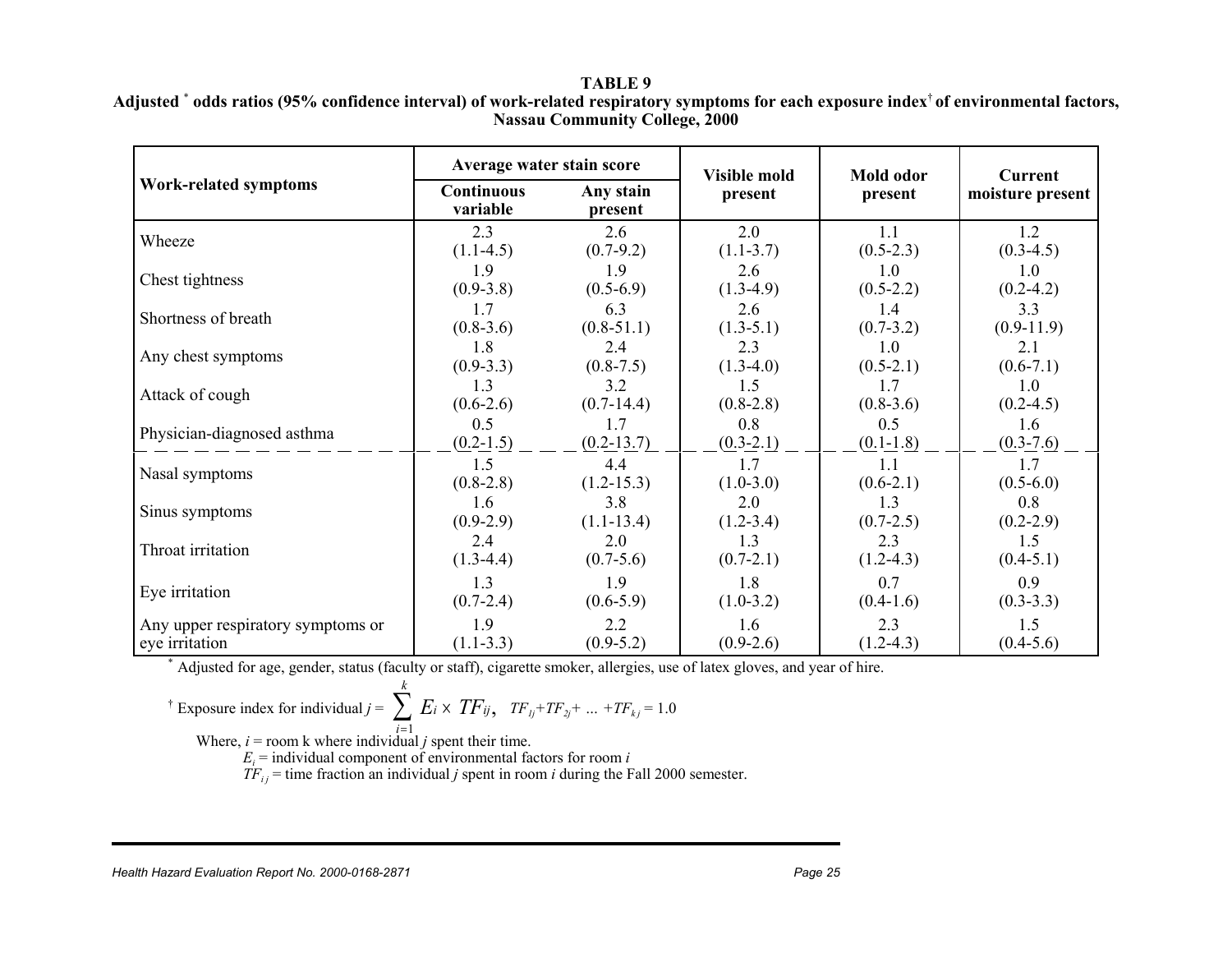**FIGURE 1 Distribution of date of hire for all participants (N=393), Nassau Community College, 2000**

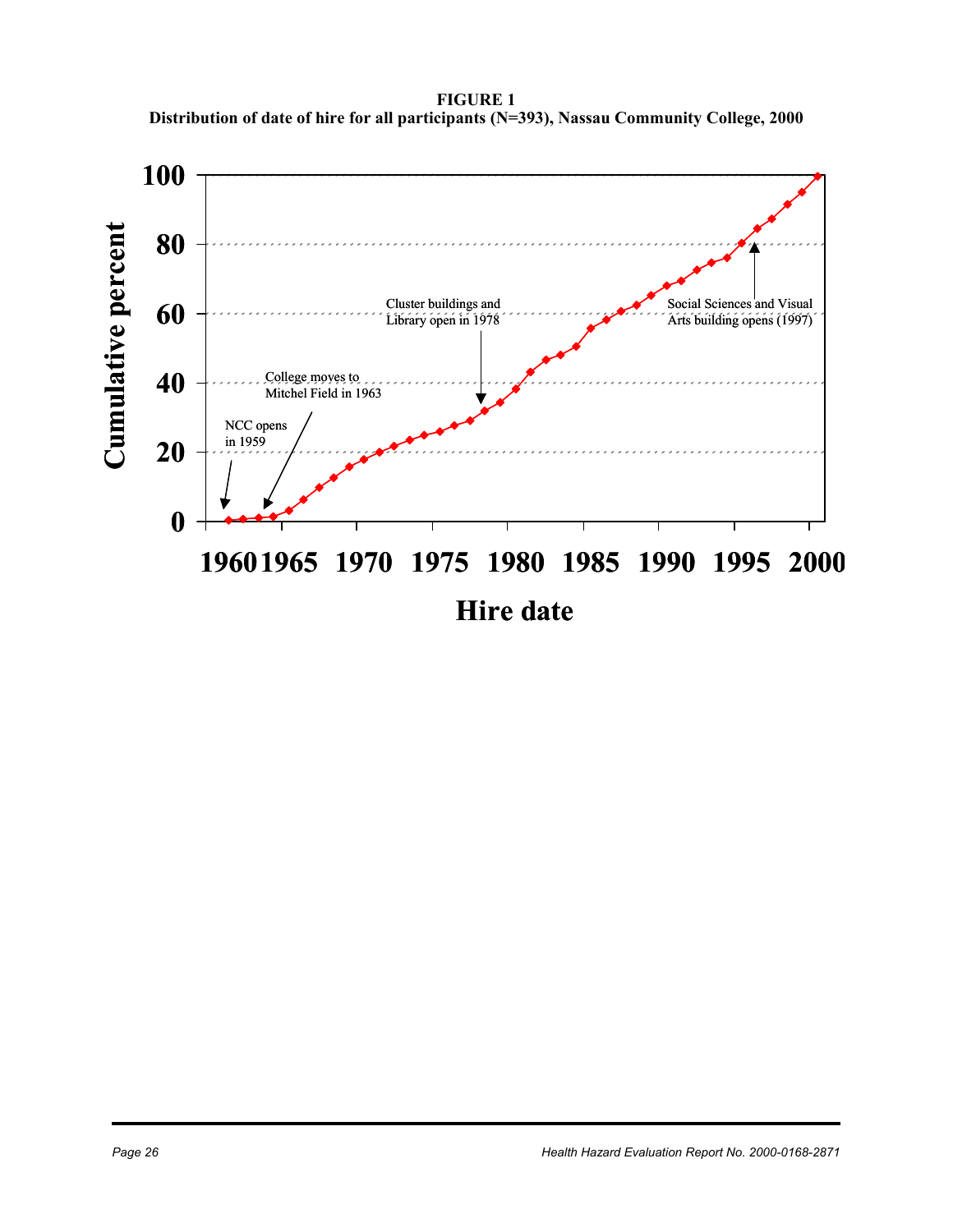**FIGURE 2 Prevalence of reported respiratory symptoms and physician-diagnosed asthma by faculty and staff for all participants (N=393), Nassau Community College, 2000**



\* Refers to any one of the following: wheeze, chest tightness, or shortness of breath.<br>\*\* HP refers to possible Hypersensitivity Pneumonitis. (See page 7)<br>\*\*\* Asthma refers here to physician-diagnosed asthma.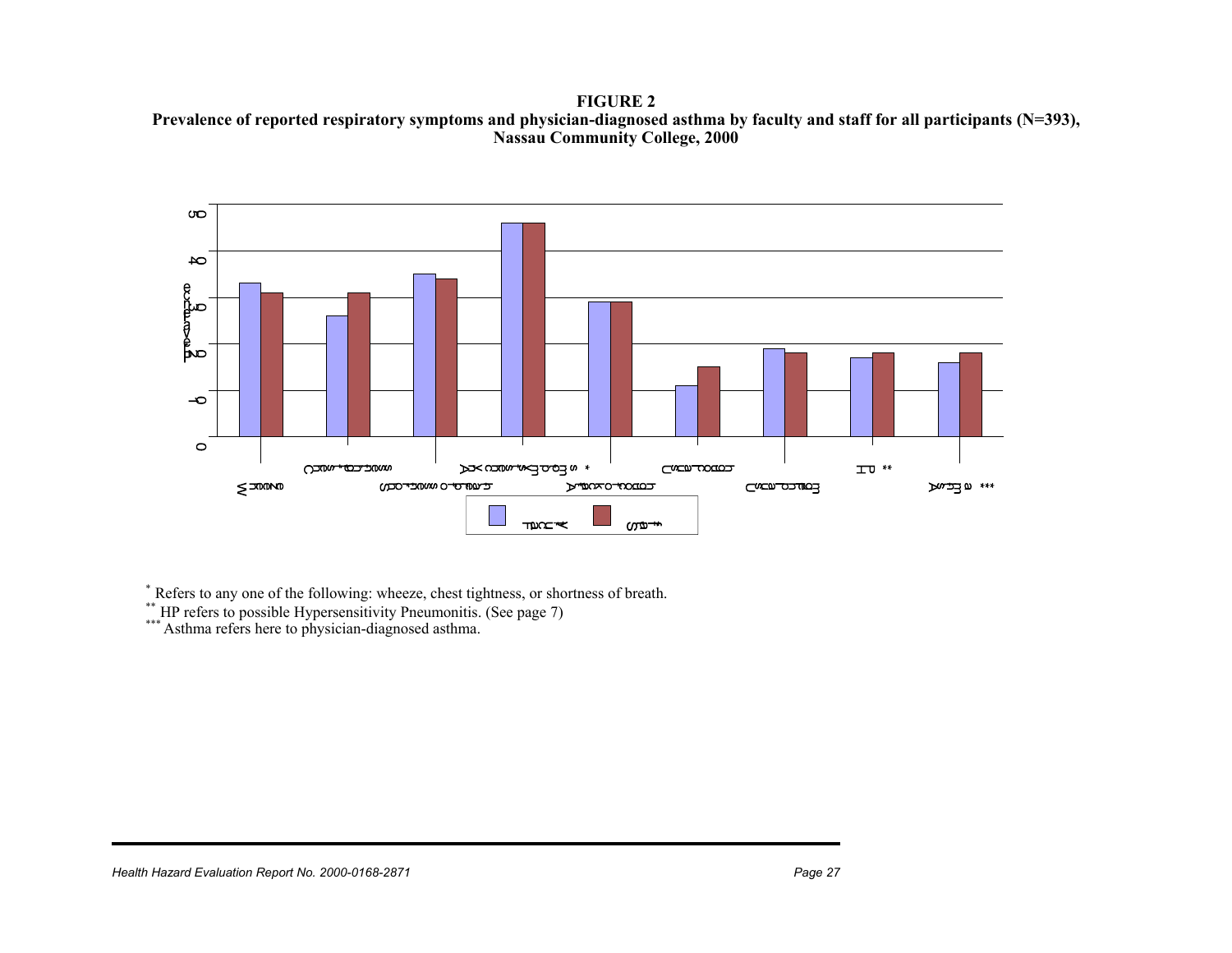**FIGURE 3 Prevalence of reported upper respiratory symptoms or eye irritation by faculty and staff for all participants (N=393), Nassau Community College, 2000**



\* Refers to any one of the following upper respiratory symptoms: nasal symptoms, sinus symptoms, throat irritation, or eye irritation.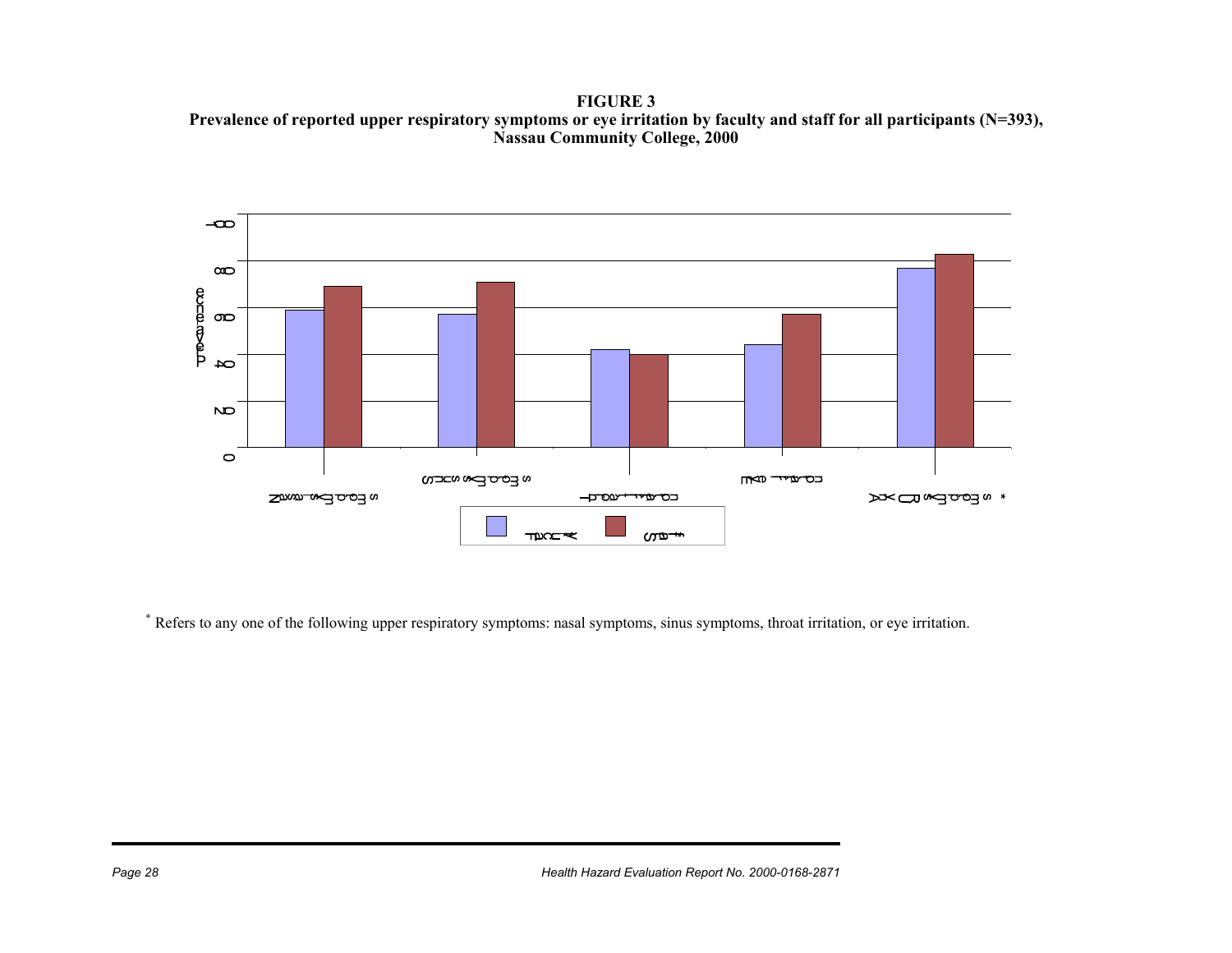#### **FIGURE 4**

**Prevalence of reported respiratory symptoms and physician-diagnosed asthma by building group for all participants (N=356), except those in the Nursing department, Nassau Community College, 2000.**



\* Refers to any one of the following: wheeze, chest tightness, or shortness of breath.

\*\* HP refers to possible Hypersensitivity Pneumonitis. (See page 7) \*\*\* Asthma refers to physician-diagnosed asthma.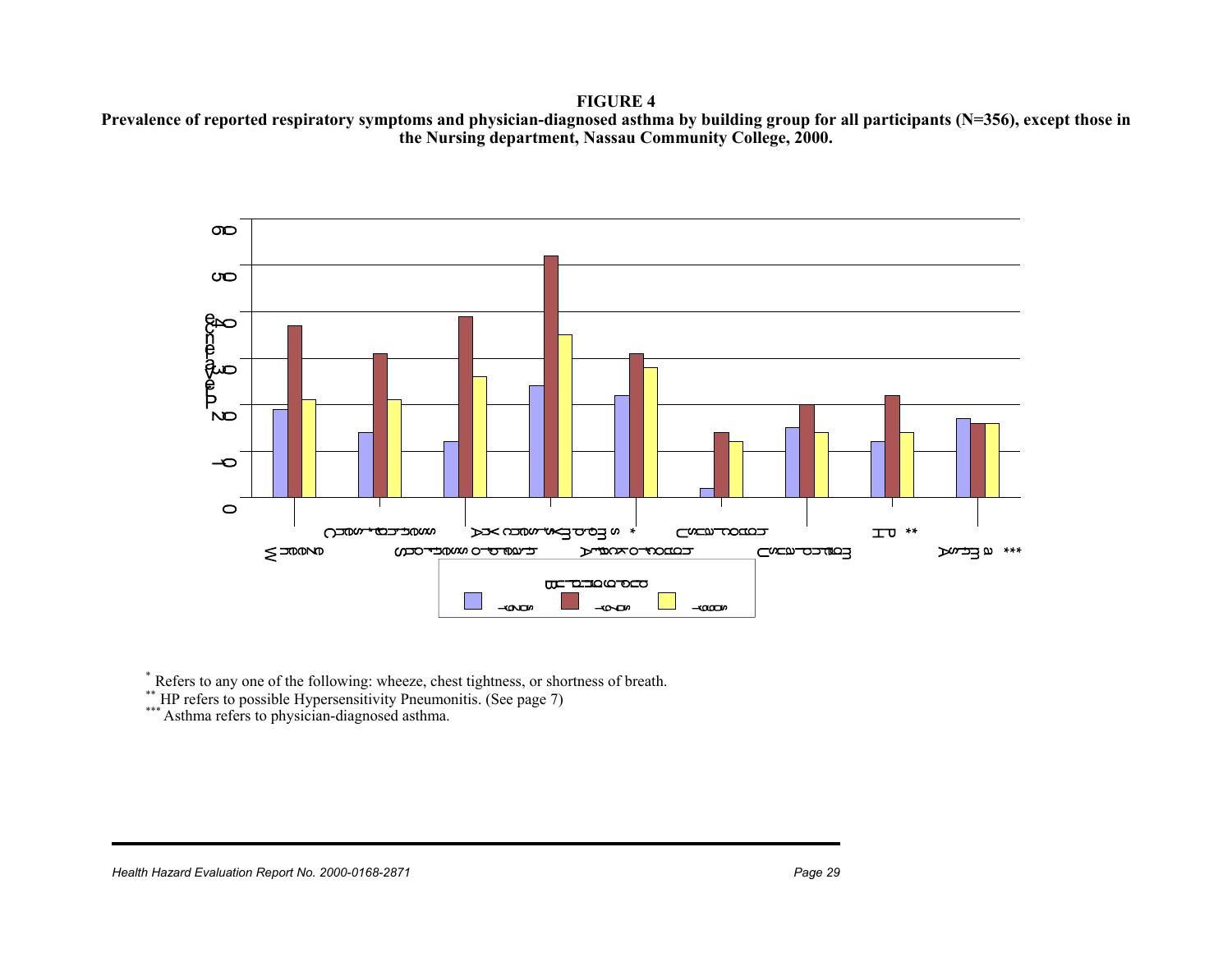**FIGURE 5 Prevalence of reported upper respiratory symptoms or eye irritation by building group for all participants (N=356), except those in the Nursing department, Nassau Community College, 2000**



\* Refers to any one of the following: nasal symptoms, sinus symptoms, throat irritation, or eye irritation.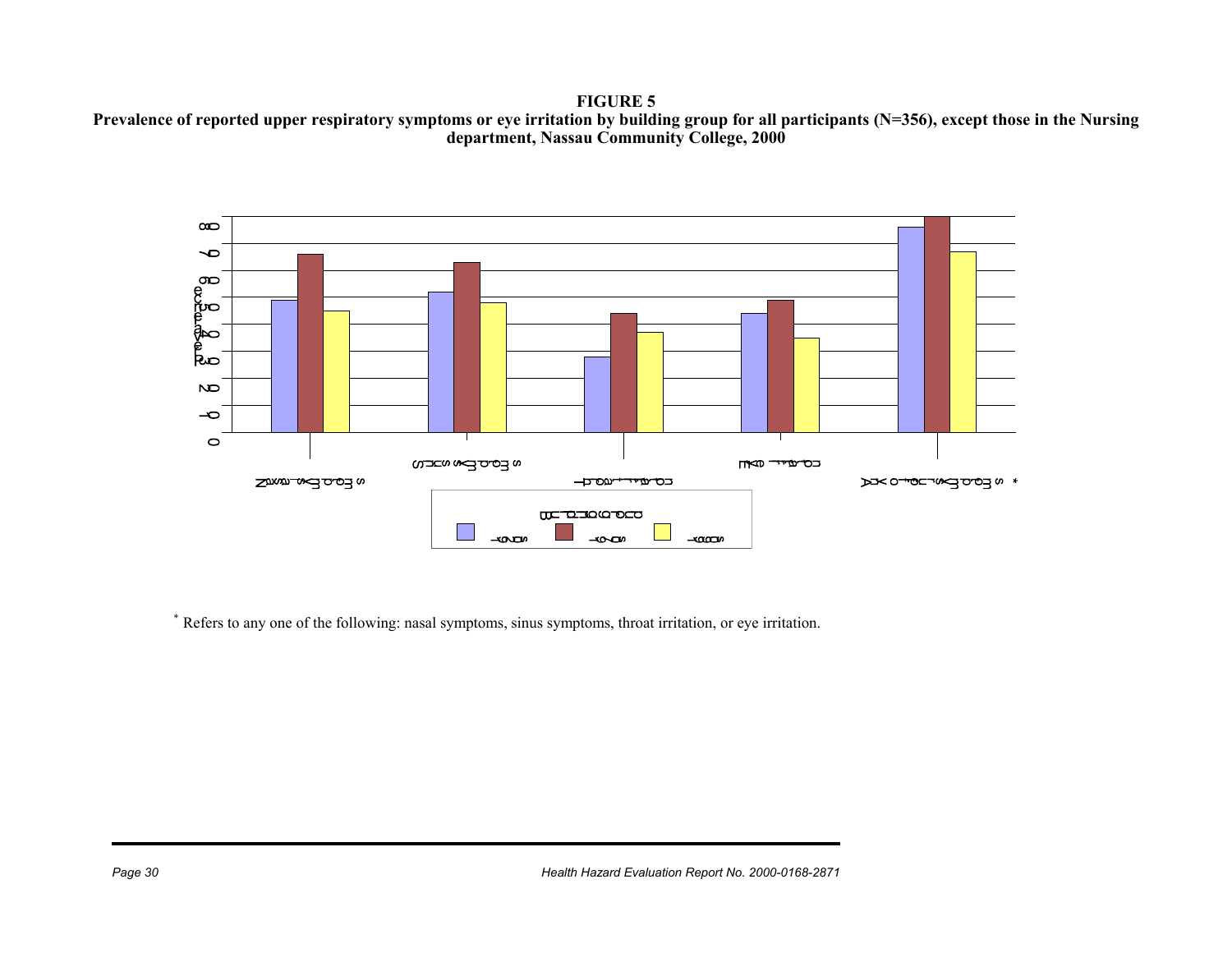#### **FIGURE 6**

 **Prevalence of reported work-related respiratory symptoms and work-related physician-diagnosed asthma by 1970s buildings and other buildings for all participants, except those in the Nursing department, Nassau Community College, 2000**



\* Refers to any one of the following: wheeze, chest tightness, or shortness of breath. \*\* Asthma refers to physician-diagnosed asthma.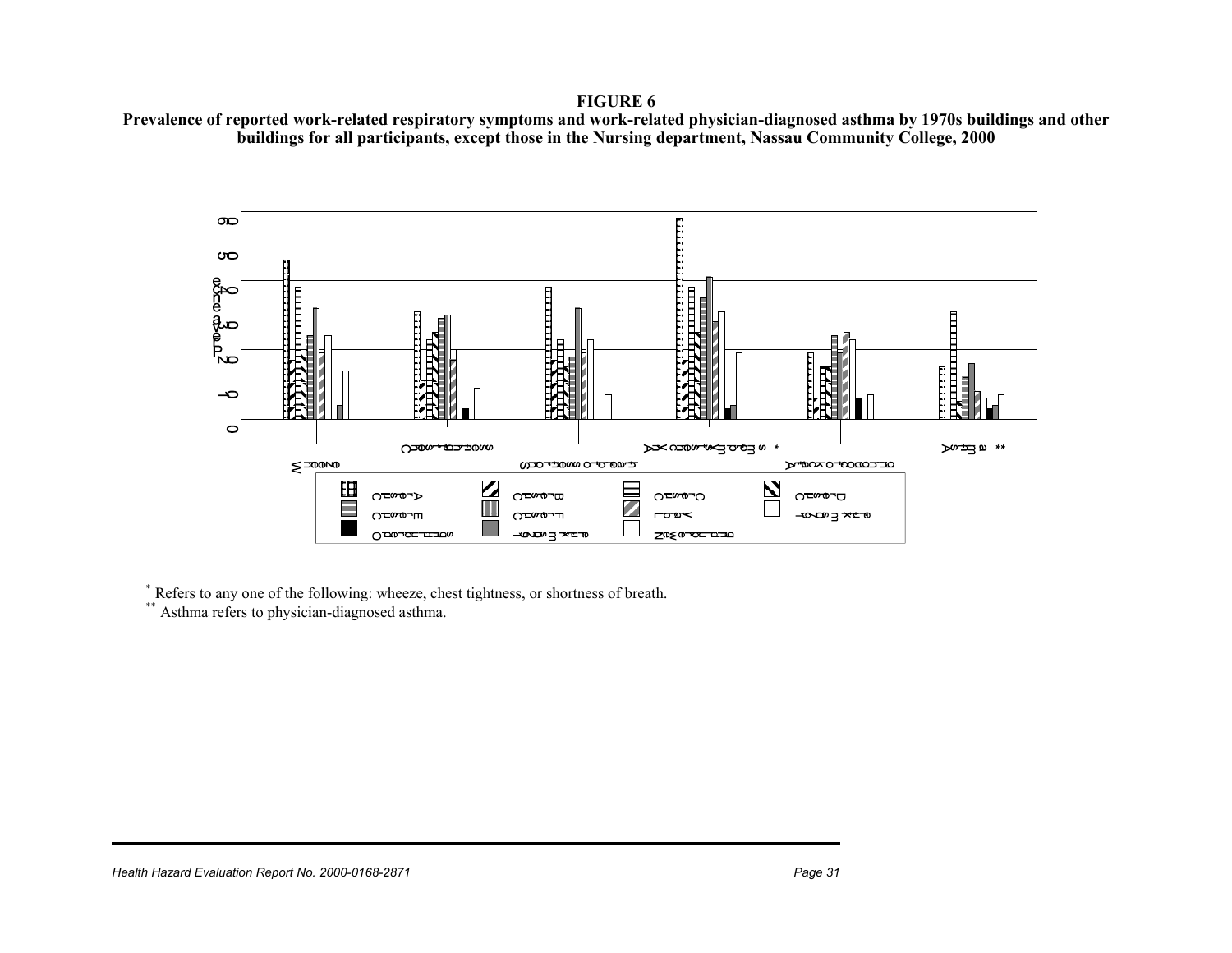**FIGURE 7**

 **Prevalence of reported work-related upper respiratory symptoms or eye irritation by 1970s buildings and other buildings for all participants, except those in the Nursing department, Nassau Community College, 2000**



\* Refers to any one of the following: nasal symptoms, sinus symptoms, throat irritation, or eye irritation.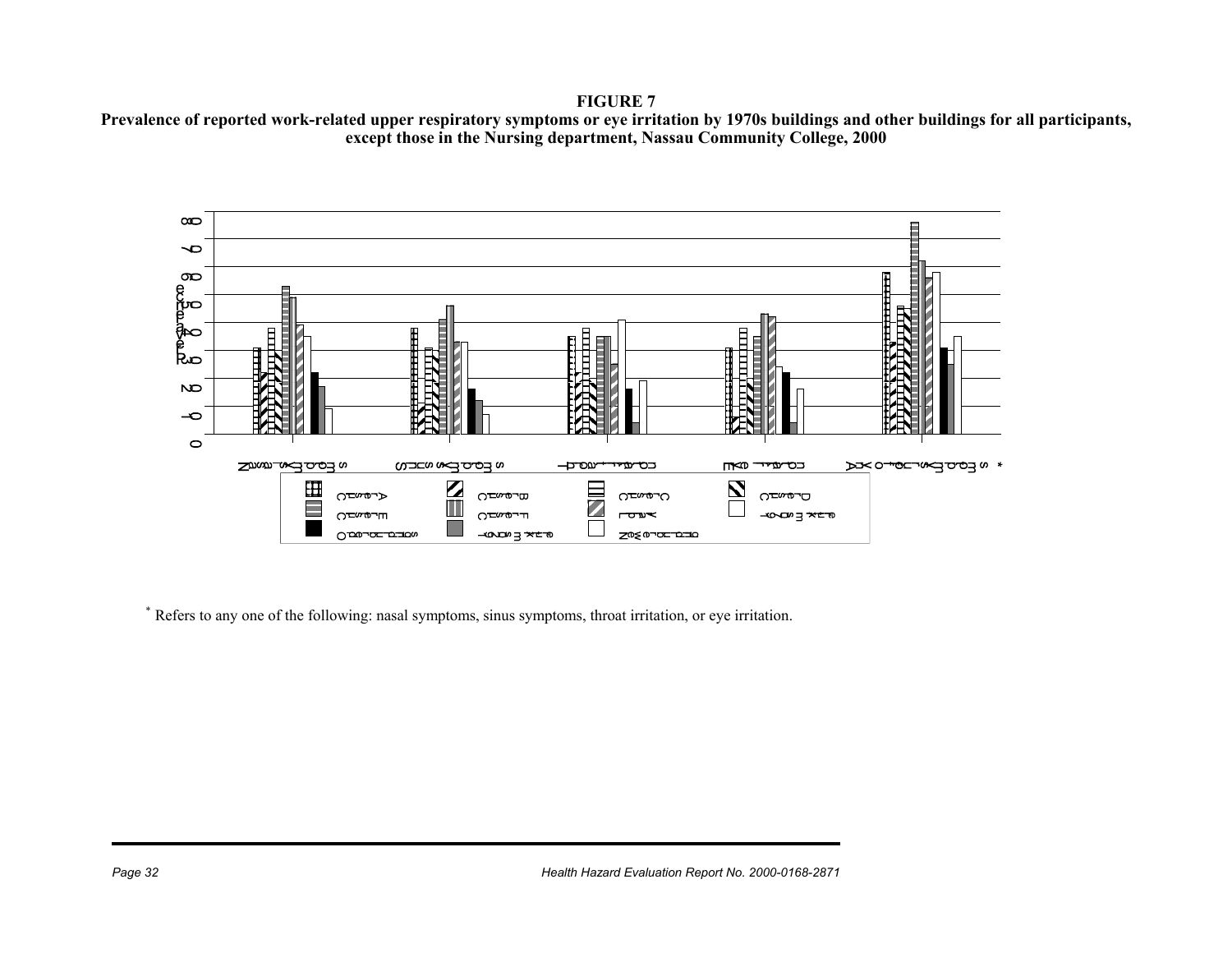#### **FIGURE 8**

 **Prevalence of reported work-related respiratory symptoms and work-related physician-diagnosed asthma for Nursing department, when it was located in Cluster F, and other departments currently in Cluster F, Nassau Community College, 2000**



\* Refers to any of the following: wheeze, chest tightness, or shortness of breath. \*\* Asthma refers to physician-diagnosed asthma.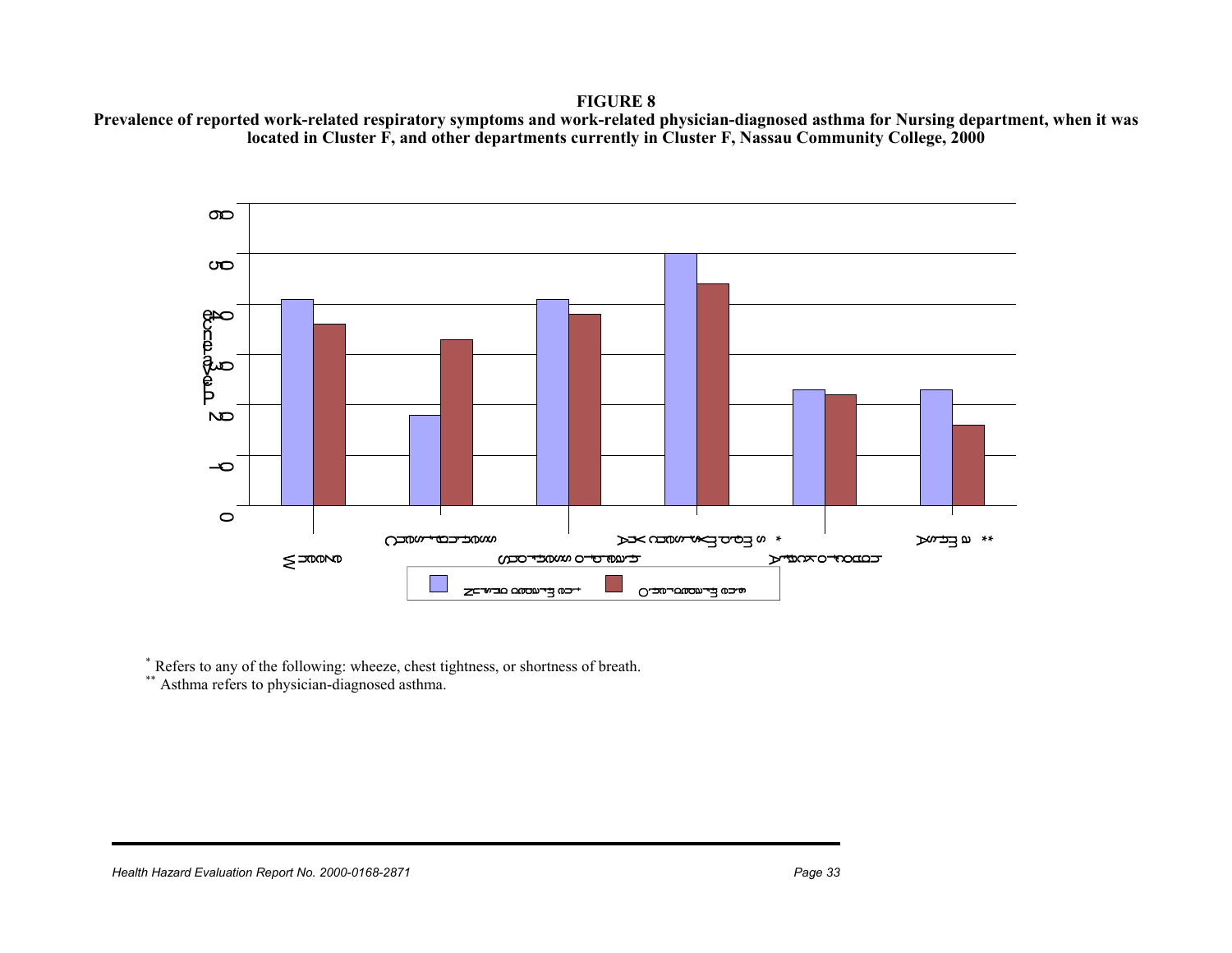#### **FIGURE 9**

 **Prevalence of reported work-related upper respiratory symptoms or eye irritation for Nursing department, when it was located in Cluster F, and other departments currently in Cluster F, Nassau Community College, 2000**



\* Refers to any of the following: nasal symptoms, sinus symptoms, throat irritation, or eye irritation.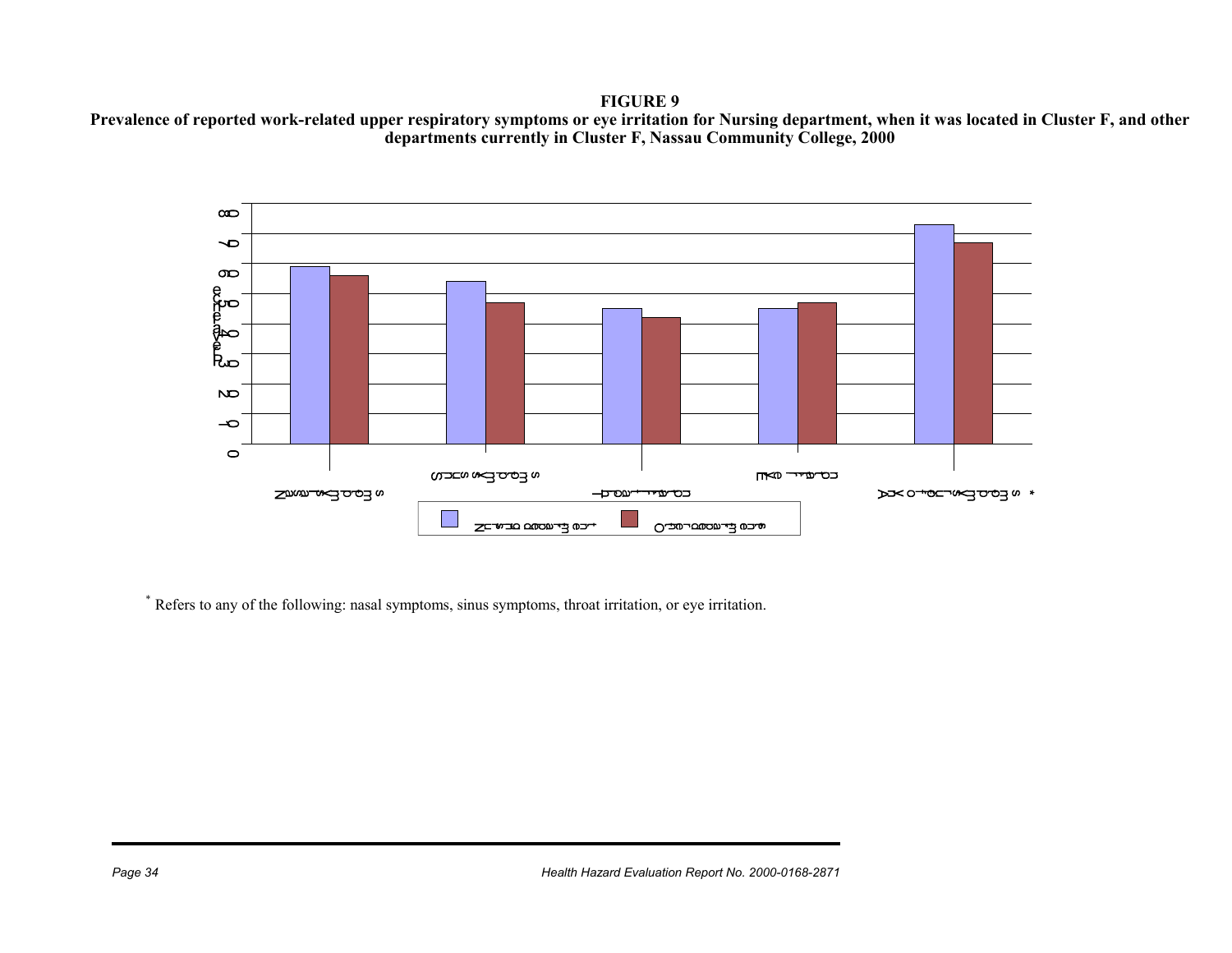# **APPENDIX A**

#### **EXAMPLE OF THE 'CURRENT ASSESSMENT SHEET' USED IN EXAMINING THE WORK SPACES DURING THE DECEMBER 2000 SITE VISIT, NASSAU COMMUNITY COLLEGE, 2000**

| 8123216182                              |                                                                                                                                                |                                                | <b>Current Assessment Sheet</b>                                                    |           |                                                     |               |                                                    |                                                                     |
|-----------------------------------------|------------------------------------------------------------------------------------------------------------------------------------------------|------------------------------------------------|------------------------------------------------------------------------------------|-----------|-----------------------------------------------------|---------------|----------------------------------------------------|---------------------------------------------------------------------|
| Building 0000000000                     |                                                                                                                                                |                                                |                                                                                    |           |                                                     |               | 1 2 <br>Date                                       | 2 0 <br>$\mathbf{0}$<br>$\bf{0}$                                    |
| Floor                                   |                                                                                                                                                |                                                |                                                                                    |           |                                                     |               |                                                    | Observer $\mathbb{D} \left[ G \right]$ z<br>$\bf{8}$<br>$\mathbf P$ |
| <b>Room Number</b><br><b>RH</b><br>Temp | Room Area<br>$(\hat{\mathbf{n}}^2)$                                                                                                            | HVAC Floor<br>Location Type                    | Current<br>Type   NA   Moisture   Stains                                           |           | Visible Mold<br>Density % Area   Odor   Odor        | Other<br>Mold | Pict                                               | Comments                                                            |
|                                         | $\bf{0}$<br>$\overline{c}$<br>3<br>4<br>5<br>6<br>$\bf{0}$<br>$\overline{\mathbf{c}}$<br>3<br>$\overline{\mathbf{4}}$<br>5<br>$\boldsymbol{6}$ |                                                | O<br>O<br>O<br>$\circ$<br>O<br>O<br>O<br>O<br>O<br>O<br>O<br>O<br>O<br>O<br>O<br>O |           |                                                     |               |                                                    |                                                                     |
|                                         | 0<br>Ceiling<br>1                                                                                                                              | $C$ entral                                     | C Carpet<br>Dry                                                                    | None      | None<br>None                                        | None<br>None  | $\bf{0}$                                           |                                                                     |
|                                         | Walls<br>$\mathbf{2}$                                                                                                                          | U nivent   T Tile<br>Windows P erimeter W Wood | Damp<br>Wet                                                                        | $\leq$ 5% | Minor $<$ 5% Slight<br>5 - 30% Heavy 5 - 30% Strong |               | Slight<br>$\mathbf{1}$<br>$\mathbf{2}$<br>Strong   |                                                                     |
|                                         | 3<br>Floor<br>4<br><b>HVAC</b>                                                                                                                 | R adiator<br>W indow                           | O Concrete                                                                         | $> 30 \%$ | > 30%                                               |               | $\overline{\mathbf{3}}$<br>$\overline{\mathbf{4}}$ |                                                                     |
|                                         | 5<br><b>Pipes</b><br>6<br>Furniture                                                                                                            | O ther                                         |                                                                                    |           |                                                     |               | 5<br>6                                             |                                                                     |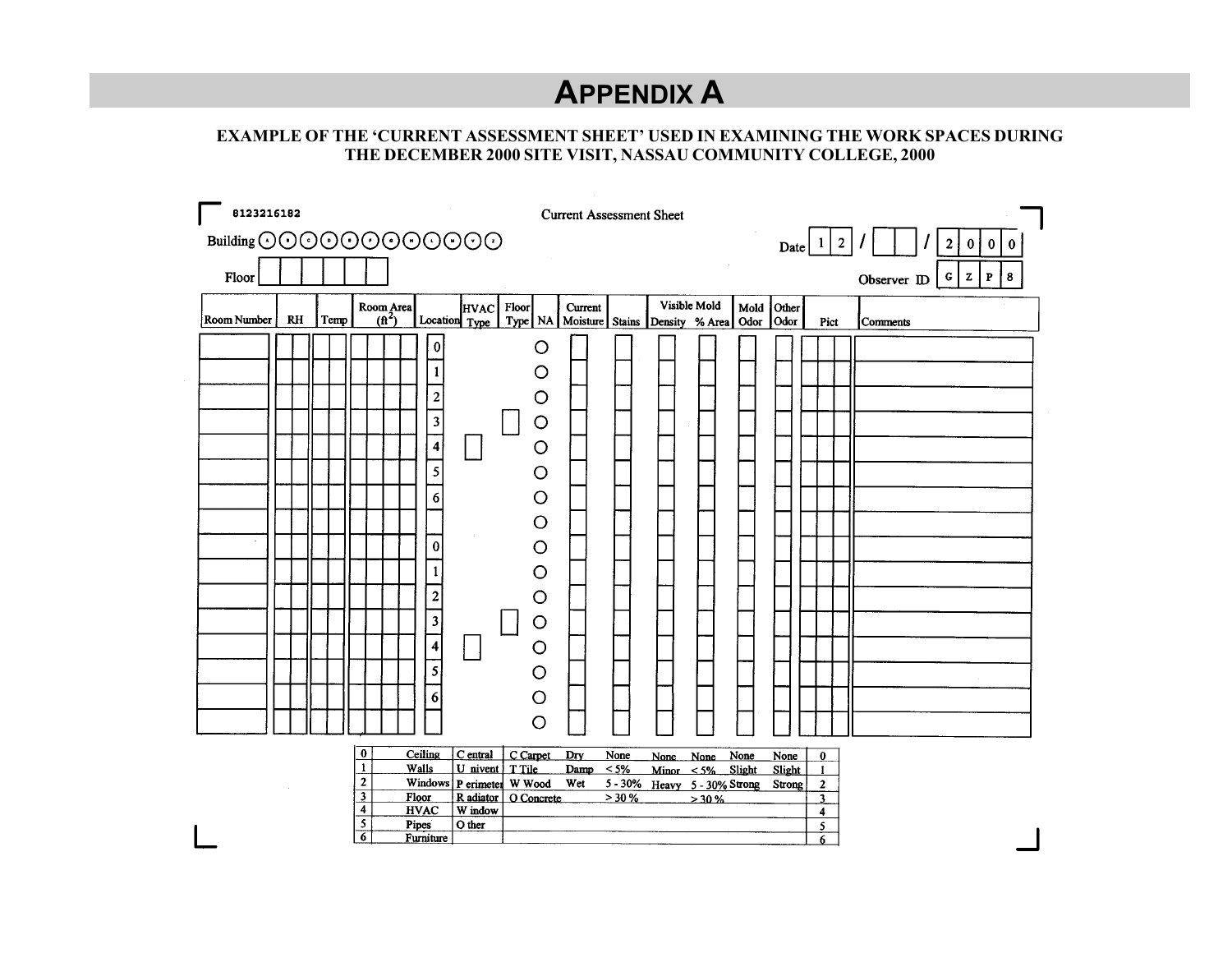# **APPENDIX B**

#### **EXAMPLE OF QUESTIONNAIRE USED IN THE HEALTH SURVEY, NASSAU COMMUNITY COLLEGE, 2000**

# **Section I: Identification and Demographic Information**

### *Please print your answers.*

| Name:       |                           |                                                                                                  |                                                                                        |                          |
|-------------|---------------------------|--------------------------------------------------------------------------------------------------|----------------------------------------------------------------------------------------|--------------------------|
|             | (Last Name)<br>(Optional) |                                                                                                  | (First Name)                                                                           | $\overline{\text{(MI)}}$ |
|             |                           |                                                                                                  |                                                                                        |                          |
|             | (Optional)                | (Number, Street, and/or Rural Route)                                                             |                                                                                        |                          |
|             |                           | $\overline{(City)}$                                                                              | $(\text{State})$                                                                       | (Zip Code)               |
|             | (Optional)                | Home Telephone Number: $(\_\_ \_ \_ \_ \_ \_ \_ \_ \_ \_ \_$                                     |                                                                                        |                          |
|             | (Optional)                | Business (Work) Telephone Number: $(\_\_ \_ \_ \_ \_ \_ \_ \_ \_ \_ \_ \_$                       |                                                                                        |                          |
| $1_{\cdot}$ | Date of Birth:            | $\frac{1}{(Month)}$ $\frac{1}{(Day)}$ $\frac{1}{(Year)}$                                         |                                                                                        |                          |
| 2.          | Gender:                   | 1. ______ Male 2. ______ Female                                                                  |                                                                                        |                          |
| 3.          | Race/Ethnicity:           | 1. White<br>African-American or Black<br>2.<br>3.<br>Asian<br>5.<br>6.<br>Other (Please specify: | 4. _____ American Indian or Alaska Native<br>Native Hawaiian or Other Pacific Islander |                          |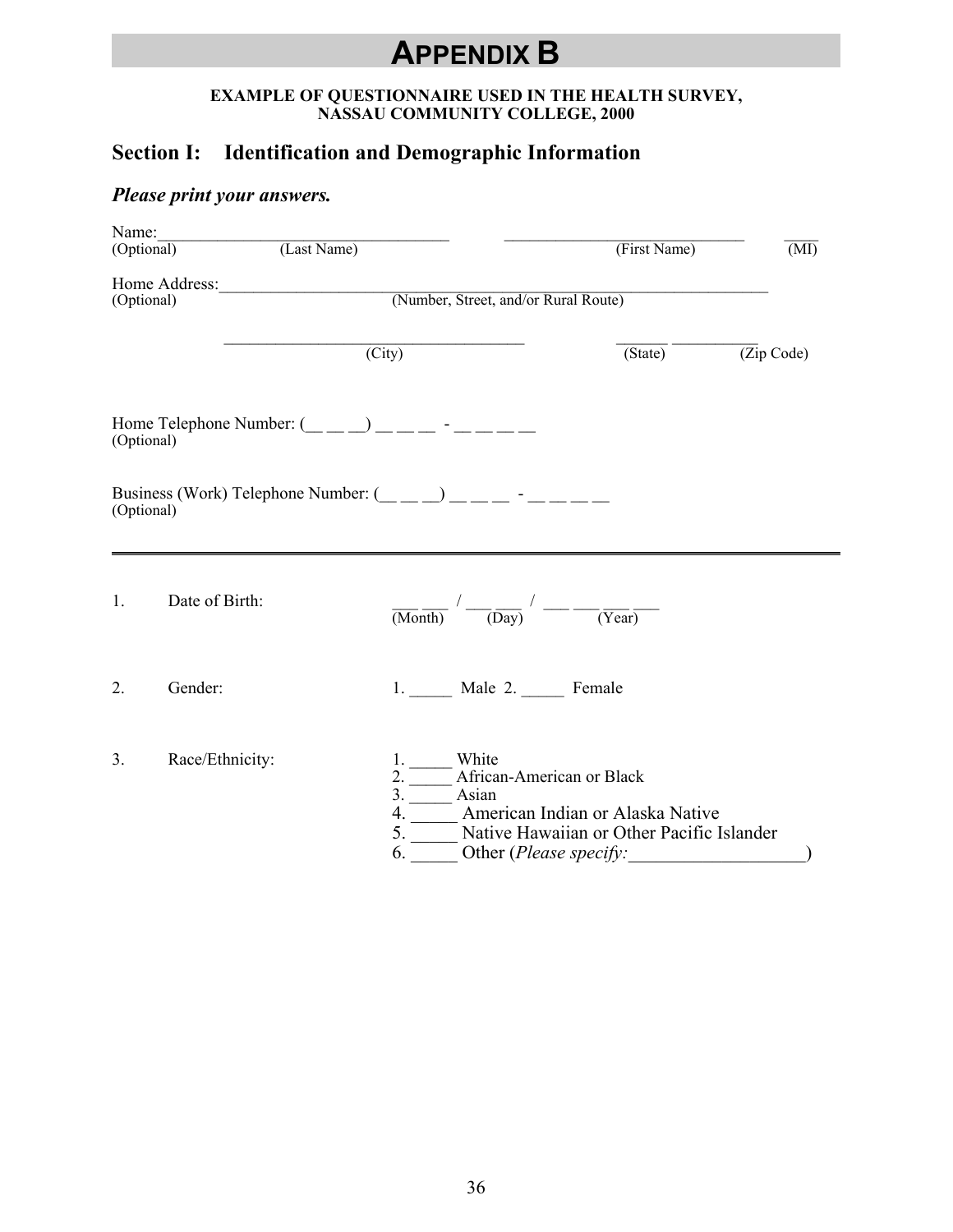# **Section II: Health and Well-Being Information**

**INSTRUCTIONS:** *Most questions can be answered by a simple 'Yes' or 'No'. If you are not sure about the answer, please answer 'No'. Please mark with an 'X' the response that best describes the way you feel.*

*The following questions concern chest symptoms and breathing problems.*

### **Wheeze and tightness in the chest**

### *Please answer both questions A and B.*

| 4. |                 | Have you had wheezing or whistling in your chest at any time                                                                     |                                            |               |
|----|-----------------|----------------------------------------------------------------------------------------------------------------------------------|--------------------------------------------|---------------|
|    |                 | A. in the last $12$ months?                                                                                                      | 1. Yes                                     | 2. No         |
|    |                 | B. in the last 4 weeks?                                                                                                          | 1. Yes                                     | 2. No         |
| 5. |                 | Have you woken up with a feeling of tightness in your chest at any time                                                          |                                            |               |
|    |                 | A. in the last 12 <i>months</i> ?                                                                                                | 1. Yes $\frac{2. N_0}{1. Y}$ 2. No         |               |
|    |                 | B. in the last 4 weeks?                                                                                                          |                                            |               |
|    |                 | IF 'Yes' TO ANY OF QUESTION 4 or 5:                                                                                              |                                            |               |
|    | i)              | In what <i>month</i> and <i>year</i> , during your lifetime, did this wheezing<br>and/or chest tightness <i>first</i> start?     | $\overline{\text{(Month)}}$                | (Year)        |
|    | $\overline{ii}$ | When you are away from Nassau Community College on weekends, vacations<br>or other days off, is this wheezing or chest tightness |                                            |               |
|    |                 |                                                                                                                                  | (Please select <u>one</u> statement only.) |               |
|    |                 |                                                                                                                                  |                                            | Worse         |
|    |                 |                                                                                                                                  |                                            | Same          |
|    |                 |                                                                                                                                  |                                            | <b>Better</b> |

### **Shortness of breath**

### *Please answer both questions A and B.*

| 6. | Have you had an attack of shortness of breath that came on during the day                              |        |       |
|----|--------------------------------------------------------------------------------------------------------|--------|-------|
|    | when you were <i>not</i> doing anything strenuous at any time<br>A. in the last 12 months?             | 1. Yes | 2. No |
|    | B. in the last 4 weeks?                                                                                | 1. Yes | 2. No |
|    | Have you had an attack of shortness of breath that came on<br>following strenuous activity at any time |        |       |
|    | $\overline{A}$ . in the last 12 <i>months</i> ?                                                        | 1. Yes | 2. No |
|    | B. in the last 4 weeks?                                                                                | 1. Yes | 2. No |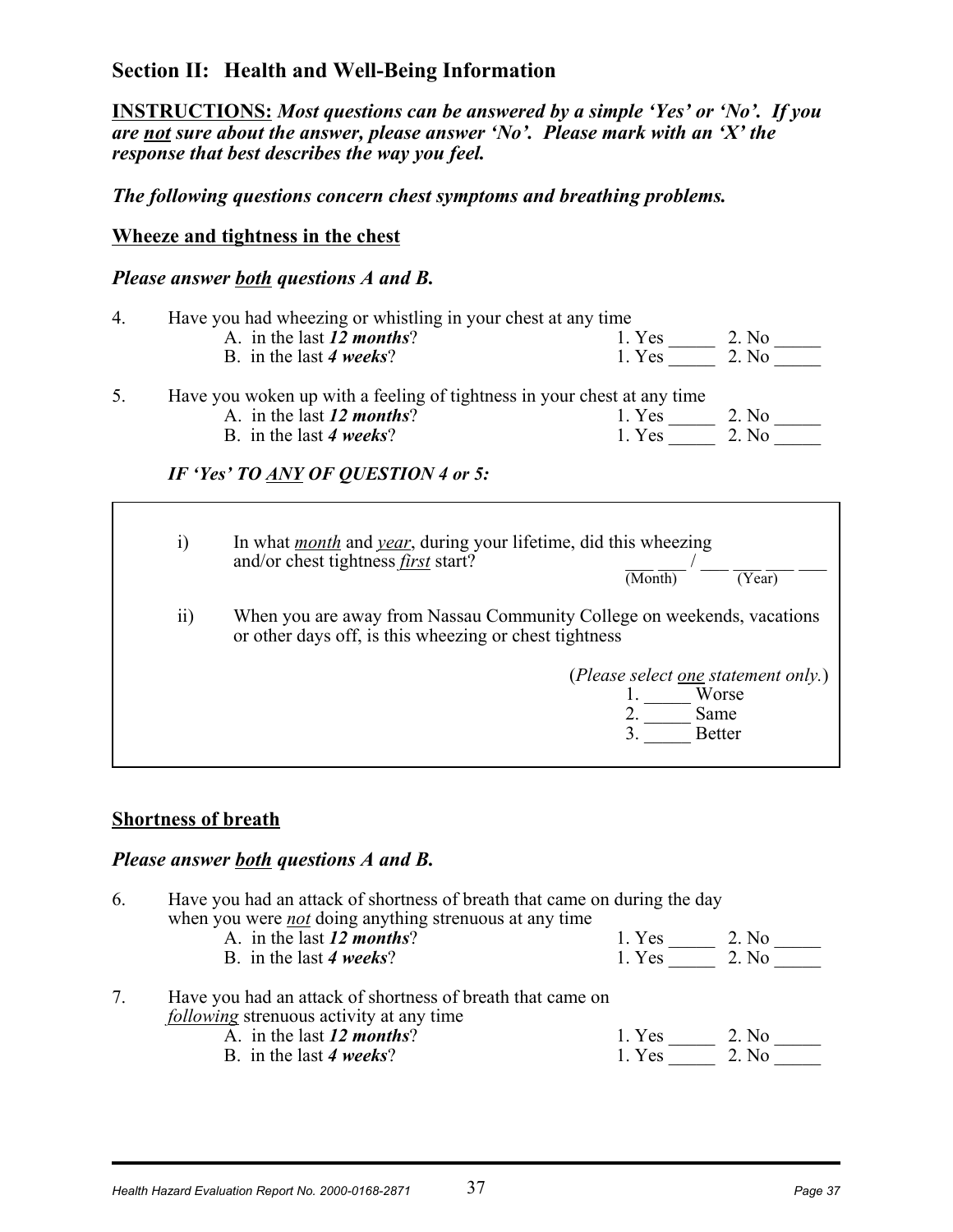| 8. | at any time         | Have you been woken by an attack of shortness of breath                                                                  |                                            |
|----|---------------------|--------------------------------------------------------------------------------------------------------------------------|--------------------------------------------|
|    |                     | A. in the last 12 <i>months</i> ?                                                                                        |                                            |
|    |                     | B. in the last 4 weeks?                                                                                                  |                                            |
|    |                     | IF 'Yes' TO ANY OF QUESTIONS 6, 7, or 8:                                                                                 |                                            |
|    |                     |                                                                                                                          |                                            |
|    | i)                  | In what <i>month</i> and <i>year</i> , during your lifetime, did this<br>shortness of breath <i>first</i> start?         | (Year)<br>$\overline{\text{(Month)}}$      |
|    | $\ddot{\text{ii}})$ | When you are away from Nassau Community College on weekends, vacations<br>or other days off, is this shortness of breath |                                            |
|    |                     |                                                                                                                          | (Please select <u>one</u> statement only.) |
|    |                     |                                                                                                                          | Worse<br>Same                              |
|    |                     |                                                                                                                          | <b>Better</b>                              |
|    |                     |                                                                                                                          |                                            |

# **Cough and phlegm from the chest**

# *Please answer both questions A and B.*

| Have you been woken by an attack of coughing at any time |       |        |  |
|----------------------------------------------------------|-------|--------|--|
| A. in the last $12$ months?                              | 1 Yes | 2. No  |  |
| B. in the last 4 weeks?                                  | 1 Yes | 2. No. |  |
|                                                          |       |        |  |

### *IF 'Yes' to QUESTION 9:*

| $\ddot{1}$        | In what <i>month</i> and <i>year</i> , during your lifetime, were you <i>first</i><br>woken up at night by coughing?<br>(Month)<br>(Year)                                                     |
|-------------------|-----------------------------------------------------------------------------------------------------------------------------------------------------------------------------------------------|
| $\overline{ii}$ ) | When you are away from Nassau Community College on weekends, vacations<br>or other days off, is this coughing<br>(Please select <u>one</u> statement only.)<br>Worse<br>Same<br><b>Better</b> |

1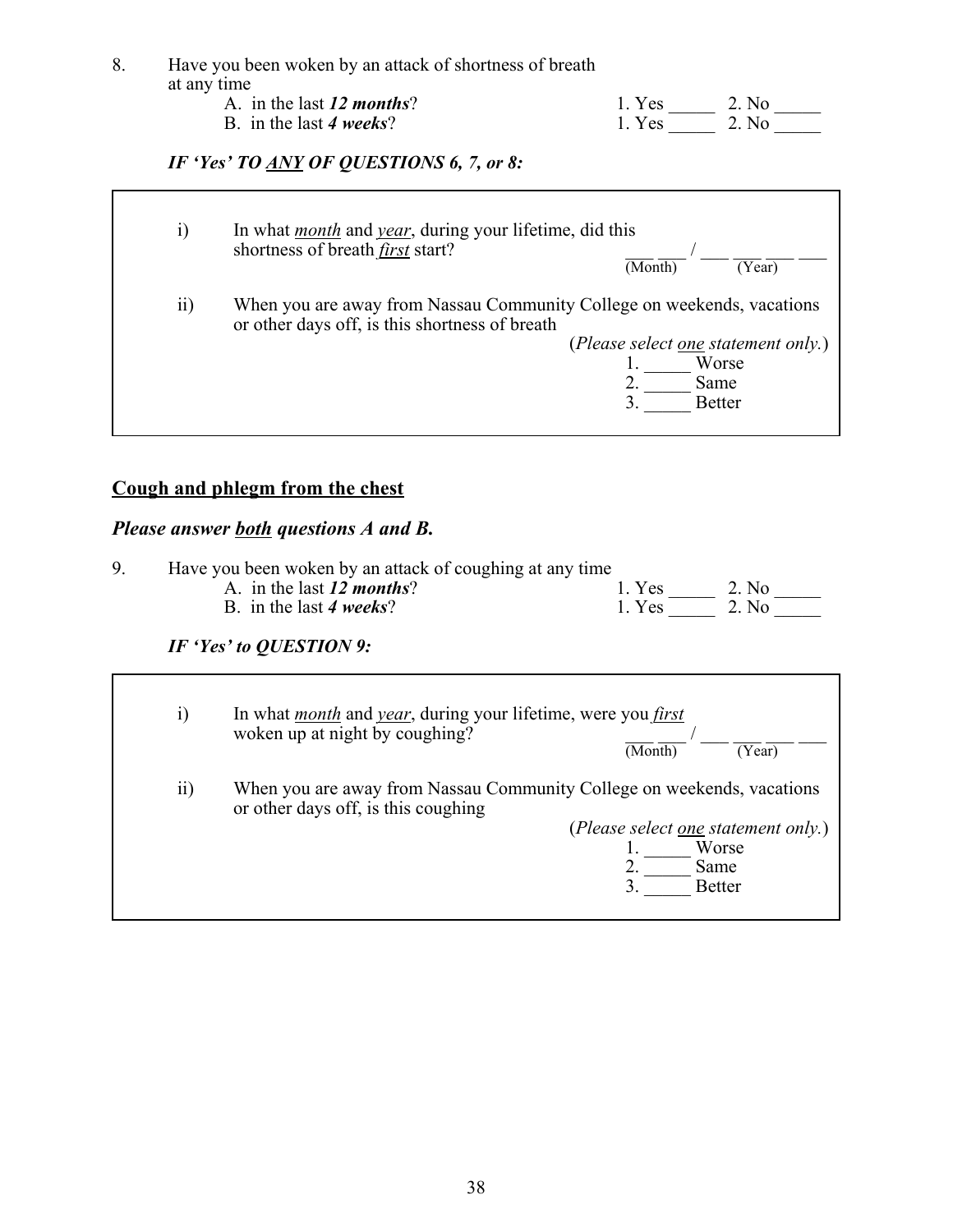| 10. | Do you usually have a cough?                      |
|-----|---------------------------------------------------|
|     | (Count a cough with first smoke or on first going |
|     | out-of-doors. Exclude clearing of throat.)        |

1. Yes \_\_\_\_\_\_ 2. No \_\_\_\_\_\_

### *IF 'Yes' to QUESTION 10:*

| A. | Do you usually cough like this on most days for 3 consecutive months<br>or more during the year? | 1. Yes  | 2. No  |
|----|--------------------------------------------------------------------------------------------------|---------|--------|
| В. | In what <i>month</i> and <i>year</i> did you <i>first</i><br>have this cough?                    | (Month) | (Year) |

11. Do you usually bring up phlegm from your chest? (*Count phlegm with the first smoke or on first going out-of-doors. Exclude phlegm from the nose.* Count swallowed phlegm.)

### *IF 'Yes' to QUESTION 11:*

| А. | Do you bring up phlegm like this on most days for 3 consecutive months                 |         |        |
|----|----------------------------------------------------------------------------------------|---------|--------|
|    | or more during the year?                                                               | 1. Yes  | 2. No  |
| В. | In what <i>month</i> and <i>year</i> did you <i>first</i> have<br>trouble with phlegm? | (Month) | (Year) |

#### **Breathing**

12. Do you <u>ever</u> have trouble with your breathing? 1. Yes 2. No 1.

### *IF 'Yes' to QUESTION 12:*

A. Do you have this trouble (*Choose only one of the following.*)

1. continuously so that your breathing is never quite right?

2. The repeatedly, but it always gets completely better?

3. only rarely?

13. When you are near animals, such as cats, dogs or horses, near feathers, including pillows, quilts, or down or feather comforters, or in a dusty part of your house, do you *ever*

| А. | Get a feeling of tightness in your chest? | 1. Yes | 2. No |
|----|-------------------------------------------|--------|-------|
|    | Start to feel short of breath?            | 1. Yes | 2. No |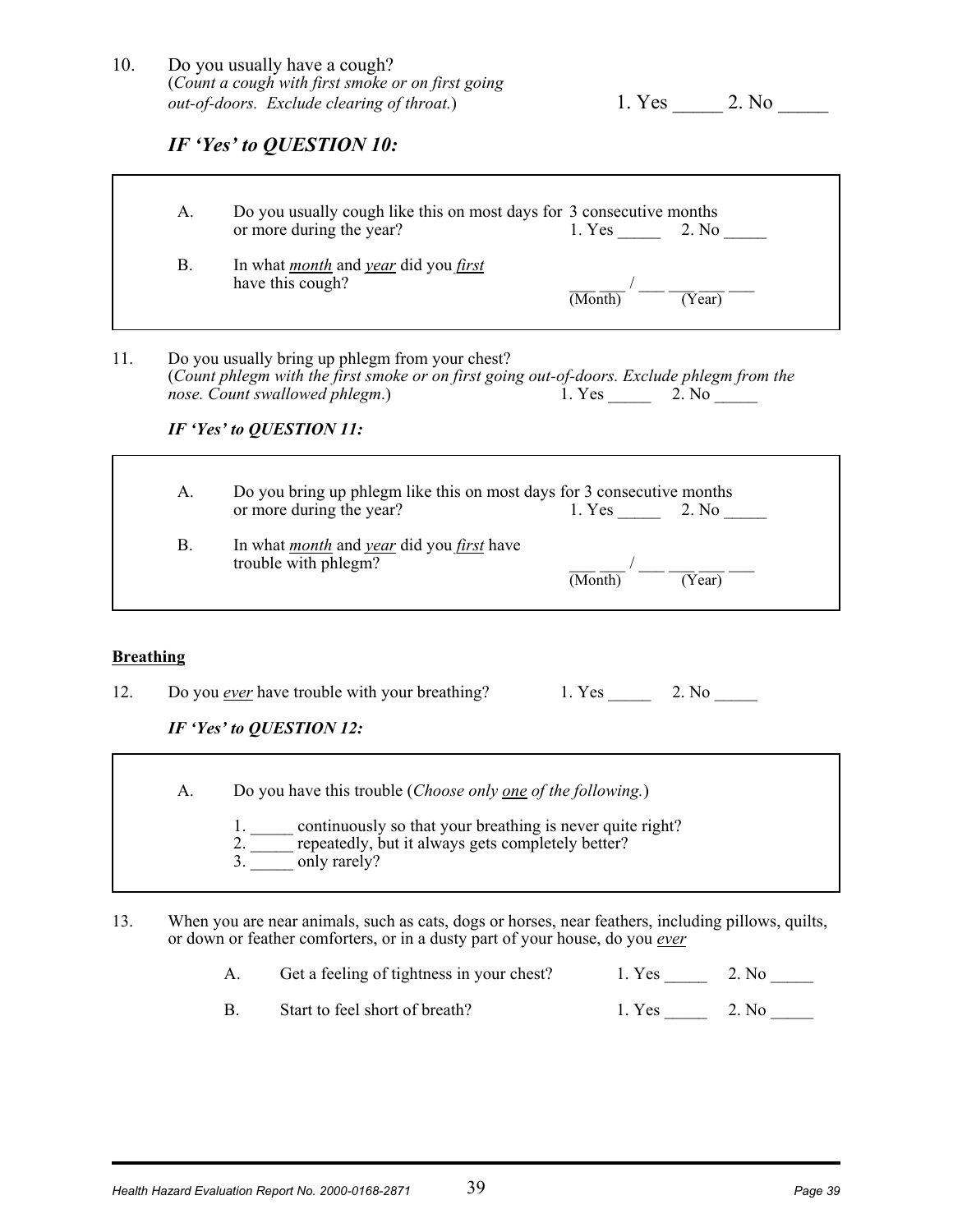### 14. Are you troubled by shortness of breath when hurrying on the level or walking up a slight hill? 1. Yes 2. No

# *IF 'Yes' to QUESTION 14:*

|               | A <sub>1</sub>  | In what <i>month</i> and <i>year</i> , during your lifetime,<br>did this breathlessness <i>first</i> start?    | $\frac{1}{(Month)}$ $\frac{1}{(Year)}$ - |  |
|---------------|-----------------|----------------------------------------------------------------------------------------------------------------|------------------------------------------|--|
|               | <b>B.</b>       | Do you have to walk slower than people of<br>your age on the level because of breathlessness? 1. Yes 2. No     |                                          |  |
|               | $\mathcal{C}$ . | Do you ever have to stop for breath when<br>walking at your own pace on the level?                             |                                          |  |
|               | D.              | Do you ever have to stop for breath after<br>walking about 100 yards (or after a few minutes)<br>on the level? | $1. Yes$ 2. No                           |  |
| <b>Asthma</b> |                 |                                                                                                                |                                          |  |
| 15.           |                 | Have you <i>ever</i> had asthma?                                                                               | $1. Yes \underline{\hspace{1cm}} 2. No$  |  |
|               |                 | IF 'Yes' TO QUESTION 15:                                                                                       |                                          |  |
|               | A <sub>1</sub>  | About what age did your asthma <i>start</i> ?                                                                  | Years old                                |  |
|               | B <sub>r</sub>  | Have you had an attack of asthma at <i>any</i> time<br>1. in the last $12$ months?<br>2. in the last 4 weeks?  | 1. Yes 2. No<br>1. Yes 2. No             |  |

*Continue with asthma questions on next page.*

C. Did you have asthma *in the year before* you started working at<br>Nassau Community College? 1. Yes 2. No

1. Overall, since you *started working* at Nassau Community College,

(*Please select one statement only.*) 1. Gotten Worse 2. Stayed the Same 3. \_\_\_\_\_ Gotten Better

Nassau Community College?

has your asthma:

*IF 'Yes':*<br>1. Ov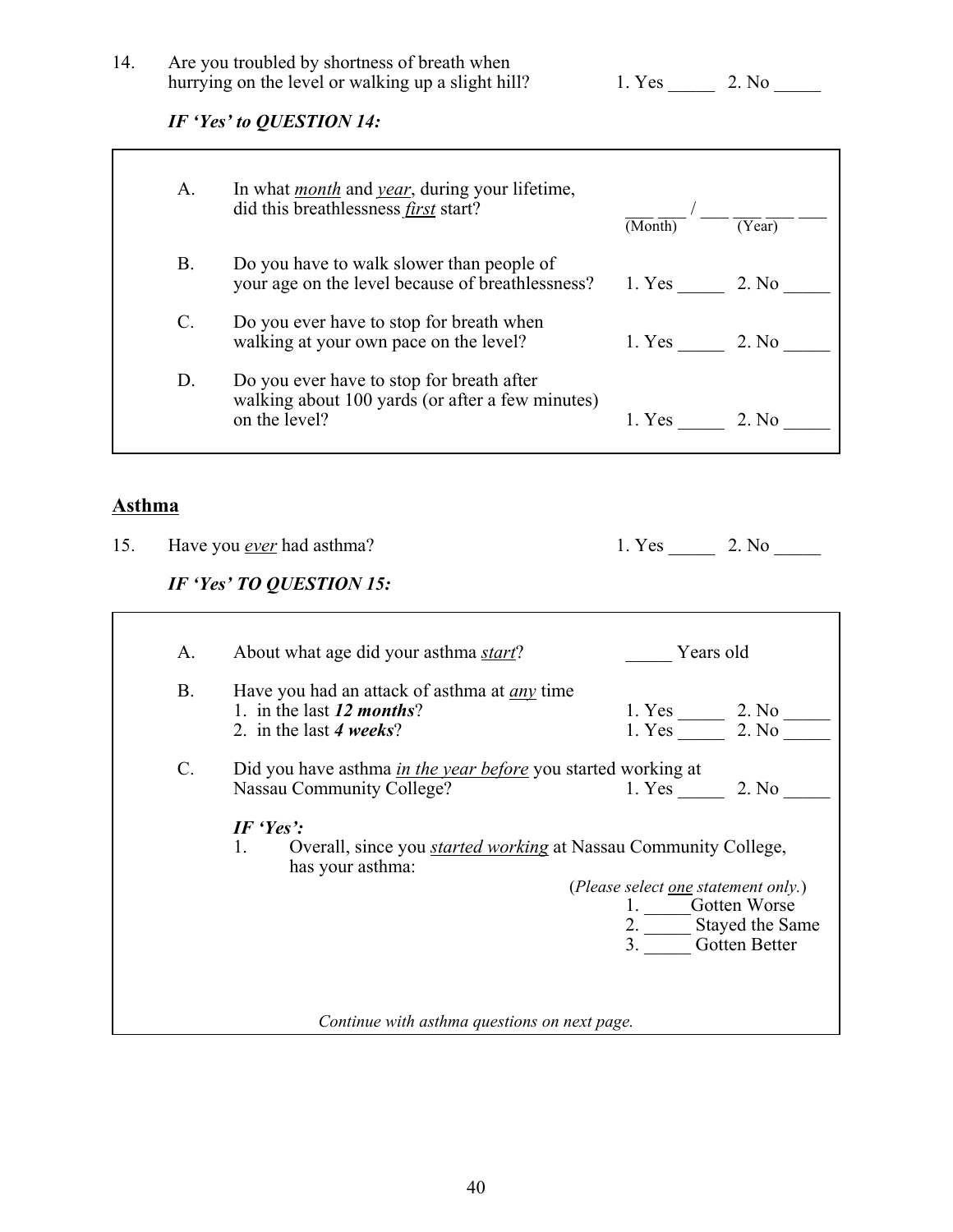### *CONTINUATION OF ASTHMA QUESTION 15:*

| D.          | 1. Yes 2. No<br>Was your asthma <i>diagnosed by a doctor</i> ?                                                                                                                                                                                                                    |
|-------------|-----------------------------------------------------------------------------------------------------------------------------------------------------------------------------------------------------------------------------------------------------------------------------------|
|             | IF 'Yes':<br>When were you <i>first</i> diagnosed with asthma?<br>$1 \quad$                                                                                                                                                                                                       |
|             | $\frac{1}{(\text{Year})}$<br>$\frac{1}{(Month)}$                                                                                                                                                                                                                                  |
| Ε.          | Are you <i>currently</i> taking any inhaled or oral<br>1. Yes 2. No<br>medications for your asthma?                                                                                                                                                                               |
|             | IF 'Yes':<br>1. When do you use your inhaler or nebulizer?<br>( <i>Please check</i> <u>only</u> one.) 1. More on workdays than other days<br>$\frac{2}{3}$ . Less on workdays than other days<br>Same on workdays as other days<br>4. Only take oral medications<br>5. Don't know |
| $F_{\cdot}$ | When you are <i>away</i> from Nassau Community College on weekends, vacations<br>or other days off, are your asthma symptoms                                                                                                                                                      |
|             | (Please select <u>one</u> statement only.)<br>Worse<br>$\frac{2}{3}$ . Same<br>Better                                                                                                                                                                                             |

16. If you answer **'Yes'** to *any* of the questions on chest symptoms and breathing problems - Questions 4 through 15, what kinds of exposures/triggers do you think tend to set off these symptoms? (*Please list the exposures/triggers and mark the places where this is most likely to occur.*)

| List below the<br>exposures/triggers that | Where is this most likely to occur?<br>(Check all that apply) |                  |              |               |                   |  |  |
|-------------------------------------------|---------------------------------------------------------------|------------------|--------------|---------------|-------------------|--|--|
| set off your symptoms.<br>(Please PRINT.) |                                                               |                  | E. Elsewhere |               |                   |  |  |
|                                           | A. At<br>home                                                 | <b>B.</b> Office | C. Classroom | D. Laboratory | (Please specify.) |  |  |
|                                           |                                                               |                  |              |               |                   |  |  |
| 2.                                        |                                                               |                  |              |               |                   |  |  |
| 3.                                        |                                                               |                  |              |               |                   |  |  |
| 4.                                        |                                                               |                  |              |               |                   |  |  |
| 5.                                        |                                                               |                  |              |               |                   |  |  |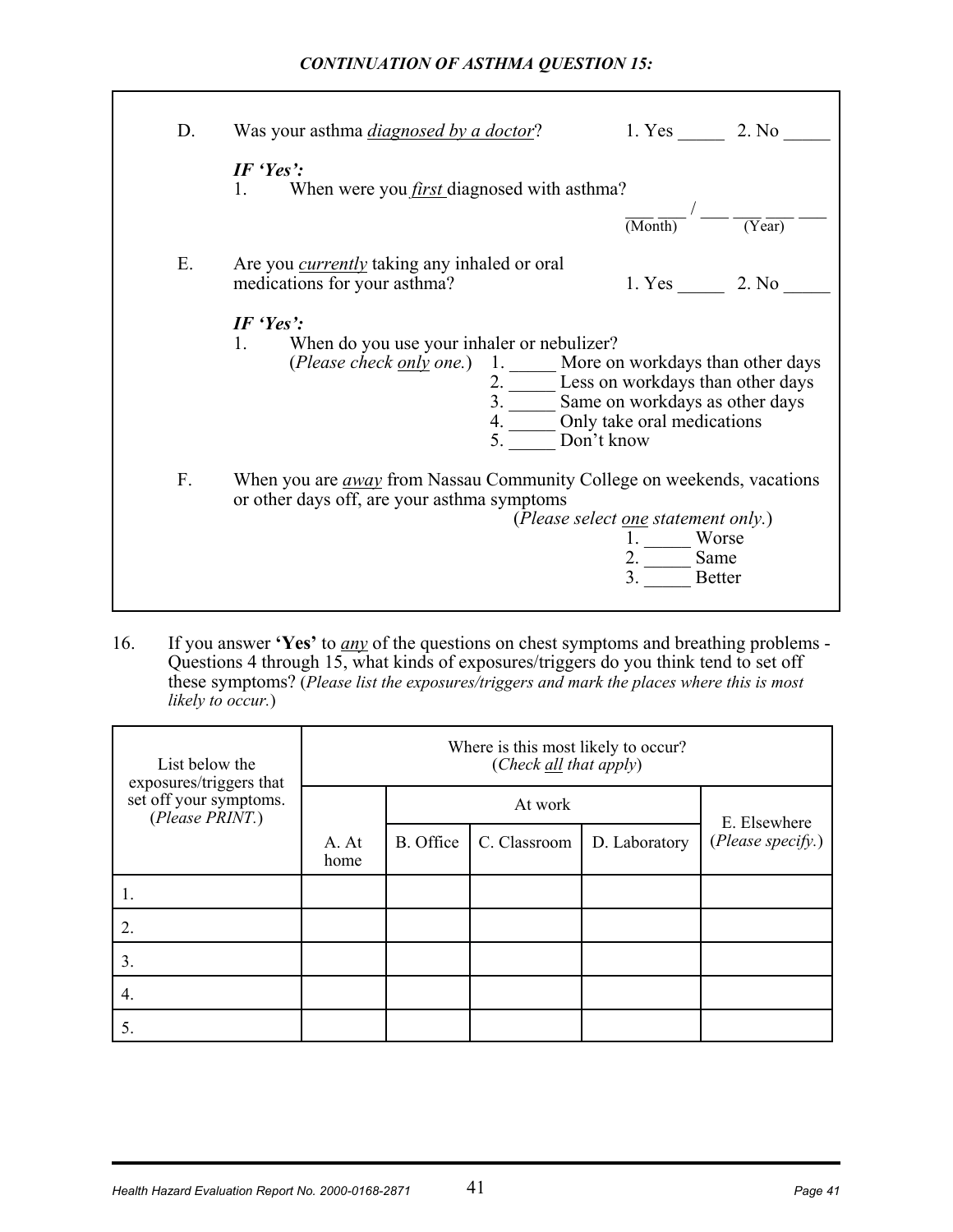### **Nasal symptoms**

### *Please answer both questions A and B.*

- 17. Apart from a cold, have you had nasal symptoms, such as a stuffy or blocked nose, itchy nose, runny nose or episodes of sneezing, at any time
	- B. in the last 4 weeks?

| A. in the last 12 <i>months</i> ? | 1. Yes | 2. No |
|-----------------------------------|--------|-------|
| B. in the last 4 weeks?           | 1. Yes | 2. No |

*IF 'Yes' TO QUESTION 17:*

|     | $\ddot{1}$      | In what <i>month</i> and <i>year</i> , during your lifetime, did you <i>first</i><br>notice these nasal (nose) symptoms? | $\frac{1}{(Month)}$<br>$-\frac{1}{(\text{Year})}$ |
|-----|-----------------|--------------------------------------------------------------------------------------------------------------------------|---------------------------------------------------|
|     | $\overline{11}$ | When you are away from Nassau Community College on weekends, vacations<br>or other days off, are these nasal symptoms    |                                                   |
|     |                 |                                                                                                                          | (Please select <u>one</u> statement only.)        |
|     |                 |                                                                                                                          |                                                   |
|     |                 |                                                                                                                          | $\frac{1}{2}$ . Worse<br>3. Same<br>3. Better     |
|     |                 |                                                                                                                          |                                                   |
|     |                 |                                                                                                                          |                                                   |
|     |                 |                                                                                                                          |                                                   |
|     |                 |                                                                                                                          |                                                   |
| 18. |                 | Have you <i>ever</i> had nose bleeds at any time                                                                         |                                                   |
|     |                 | A. in the last 12 <i>months</i> ?                                                                                        |                                                   |
|     |                 | B. in the last 4 weeks?                                                                                                  |                                                   |
|     |                 | IF 'Yes' TO QUESTION 18:                                                                                                 |                                                   |
|     |                 |                                                                                                                          |                                                   |
|     | $\ddot{1}$      | In what <i>month</i> and <i>year</i> , during your lifetime, did you <i>first</i>                                        |                                                   |
|     |                 | notice these nose bleeds?                                                                                                | $\frac{1}{(Month)}$ $\frac{1}{(Month)}$           |
|     |                 |                                                                                                                          | $\overline{\text{(Year)}}$                        |
|     | $\overline{ii}$ | When you are away from Nassau Community College on weekends, vacations                                                   |                                                   |
|     |                 | or other days off, are these nose bleeds                                                                                 |                                                   |
|     |                 |                                                                                                                          |                                                   |
|     |                 |                                                                                                                          | (Please select <u>one</u> statement only.)        |
|     |                 |                                                                                                                          | Worse                                             |
|     |                 |                                                                                                                          | Same                                              |
|     |                 |                                                                                                                          | <b>Better</b>                                     |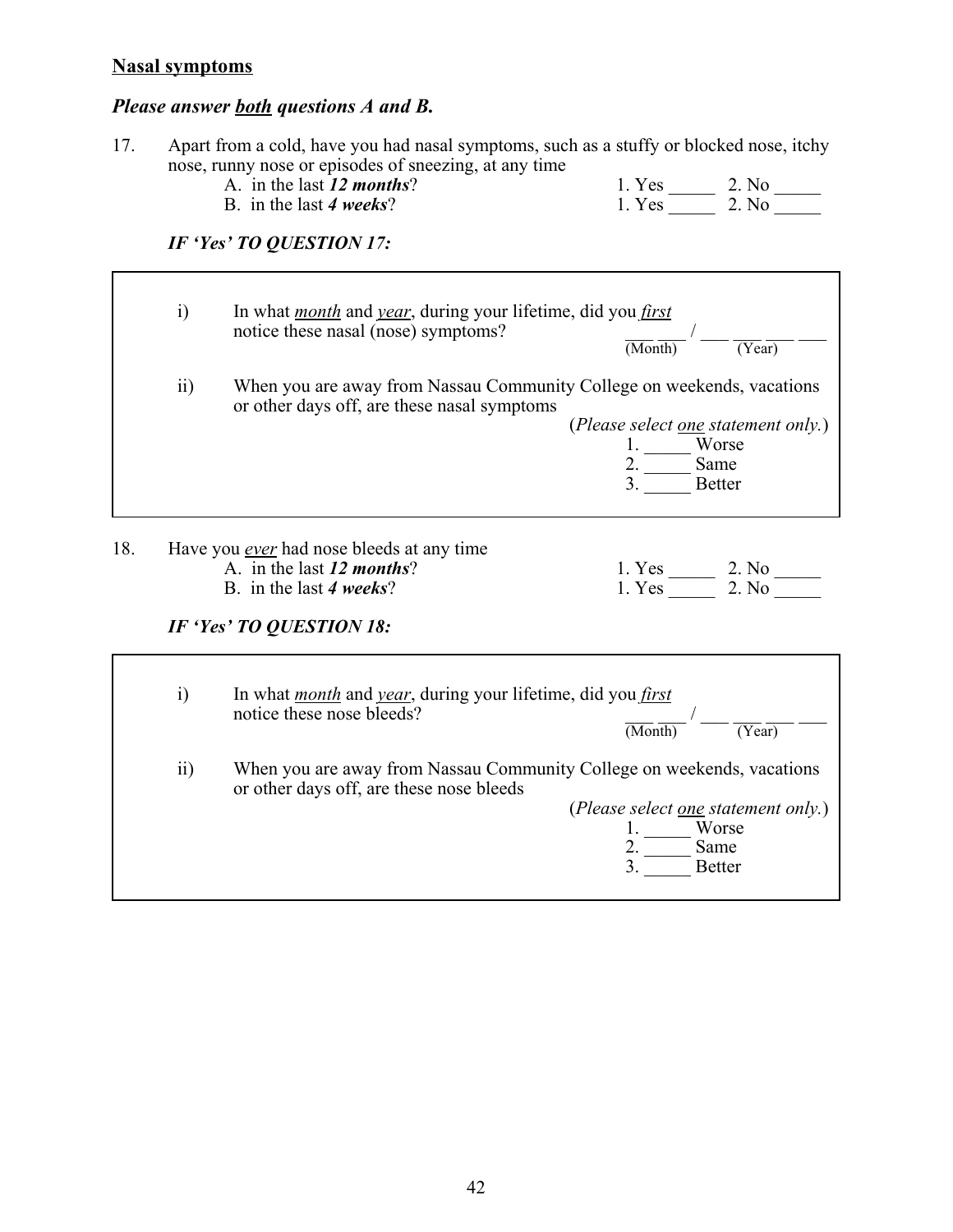### **Sinus symptoms**

### *Please answer both questions A and B.*

19. Apart from a cold, have you had sinus symptoms, such as a sinus headache or facial pain and/or pressure, postnasal drip or drainage in the back of your throat, thick mucus from your nose, at any time

| A. in the last $12$ months? | 1. Yes | 2. No  |
|-----------------------------|--------|--------|
| B. in the last 4 weeks?     | 1 Yes  | $2$ No |

### *IF 'Yes' TO QUESTION 19:*

| 1)              | In what <i>month</i> and <i>year</i> , during your lifetime, did you <i>first</i><br>notice these sinus symptoms?<br>(Month)<br>Year)                                                          |
|-----------------|------------------------------------------------------------------------------------------------------------------------------------------------------------------------------------------------|
| $\overline{ii}$ | When you are away from Nassau Community College on weekends, vacations<br>or other days off, are these sinus symptoms<br>(Please select one statement only.)<br>Worse<br>Same<br><b>Better</b> |

### **Throat and eye symptoms**

### *Please answer both questions A and B.*

| 20. | Apart from a cold, have you had hoarseness or loss of voice at any time |                                                                                                                        |                                            |                                |  |  |  |
|-----|-------------------------------------------------------------------------|------------------------------------------------------------------------------------------------------------------------|--------------------------------------------|--------------------------------|--|--|--|
|     |                                                                         | A. in the last 12 months?                                                                                              |                                            |                                |  |  |  |
|     |                                                                         | B. in the last 4 weeks?                                                                                                |                                            | 1. Yes $\frac{2. N_0}{2. N_0}$ |  |  |  |
| 21. |                                                                         | Have you <u>ever</u> had burning sensations of the throat at any time                                                  |                                            |                                |  |  |  |
|     |                                                                         | A. in the last 12 <i>months</i> ?                                                                                      |                                            |                                |  |  |  |
|     |                                                                         | B. in the last 4 weeks?                                                                                                |                                            | 1. Yes $\frac{2. N_0}{2. N_0}$ |  |  |  |
|     |                                                                         | IF 'Yes' TO ANY OF QUESTIONS 20 or 21:                                                                                 |                                            |                                |  |  |  |
|     | i)                                                                      | In what <i>month</i> and <i>year</i> , during your lifetime, did you <i>first</i><br>notice these throat symptoms?     | (Month)                                    | (Year)                         |  |  |  |
|     | $\ddot{\text{ii}})$                                                     | When you are away from Nassau Community College on weekends, vacations<br>or other days off, are these throat symptoms |                                            |                                |  |  |  |
|     |                                                                         |                                                                                                                        |                                            |                                |  |  |  |
|     |                                                                         |                                                                                                                        |                                            |                                |  |  |  |
|     |                                                                         |                                                                                                                        | (Please select <u>one</u> statement only.) | Worse                          |  |  |  |
|     |                                                                         |                                                                                                                        |                                            | Same                           |  |  |  |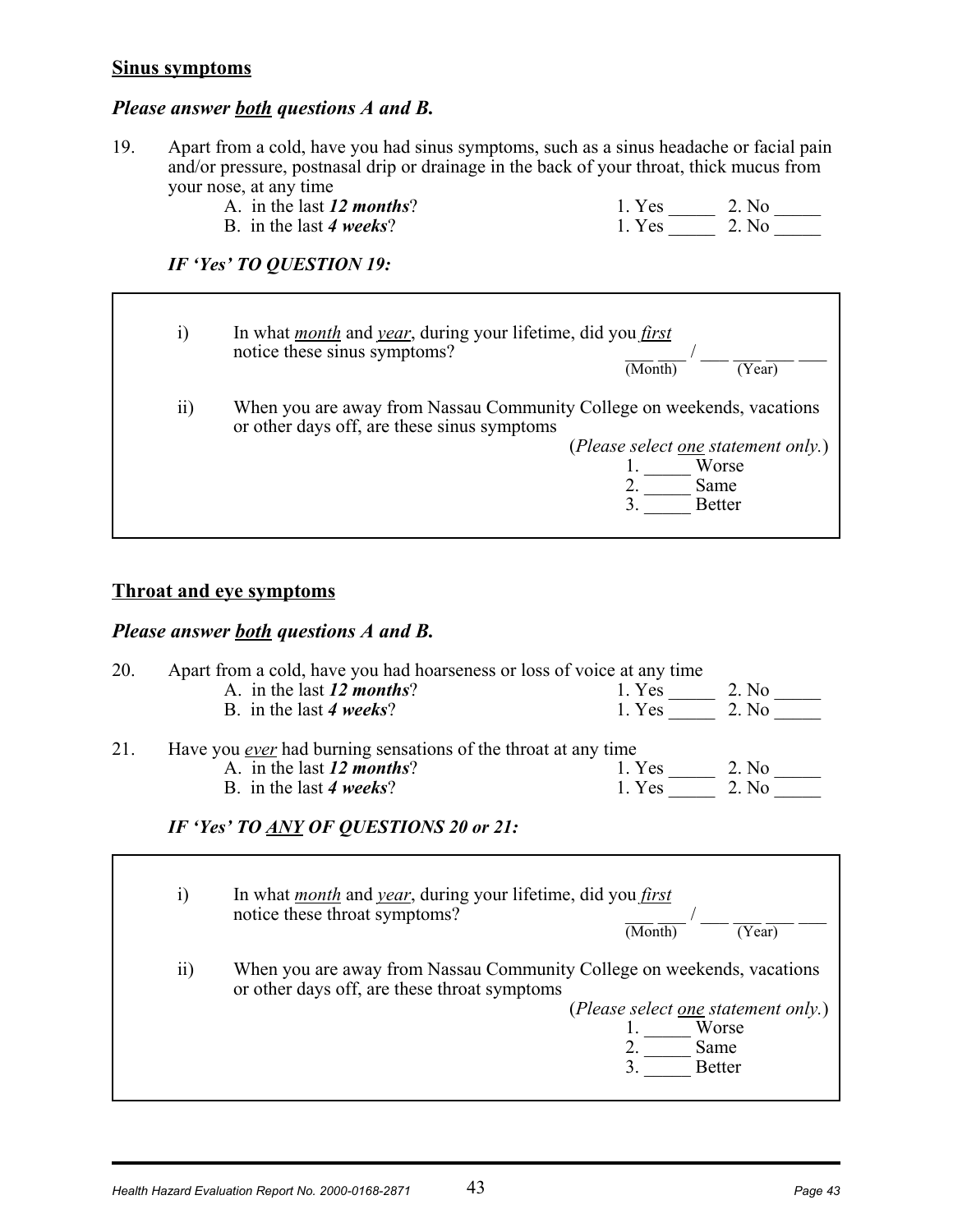| 22.                     |                 | Have you ever had itchy, burning eyes at any time<br>A. in the last 12 <i>months</i> ?<br>B. in the last 4 weeks?   | 1. Yes ________ 2. No ________<br>1. Yes ________ 2. No ________                         |
|-------------------------|-----------------|---------------------------------------------------------------------------------------------------------------------|------------------------------------------------------------------------------------------|
|                         |                 | IF 'Yes' TO QUESTION 22:                                                                                            |                                                                                          |
|                         | $\ddot{1}$      | In what <i>month</i> and <i>year</i> , during your lifetime, did you <i>first</i><br>notice these eye symptoms?     | $\frac{1}{(Month)}$ $\frac{1}{(Year)}$                                                   |
|                         | $\overline{ii}$ | When you are away from Nassau Community College on weekends, vacations<br>or other days off, are these eye symptoms | (Please select <u>one</u> statement only.)<br>$\frac{1}{2}$ . Worse<br>3. Same<br>Better |
| <b>Allergies</b><br>23. |                 | Do you have any nasal allergies, including hayfever? 1. Yes _________ 2. No _______                                 |                                                                                          |
|                         |                 | IF 'Yes' TO QUESTION 23:                                                                                            |                                                                                          |
|                         | $\ddot{1}$      | Have you had these allergies at <u>any</u> time<br>A. in the last 12 <i>months</i> ?<br>B. in the last 4 weeks?     | 1. Yes ________ 2. No ________<br>1. Yes ________ 2. No ________                         |
|                         | $\overline{ii}$ | What are the exposures/triggers that set off your allergies? (Please PRINT.)                                        |                                                                                          |

 $\mathcal{L}_\text{max}$  , and the contribution of the contribution of the contribution of the contribution of the contribution of the contribution of the contribution of the contribution of the contribution of the contribution of t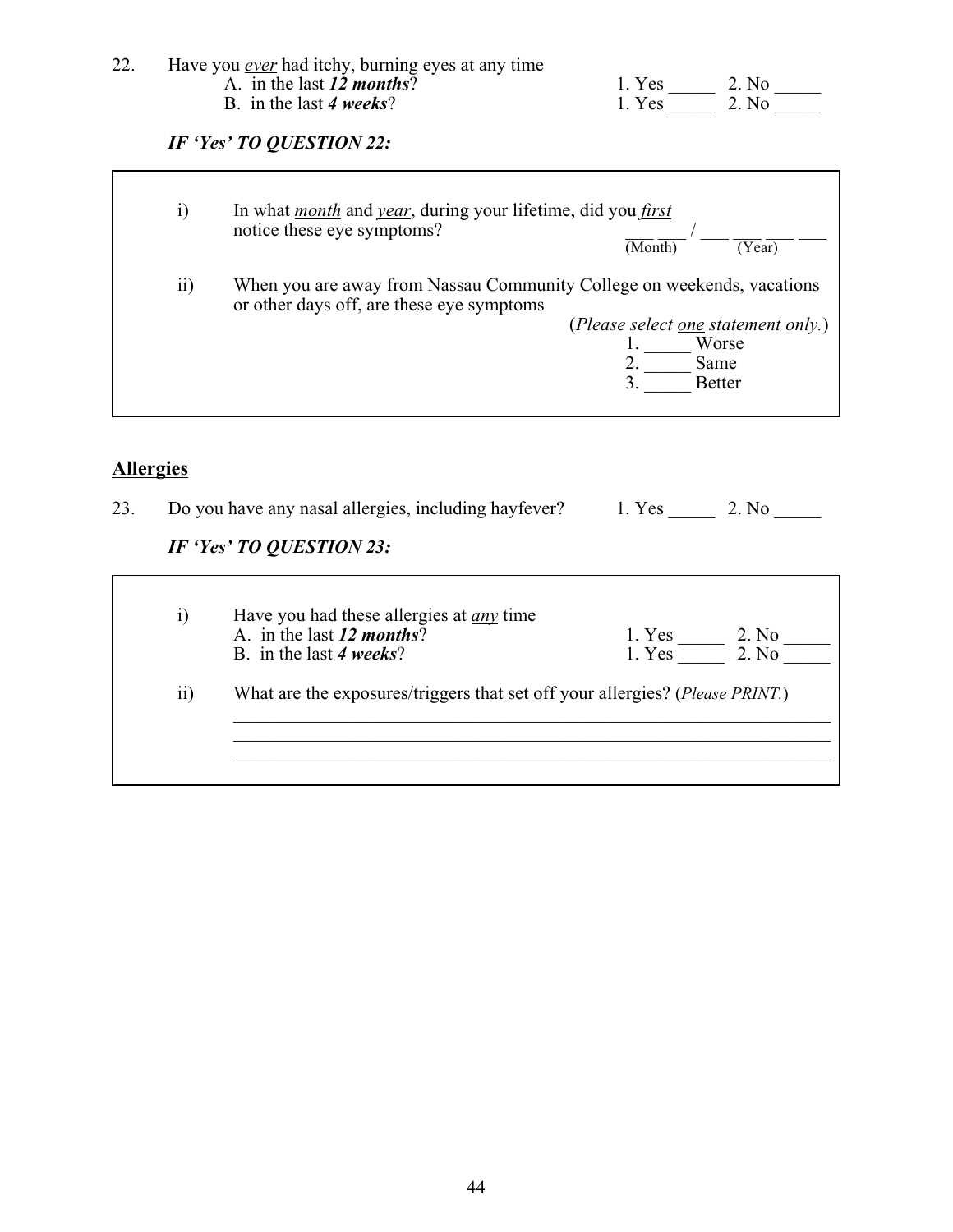# **General symptoms and conditions**

24.

*IF 'YES'*

|                                                          | (Please CHECK only one box for each item A-K.) |           |            |           |                                                            | 1. What happened to this<br>symptom or condition at times |                           |                                        |  |
|----------------------------------------------------------|------------------------------------------------|-----------|------------|-----------|------------------------------------------------------------|-----------------------------------------------------------|---------------------------|----------------------------------------|--|
| In the last $12$ months, how often<br>have you had       | N <sub>0</sub>                                 | Yes       |            |           | when you were away from<br>work? (eg, weekends, vacations) |                                                           |                           | 2. How many years<br>have you had this |  |
| (Please answer all Questions A-K.)                       | 1. Never                                       | 2. Rarely | 3. Monthly | 4. Weekly | 1. Got<br>Worse                                            | 2. Stayed<br>Same                                         | $3.$ Got<br><b>Better</b> | symptom or<br>condition?               |  |
| A. Fever?                                                |                                                |           |            |           |                                                            |                                                           |                           |                                        |  |
| B. Chills?                                               |                                                |           |            |           |                                                            |                                                           |                           |                                        |  |
| C. Night-sweats?                                         |                                                |           |            |           |                                                            |                                                           |                           |                                        |  |
| D. Flu-like achiness?                                    |                                                |           |            |           |                                                            |                                                           |                           |                                        |  |
| E. Unusual tiredness or fatigue?                         |                                                |           |            |           |                                                            |                                                           |                           |                                        |  |
| F. Sinusitis or sinus infection?                         |                                                |           |            |           |                                                            |                                                           |                           |                                        |  |
| G. Skin rash, dryness, itchy,<br>irritation of the skin? |                                                |           |            |           |                                                            |                                                           |                           |                                        |  |
| H. Joint pains?                                          |                                                |           |            |           |                                                            |                                                           |                           |                                        |  |
| I. Headaches?                                            |                                                |           |            |           |                                                            |                                                           |                           |                                        |  |
| J. Difficulty remembering things<br>or concentrating?    |                                                |           |            |           |                                                            |                                                           |                           |                                        |  |
| K. Nausea?                                               |                                                |           |            |           |                                                            |                                                           |                           |                                        |  |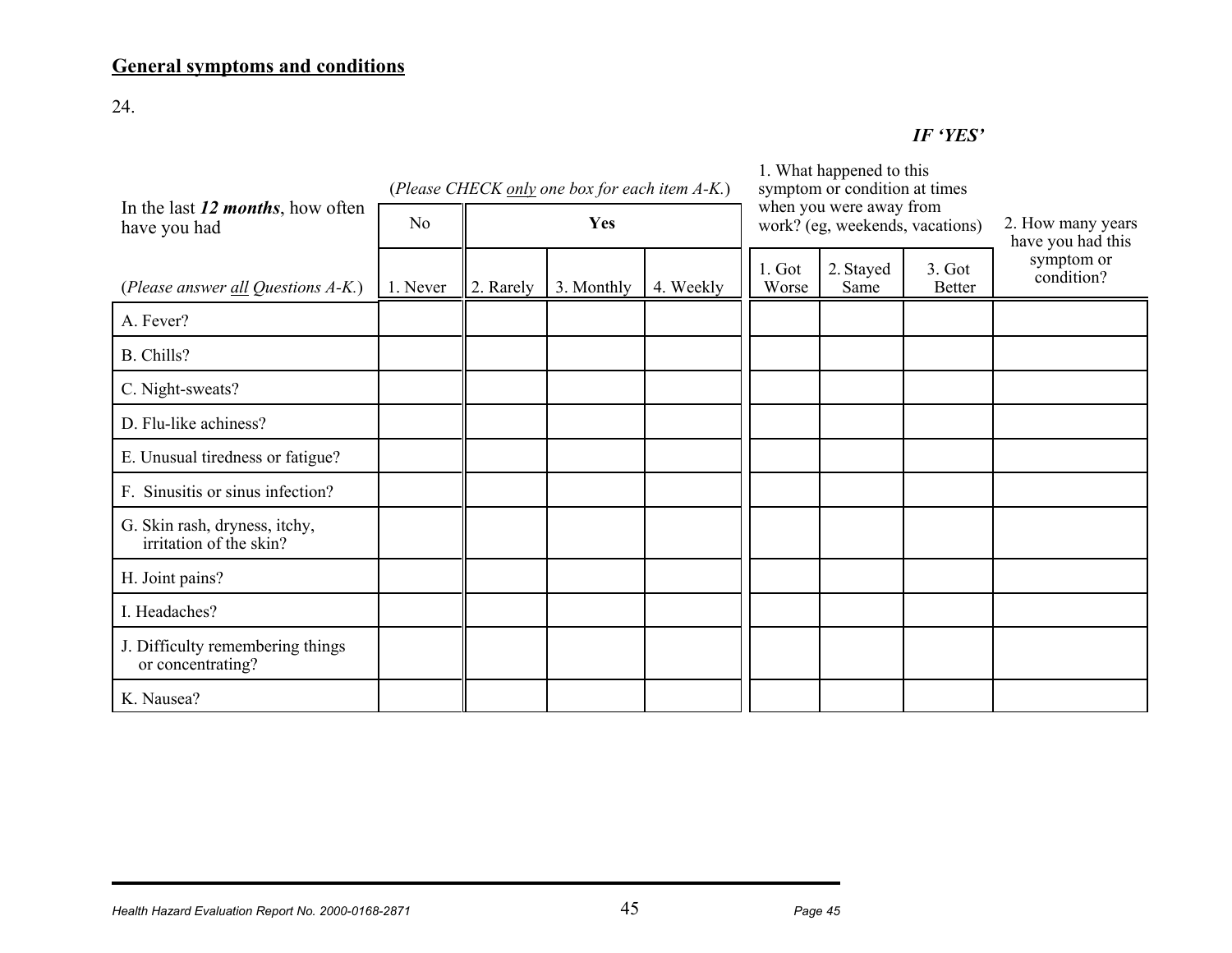### **Latex gloves and sensitivity**

25. Do you wear gloves when working?

| L Yes | 2. No |  |
|-------|-------|--|
|       |       |  |

### *IF 'Yes' TO QUESTION 25:*

|           | Powdered latex<br>Non-powdered latex<br>Non-latex (i.e, vinyl, nitrile, etc.) |                      |  |
|-----------|-------------------------------------------------------------------------------|----------------------|--|
|           | Other (Please specify:                                                        |                      |  |
| <b>B.</b> | Where do you wear these gloves?                                               |                      |  |
|           | (Check all that apply.)                                                       | Laboratory<br>Clinic |  |
|           |                                                                               | Hospital             |  |

26. When you wear or are around others wearing latex gloves, have you experienced *any* of the following symptoms?

| A. Rash, itching, cracking, chapping,<br>scaling of the skin?                                                | 1. Yes 2. No 3. NA |             |  |
|--------------------------------------------------------------------------------------------------------------|--------------------|-------------|--|
| B. Hives (red, itchy, swollen welts within<br>30 minutes or "water blisters" on your<br>hands within a day)? | 1. Yes 2. No 3. NA |             |  |
| C. Itchy, red eyes; fits of sneezing;<br>runny or stuffed nose?                                              | 1. Yes 2. No 3. NA |             |  |
| D. Shortness of breath, wheezing, chest tightness,<br>or difficulty breathing?                               | 1. Yes 2. No 3. NA |             |  |
| E. Other acute reactions, including generalized or<br>severe swelling or shock?                              | 1. Yes             | 2. No 3. NA |  |

# *IF 'Yes' TO ANY OF QUESTION 26:*

i) Do these symptoms persist when you stop wearing or are no longer around latex gloves? 1. Yes \_\_\_\_\_\_\_\_ 2. No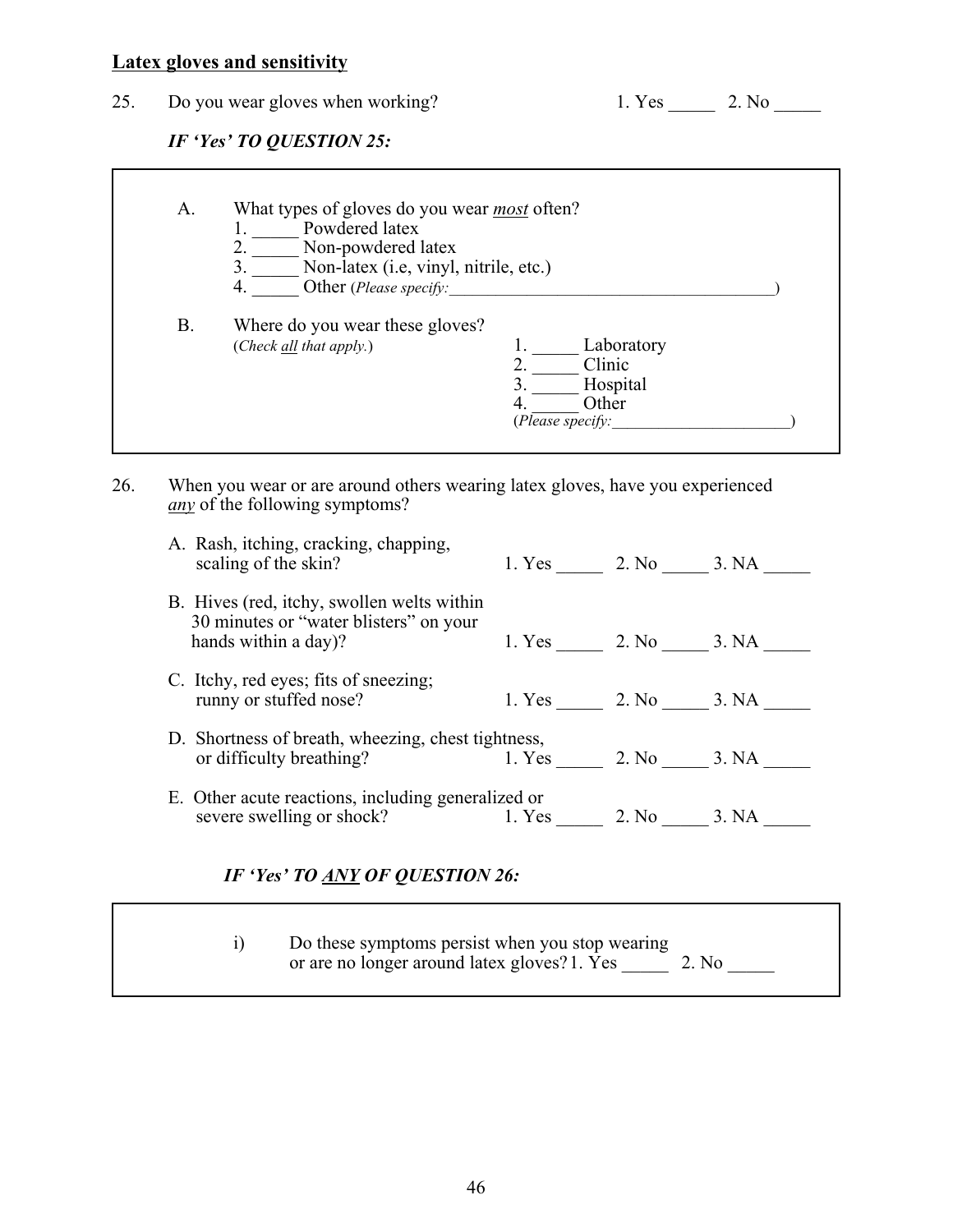# **Section III: Smoking Information**

| 27. | Have you <i>ever</i> smoked cigarettes?                                        | 1. Yes | 2. No |  |
|-----|--------------------------------------------------------------------------------|--------|-------|--|
|     | (Answer 'No' if less than 20 packs of cigarettes in a                          |        |       |  |
|     | lifetime or less than $\overline{I}$ cigarette a day for $\overline{I}$ year.) |        |       |  |

### *IF 'Yes' TO QUESTION 27:*

|     | A.        | How old were you when you <i>first</i> started<br>smoking regularly?                                               | Years old       |
|-----|-----------|--------------------------------------------------------------------------------------------------------------------|-----------------|
|     | <b>B.</b> | Over the entire time that you have smoked,<br>what is the average number of cigarettes<br>that you smoked per day? | Cigarettes/day  |
|     | C.        | Do you still smoke cigarettes?                                                                                     |                 |
|     |           | IF 'No' to $C$ :<br>1. How old were you when you stopped<br>smoking regularly?                                     | Years old       |
| 28. |           | Have you <i>ever</i> smoked cigars regularly?<br>(Answer 'Yes' if more than 1 cigar a week for a year.)            | 1. Yes 2. No    |
| 29. |           | Have you <i>ever</i> smoked a pipe regularly?<br>(Answer 'Yes' if more than $12$ oz. of tobacco in a lifetime.)    | 1. Yes<br>2. No |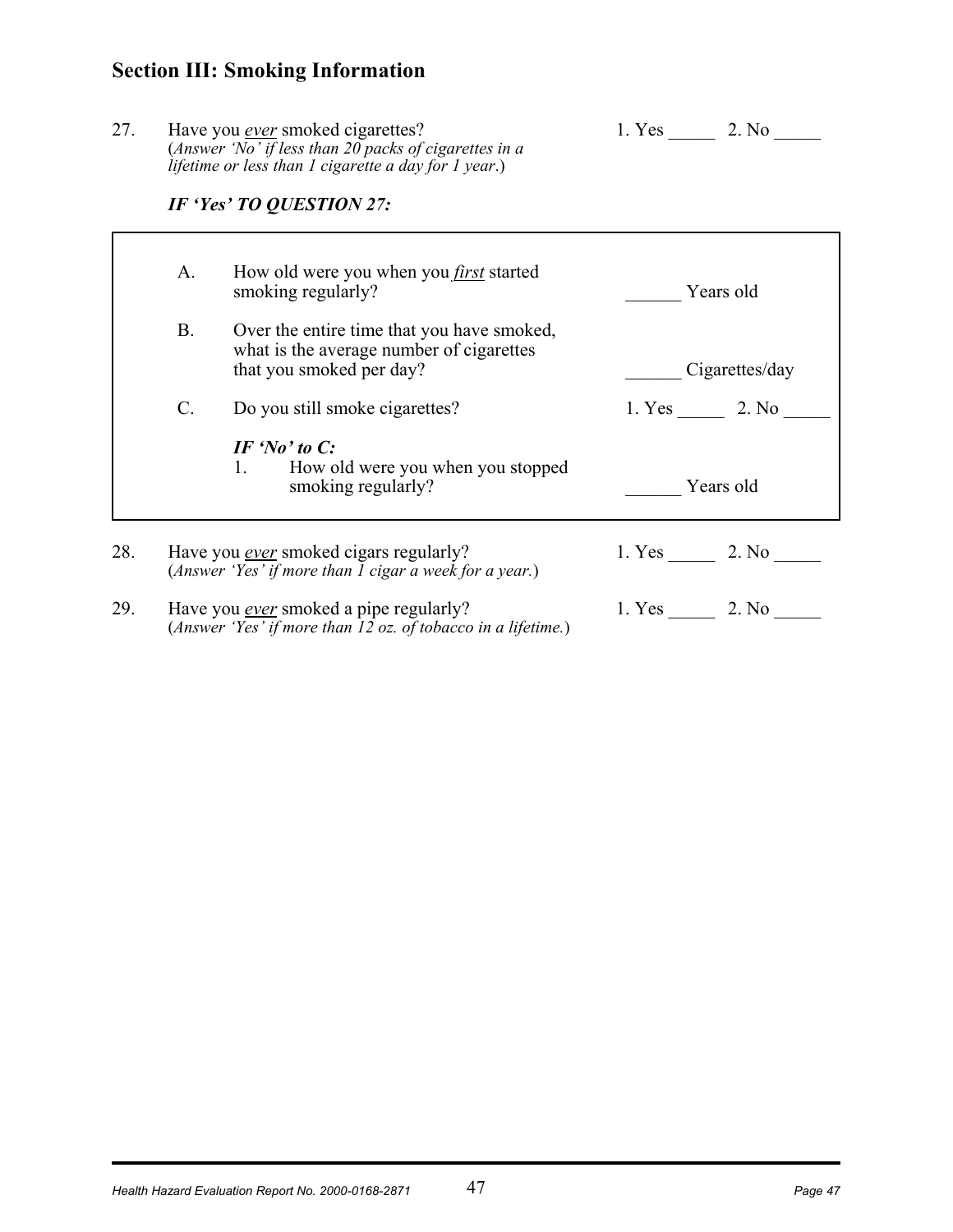### **Section IV: Work History Information**

| 30. | When did you <i>first</i> begin working at Nassau Community<br>College?                                                                         | (Year)<br>(Month)                                                                          |
|-----|-------------------------------------------------------------------------------------------------------------------------------------------------|--------------------------------------------------------------------------------------------|
| 31. | What is your <i>current</i> job title at this college?                                                                                          | (Job Title)                                                                                |
| 32. | What academic department do you <i>currently</i> work in?                                                                                       | (Department)                                                                               |
| 33. | Are you a full-time or an adjunct faculty, or a full-time or part-time<br>civil servant employee at this college?<br>2.<br>3 <sub>1</sub><br>4. | Full-time faculty<br>Adjunct faculty<br>Full-time civil servant<br>Part-time civil servant |
| 34. | How many hours per week do you <i>typically</i> work at this college?                                                                           | Hours/week                                                                                 |
| 35. | How many days of the week do you work at this college?                                                                                          | Days/week                                                                                  |

*The following questions are about your office, classroom, and/or laboratory assignments for the YEAR 2000. This includes all three semesters (Spring, Summer, and Fall).* 

### *Please answer ALL three questions (Questions 37, 38, and 39).*

### *To help you remember your assignments, please check with your department to obtain your Faculty Program Schedule - Form #DI-6 for the Year 2000.*

- 36. During the Year 2000, have you taught in the  $(Check \text{ all that apply.})$ (*Check all that apply.*) 2. \_\_\_\_\_ Summer Sessions
	- 3. \_\_\_\_\_ Fall Semester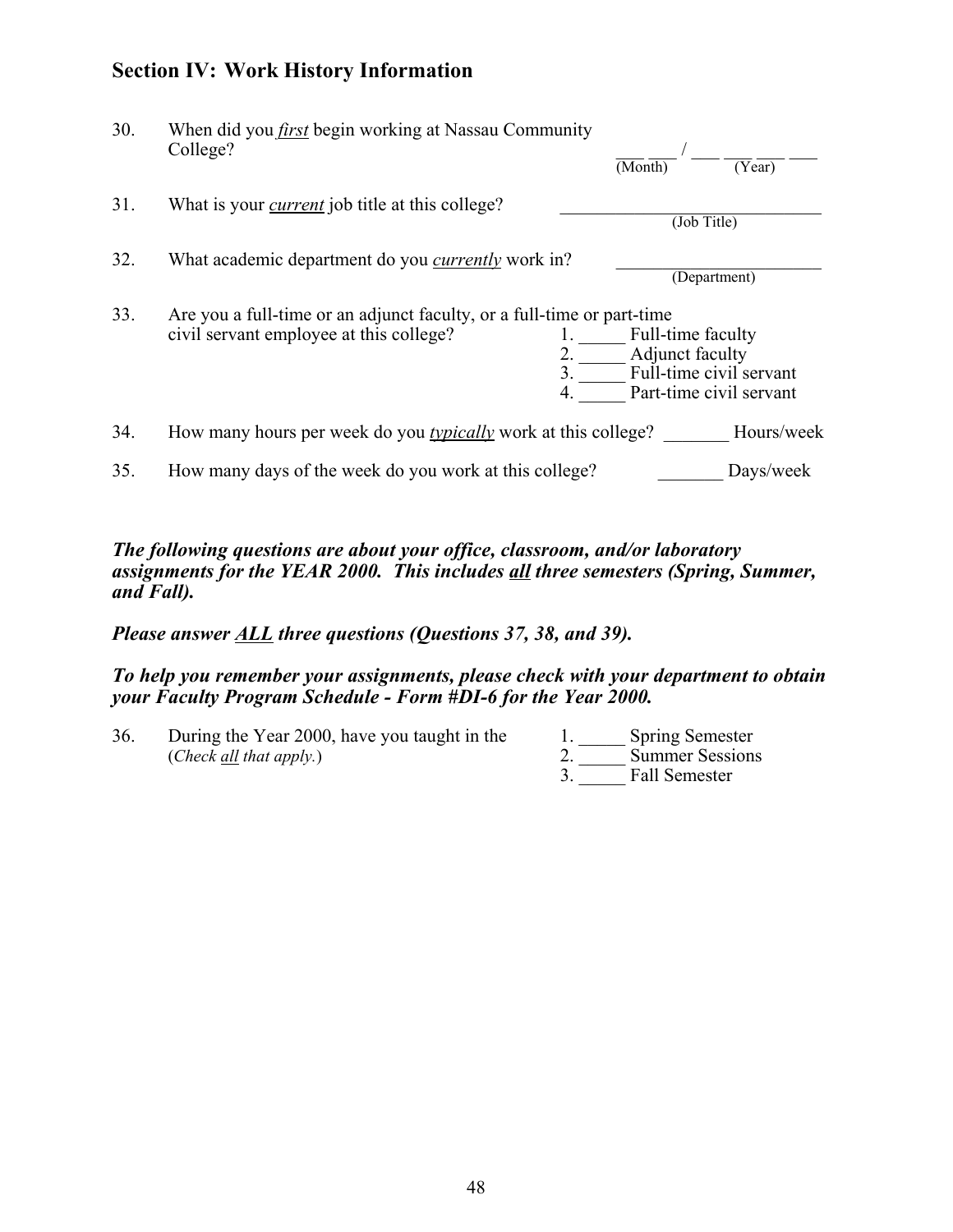37. *Please list all offices, classrooms and laboratories you have occupied or taught in during the Spring Semester 2000 (January 18th through May 11th) as best as you can. The first few rows of each section are examples.*

|                | <b>Spring Semester:</b><br>$1/18 - 5/11$               | 1. Building | 2. What % of time<br>per week did you<br>spend in this room? | During the semester, did you notice $\frac{any}{any}$ of the following in the room?<br>(Please circle 'Y' for YES, 'N' for NO, and 'DR' for DON'T REMEMBER) |           |           |              |             |           |                                                                  |             |           |                             |             |           |
|----------------|--------------------------------------------------------|-------------|--------------------------------------------------------------|-------------------------------------------------------------------------------------------------------------------------------------------------------------|-----------|-----------|--------------|-------------|-----------|------------------------------------------------------------------|-------------|-----------|-----------------------------|-------------|-----------|
|                | A. Please list all offices                             | Name        | Note: each semester<br>should total 100%.                    | 3. Visible<br>mold/mildew                                                                                                                                   |           |           | 4. Mold odor |             |           | 5. Persistent presence of<br>unintended water or<br>water damage |             |           | 6. Bird/animal<br>droppings |             |           |
| <b>Example</b> | 4000                                                   | W           | 20                                                           | Y                                                                                                                                                           | ${\bf N}$ | DR        | Y            | $\mathbf N$ | DR        | Y                                                                | ${\bf N}$   | <b>DR</b> | Y                           | ${\bf N}$   | DR        |
|                |                                                        |             |                                                              | $\mathbf Y$                                                                                                                                                 | ${\bf N}$ | <b>DR</b> | $\mathbf Y$  | $\mathbf N$ | DR        | $\mathbf Y$                                                      | ${\bf N}$   | DR        | $\mathbf Y$                 | ${\bf N}$   | DR        |
|                |                                                        |             |                                                              | Y                                                                                                                                                           | ${\bf N}$ | DR        | Y            | N           | DR        | $\mathbf Y$                                                      | N           | DR        | Y                           | $\mathbf N$ | DR        |
|                |                                                        |             |                                                              | $\mathbf Y$                                                                                                                                                 | ${\bf N}$ | DR        | $\mathbf Y$  | $\mathbf N$ | DR        | $\mathbf Y$                                                      | $\mathbf N$ | DR        | $\mathbf Y$                 | ${\bf N}$   | DR        |
|                |                                                        |             |                                                              | Y                                                                                                                                                           | ${\bf N}$ | DR        | $\mathbf Y$  | $\mathbf N$ | DR        | $\mathbf Y$                                                      | $\mathbf N$ | DR        | Y                           | $\mathbf N$ | DR        |
|                | B. Please list all classrooms (C) and laboratories (L) |             |                                                              |                                                                                                                                                             |           |           |              |             |           |                                                                  |             |           |                             |             |           |
| <b>Example</b> | $400 - C$                                              | W           | 40                                                           | $\mathbf Y$                                                                                                                                                 | ${\bf N}$ | DR        | $\mathbf Y$  | $\mathbf N$ | DR        | $\mathbf Y$                                                      | $\mathbf N$ | DR        | $\mathbf Y$                 | $\mathbf N$ | DR        |
| <b>Example</b> | $400 - L$                                              | Q           | 40                                                           | $\mathbf Y$                                                                                                                                                 | ${\bf N}$ | DR        | $\mathbf Y$  | N           | DR        | $\mathbf Y$                                                      | ${\bf N}$   | <b>DR</b> | Y                           | $\mathbf N$ | DR        |
|                |                                                        |             |                                                              | $\mathbf Y$                                                                                                                                                 | ${\bf N}$ | DR        | $\mathbf Y$  | N           | DR        | $\mathbf Y$                                                      | N           | DR        | Y                           | ${\bf N}$   | DR        |
|                |                                                        |             |                                                              | Y                                                                                                                                                           | ${\bf N}$ | DR        | $\mathbf Y$  | N           | DR        | $\mathbf Y$                                                      | $\mathbf N$ | DR        | Y                           | ${\bf N}$   | DR        |
|                |                                                        |             |                                                              | Y                                                                                                                                                           | ${\bf N}$ | DR        | $\mathbf Y$  | $\mathbf N$ | DR        | $\mathbf Y$                                                      | $\mathbf N$ | DR        | $\mathbf Y$                 | ${\bf N}$   | <b>DR</b> |
|                |                                                        |             |                                                              | $\mathbf Y$                                                                                                                                                 | ${\bf N}$ | <b>DR</b> | $\mathbf Y$  | N           | DR        | $\mathbf Y$                                                      | $\mathbf N$ | <b>DR</b> | $\mathbf Y$                 | $\mathbf N$ | <b>DR</b> |
|                |                                                        |             |                                                              | $\mathbf Y$                                                                                                                                                 | ${\bf N}$ | DR        | $\mathbf Y$  | $\mathbf N$ | DR        | $\mathbf Y$                                                      | ${\bf N}$   | DR        | $\mathbf Y$                 | ${\bf N}$   | DR        |
|                |                                                        |             |                                                              | Y                                                                                                                                                           | ${\bf N}$ | DR        | $\mathbf Y$  | N           | <b>DR</b> | $\mathbf Y$                                                      | N           | <b>DR</b> | Y                           | $\mathbf N$ | DR        |
|                |                                                        |             |                                                              | $\mathbf Y$                                                                                                                                                 | ${\bf N}$ | DR        | $\mathbf Y$  | N           | <b>DR</b> | $\mathbf Y$                                                      | $\mathbf N$ | DR        | Y                           | $\mathbf N$ | DR        |
|                |                                                        |             |                                                              | Y                                                                                                                                                           | ${\bf N}$ | DR        | $\mathbf Y$  | $\mathbf N$ | <b>DR</b> | $\mathbf Y$                                                      | $\mathbf N$ | DR        | $\mathbf Y$                 | ${\bf N}$   | DR        |
|                |                                                        |             |                                                              | Y                                                                                                                                                           | ${\bf N}$ | DR        | $\mathbf Y$  | N           | <b>DR</b> | $\mathbf Y$                                                      | N           | <b>DR</b> | Y                           | $\mathbf N$ | DR        |
|                |                                                        |             |                                                              | Y                                                                                                                                                           | N         | DR        | Y            | N           | DR        | Y                                                                | N           | DR        | Y                           | N           | DR        |
|                |                                                        |             |                                                              | Y                                                                                                                                                           | ${\bf N}$ | DR        | $\mathbf Y$  | $\mathbf N$ | DR        | $\mathbf Y$                                                      | $\mathbf N$ | DR        | $\mathbf Y$                 | N           | DR        |

*Health Hazard Evaluation Report No. 2000-0168-2871 Page 49* 49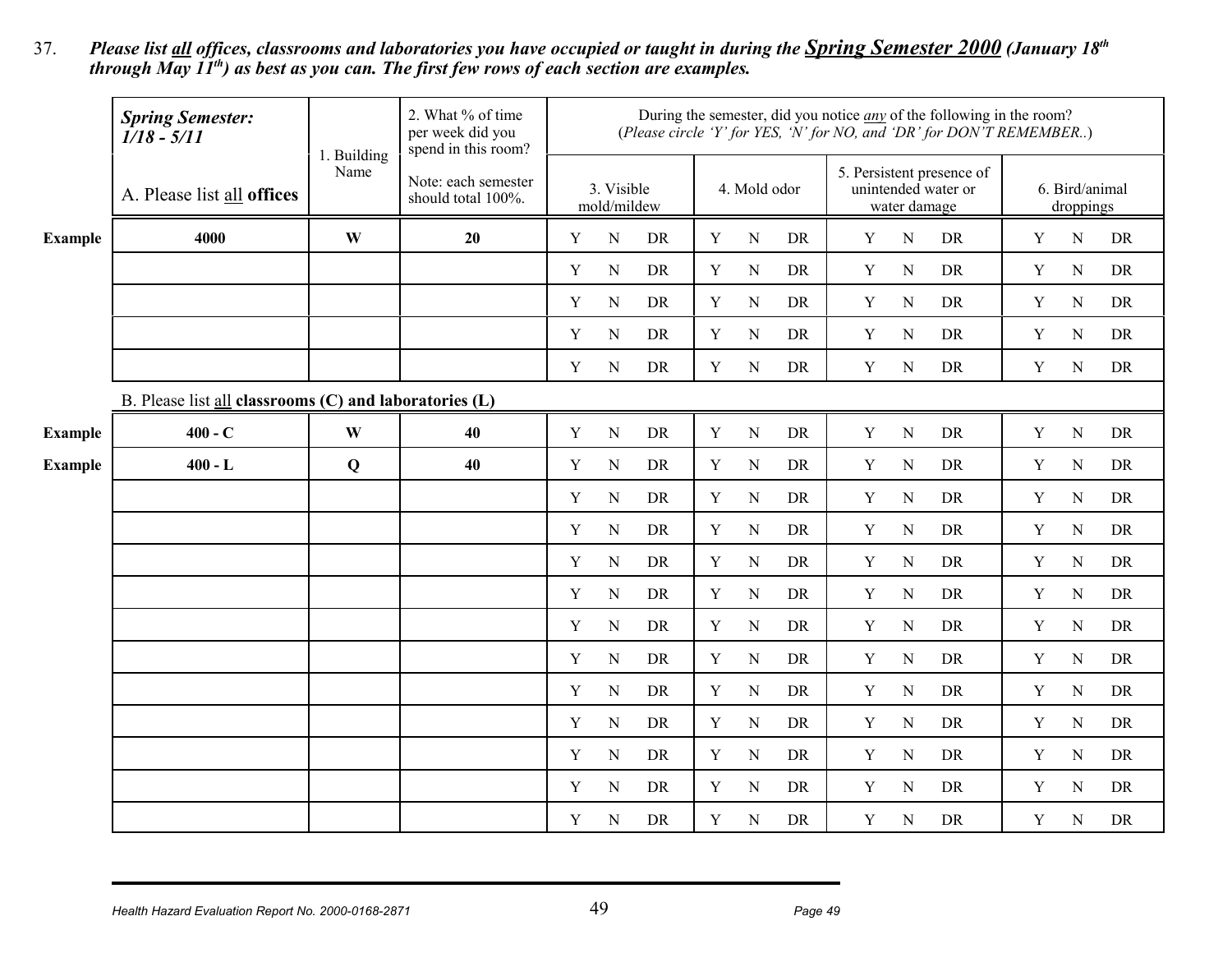38. *Please list all offices, classrooms and laboratories you have occupied or taught in during the Summer Semester 2000 (May 22nd through August 18th) as best as you can. The first few rows of each section are examples.*

|                | <b>Summer Semester:</b><br>$5/22 - 8/18$               | 1. Building | 2. What % of time<br>per week did you<br>spend in this room? |             | During the semester, did you notice $\frac{any}{any}$ of the following in the room?<br>(Please circle 'Y' for YES, 'N' for NO, and 'DR' for DON'T REMEMBER) |            |             |                |           |             |              |                                                  |             |                             |           |
|----------------|--------------------------------------------------------|-------------|--------------------------------------------------------------|-------------|-------------------------------------------------------------------------------------------------------------------------------------------------------------|------------|-------------|----------------|-----------|-------------|--------------|--------------------------------------------------|-------------|-----------------------------|-----------|
|                | A. Please list all offices                             | Name        | Note: each semester<br>should total 100%.                    |             | 3. Visible<br>mold/mildew                                                                                                                                   |            |             | 4. Mold odor   |           |             | water damage | 5. Persistent presence of<br>unintended water or |             | 6. Bird/animal<br>droppings |           |
| <b>Example</b> | 5000                                                   | AA          | 10                                                           | Y           | ${\bf N}$                                                                                                                                                   | DR         | Y           | ${\bf N}$      | DR        | $\mathbf Y$ | $\mathbf N$  | DR                                               | Y           | ${\bf N}$                   | DR        |
|                |                                                        |             |                                                              | $\mathbf Y$ | ${\bf N}$                                                                                                                                                   | DR         | $\mathbf Y$ | ${\bf N}$      | <b>DR</b> | $\mathbf Y$ | N            | DR                                               | $\mathbf Y$ | ${\bf N}$                   | <b>DR</b> |
|                |                                                        |             |                                                              | Y           | $\mathbf N$                                                                                                                                                 | <b>DR</b>  | Y           | ${\bf N}$      | <b>DR</b> | $\mathbf Y$ | N            | DR                                               | $\mathbf Y$ | ${\bf N}$                   | DR        |
|                |                                                        |             |                                                              | Y           | ${\bf N}$                                                                                                                                                   | DR         | Y           | $\mathbf N$    | DR        | $\mathbf Y$ | N            | DR                                               | $\mathbf Y$ | ${\bf N}$                   | DR        |
|                |                                                        |             |                                                              | Y           | ${\bf N}$                                                                                                                                                   | <b>DR</b>  | Y           | ${\bf N}$      | DR        | $\mathbf Y$ | $\mathbf N$  | DR                                               | Y           | ${\bf N}$                   | DR        |
|                | B. Please list all classrooms (C) and laboratories (L) |             |                                                              |             |                                                                                                                                                             |            |             |                |           |             |              |                                                  |             |                             |           |
| <b>Example</b> | $200 - C$                                              | $\mathbf R$ | 40                                                           | $\mathbf Y$ | ${\bf N}$                                                                                                                                                   | DR         | $\mathbf Y$ | ${\bf N}$      | DR        | $\mathbf Y$ | ${\bf N}$    | DR                                               | $\mathbf Y$ | ${\bf N}$                   | DR        |
| <b>Example</b> | $100 - L$                                              | ${\bf R}$   | 50                                                           | $\mathbf Y$ | ${\bf N}$                                                                                                                                                   | DR         | Y           | ${\bf N}$      | DR        | $\mathbf Y$ | ${\bf N}$    | DR                                               | Y           | ${\bf N}$                   | DR        |
|                |                                                        |             |                                                              | $\mathbf Y$ | $\mathbf N$                                                                                                                                                 | DR         | $\mathbf Y$ | ${\bf N}$      | DR        | $\mathbf Y$ | ${\bf N}$    | DR                                               | $\mathbf Y$ | ${\bf N}$                   | DR        |
|                |                                                        |             |                                                              | $\mathbf Y$ | ${\bf N}$                                                                                                                                                   | ${\rm DR}$ | $\mathbf Y$ | ${\bf N}$      | DR        | $\mathbf Y$ | $\mathbf N$  | DR                                               | $\mathbf Y$ | ${\bf N}$                   | DR        |
|                |                                                        |             |                                                              | $\mathbf Y$ | ${\bf N}$                                                                                                                                                   | DR         | $\mathbf Y$ | ${\bf N}$      | DR        | $\mathbf Y$ | N            | DR                                               | Y           | ${\bf N}$                   | DR        |
|                |                                                        |             |                                                              | $\mathbf Y$ | ${\bf N}$                                                                                                                                                   | DR         | $\mathbf Y$ | ${\bf N}$      | DR        | $\mathbf Y$ | ${\bf N}$    | DR                                               | $\mathbf Y$ | ${\bf N}$                   | <b>DR</b> |
|                |                                                        |             |                                                              | $\mathbf Y$ | $\mathbf N$                                                                                                                                                 | DR         | $\mathbf Y$ | ${\bf N}$      | DR        | $\mathbf Y$ | $\mathbf N$  | DR                                               | $\mathbf Y$ | ${\bf N}$                   | DR        |
|                |                                                        |             |                                                              | $\mathbf Y$ | ${\bf N}$                                                                                                                                                   | DR         | $\mathbf Y$ | ${\bf N}$      | DR        | $\mathbf Y$ | N            | DR                                               | $\mathbf Y$ | ${\bf N}$                   | <b>DR</b> |
|                |                                                        |             |                                                              | $\mathbf Y$ | N                                                                                                                                                           | DR         | Y           | ${\bf N}$      | DR        | $\mathbf Y$ | ${\bf N}$    | DR                                               | $\mathbf Y$ | ${\bf N}$                   | DR        |
|                |                                                        |             |                                                              | $\mathbf Y$ | $\mathbf N$                                                                                                                                                 | DR         | $\mathbf Y$ | ${\bf N}$      | DR        | $\mathbf Y$ | $\mathbf N$  | DR                                               | Y           | ${\bf N}$                   | DR        |
|                |                                                        |             |                                                              | $\mathbf Y$ | $\mathbf N$                                                                                                                                                 | DR         | $\mathbf Y$ | $\overline{N}$ | DR        | $\mathbf Y$ | $\mathbf N$  | DR                                               | $\mathbf Y$ | ${\bf N}$                   | DR        |
|                |                                                        |             |                                                              | $\mathbf Y$ | ${\bf N}$                                                                                                                                                   | DR         | Y           | $\mathbf N$    | DR        | $\mathbf Y$ | N            | DR                                               | $\mathbf Y$ | ${\bf N}$                   | DR        |
|                |                                                        |             |                                                              | $\mathbf Y$ | $\mathbf N$                                                                                                                                                 | DR         | $\mathbf Y$ | ${\bf N}$      | DR        | Y           | ${\bf N}$    | <b>DR</b>                                        | $\mathbf Y$ | ${\bf N}$                   | DR        |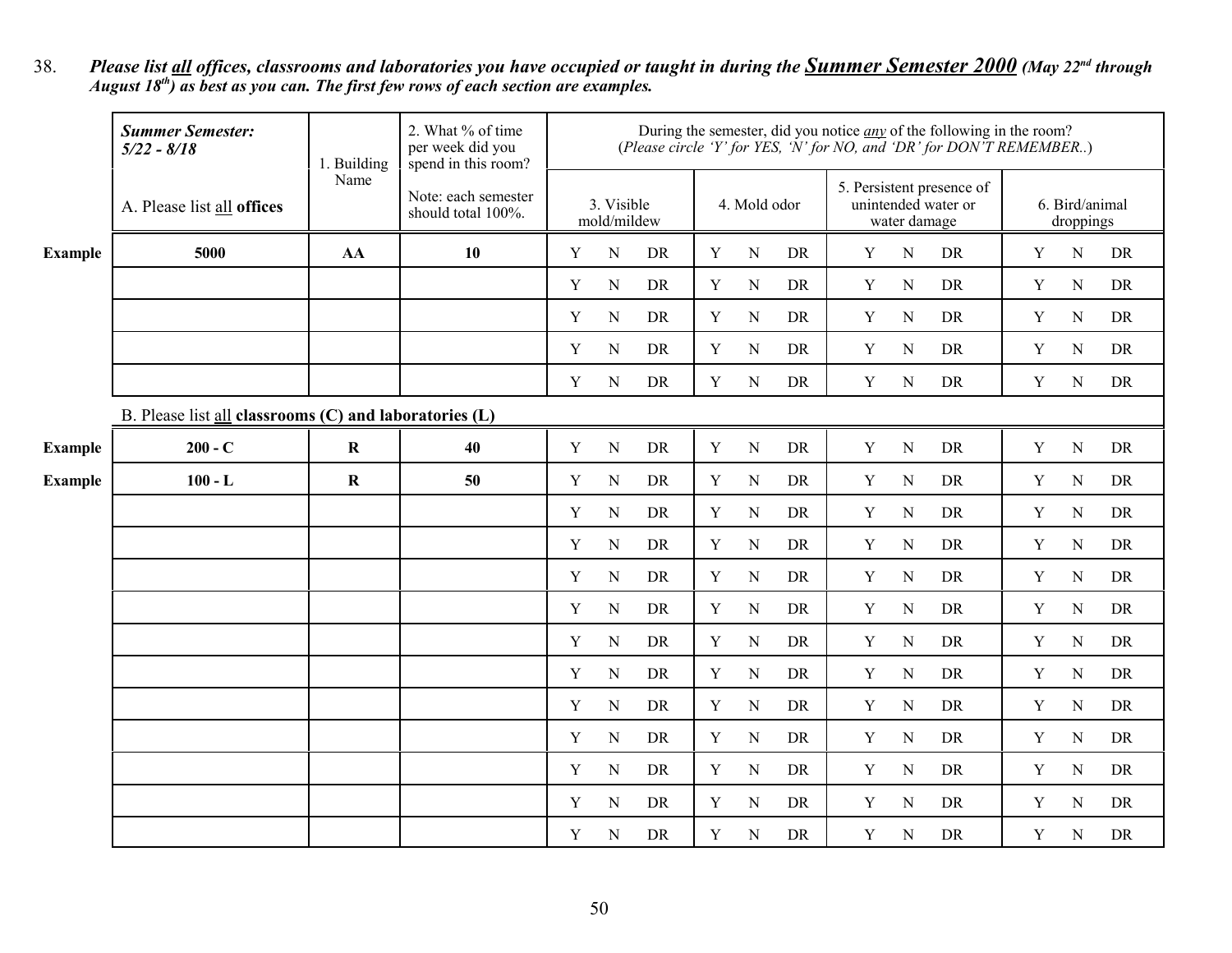39. *Please list all offices, classrooms and laboratories you have occupied or taught in during the Fall Semester 2000 (September 6th through December 23rd) as best as you can. The first few rows of each section are examples.*

|                | <b>Fall Semester:</b><br>$9/6 - 12/23$                 | 1. Building | 2. What % of time<br>per week did you<br>spend in this room? | During the semester, did you notice $\frac{any}{any}$ of the following in the room?<br>(Please circle 'Y' for YES, 'N' for NO, and 'DR' for DON'T REMEMBER) |             |           |              |             |           |                                                                  |             |           |                             |             |    |
|----------------|--------------------------------------------------------|-------------|--------------------------------------------------------------|-------------------------------------------------------------------------------------------------------------------------------------------------------------|-------------|-----------|--------------|-------------|-----------|------------------------------------------------------------------|-------------|-----------|-----------------------------|-------------|----|
|                | A. Please list all offices                             | Name        | Note: each semester<br>should total 100%.                    | 3. Visible<br>mold/mildew                                                                                                                                   |             |           | 4. Mold odor |             |           | 5. Persistent presence of<br>unintended water or<br>water damage |             |           | 6. Bird/animal<br>droppings |             |    |
| <b>Example</b> | 1010                                                   | ${\bf P}$   | 20                                                           | Y                                                                                                                                                           | ${\bf N}$   | <b>DR</b> | Y            | ${\bf N}$   | DR        | Y                                                                | ${\bf N}$   | DR        | $\mathbf Y$                 | ${\bf N}$   | DR |
|                |                                                        |             |                                                              | Y                                                                                                                                                           | ${\bf N}$   | <b>DR</b> | $\mathbf Y$  | $\mathbf N$ | <b>DR</b> | $\mathbf Y$                                                      | ${\bf N}$   | <b>DR</b> | $\mathbf Y$                 | ${\bf N}$   | DR |
|                |                                                        |             |                                                              | $\mathbf Y$                                                                                                                                                 | ${\bf N}$   | DR        | $\mathbf Y$  | N           | <b>DR</b> | $\mathbf Y$                                                      | ${\bf N}$   | <b>DR</b> | $\mathbf Y$                 | ${\bf N}$   | DR |
|                |                                                        |             |                                                              | $\mathbf Y$                                                                                                                                                 | ${\bf N}$   | DR        | $\mathbf Y$  | $\mathbf N$ | DR        | $\mathbf Y$                                                      | $\mathbf N$ | DR        | Y                           | $\mathbf N$ | DR |
|                |                                                        |             |                                                              | Y                                                                                                                                                           | $\mathbf N$ | DR        | $\mathbf Y$  | $\mathbf N$ | DR        | $\mathbf Y$                                                      | $\mathbf N$ | DR        | $\mathbf Y$                 | ${\bf N}$   | DR |
|                | B. Please list all classrooms (C) and laboratories (L) |             |                                                              |                                                                                                                                                             |             |           |              |             |           |                                                                  |             |           |                             |             |    |
| <b>Example</b> | $100 - C$                                              | EE          | 40                                                           | Y                                                                                                                                                           | $\mathbf N$ | DR        | $\mathbf Y$  | $\mathbf N$ | DR        | Y                                                                | ${\bf N}$   | DR        | Y                           | $\mathbf N$ | DR |
| <b>Example</b> | $201 - L$                                              | ${\bf J}$   | 40                                                           | Y                                                                                                                                                           | $\mathbf N$ | DR        | Y            | N           | DR        | $\mathbf Y$                                                      | $\mathbf N$ | DR        | $\mathbf Y$                 | ${\bf N}$   | DR |
|                |                                                        |             |                                                              | Y                                                                                                                                                           | N           | DR        | $\mathbf Y$  | N           | DR        | $\mathbf Y$                                                      | $\mathbf N$ | <b>DR</b> | $\mathbf Y$                 | $\mathbf N$ | DR |
|                |                                                        |             |                                                              | $\mathbf Y$                                                                                                                                                 | $\mathbf N$ | <b>DR</b> | $\mathbf Y$  | N           | <b>DR</b> | $\mathbf Y$                                                      | $\mathbf N$ | DR        | Y                           | ${\bf N}$   | DR |
|                |                                                        |             |                                                              | Y                                                                                                                                                           | $\mathbf N$ | DR        | $\mathbf Y$  | N           | DR        | Y                                                                | $\mathbf N$ | DR        | $\mathbf Y$                 | $\mathbf N$ | DR |
|                |                                                        |             |                                                              | Y                                                                                                                                                           | $\mathbf N$ | DR        | $\mathbf Y$  | N           | DR        | Y                                                                | $\mathbf N$ | DR        | $\mathbf Y$                 | $\mathbf N$ | DR |
|                |                                                        |             |                                                              | $\mathbf Y$                                                                                                                                                 | N           | DR        | $\mathbf Y$  | $\mathbf N$ | DR        | $\mathbf Y$                                                      | ${\bf N}$   | DR        | $\mathbf Y$                 | ${\bf N}$   | DR |
|                |                                                        |             |                                                              | Y                                                                                                                                                           | ${\bf N}$   | DR        | $\mathbf Y$  | N           | <b>DR</b> | $\mathbf Y$                                                      | $\mathbf N$ | <b>DR</b> | Y                           | $\mathbf N$ | DR |
|                |                                                        |             |                                                              | Y                                                                                                                                                           | $\mathbf N$ | DR        | Y            | N           | DR        | $\mathbf Y$                                                      | ${\bf N}$   | DR        | Y                           | ${\bf N}$   | DR |
|                |                                                        |             |                                                              | Y                                                                                                                                                           | $\mathbf N$ | DR        | $\mathbf Y$  | N           | DR        | $\mathbf Y$                                                      | ${\bf N}$   | DR        | $\mathbf Y$                 | ${\bf N}$   | DR |
|                |                                                        |             |                                                              | Y                                                                                                                                                           | ${\bf N}$   | DR        | $\mathbf Y$  | $\mathbf N$ | DR        | $\mathbf Y$                                                      | $\mathbf N$ | DR        | Y                           | $\mathbf N$ | DR |
|                |                                                        |             |                                                              | Y                                                                                                                                                           | N           | DR        | $\mathbf Y$  | N           | DR        | Y                                                                | $\mathbf N$ | DR        | Y                           | $\mathbf N$ | DR |
|                |                                                        |             |                                                              | Y                                                                                                                                                           | ${\bf N}$   | DR        | Y            | N           | DR        | Y                                                                | $\mathbf N$ | DR        | Y                           | N           | DR |

*Health Hazard Evaluation Report No. 2000-0168-2871 Fage 51* 51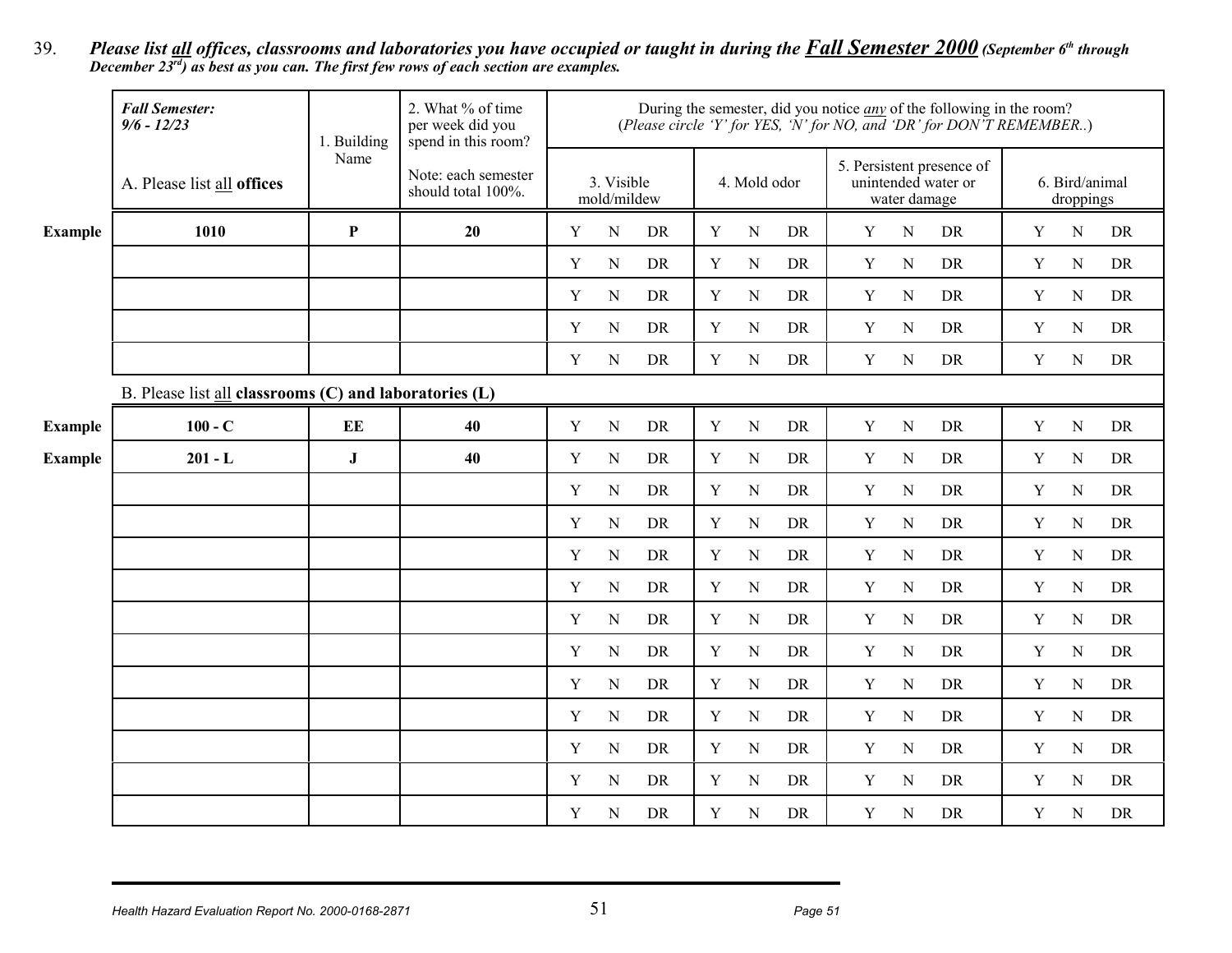# **APPENDIX C**

#### **A SUMMARY OF DEMOGRAPHIC CHARACTERISTICS AND REPORTED RESPIRATORY SYMPTOMS FOR THOSE WHO PARTICIPATED IN THE NON-RESPONDENT SURVEY IN APRIL 2000, NASSAU COMMUNITY COLLEGE, 2000**

A survey of non-respondents to the main questionnaire survey was undertaken from April 23-27, 2001, to assess whether the participants were representative of the college population as a whole. The response rate for the non-respondent survey was low, at  $39% (63/161)$ . Table C1 shows the demographic characteristics of those 63 individuals who responded to this survey. Table C2 shows the reported respiratory symptoms that had occurred within 12-months of the survey.

|                                                                               | <b>Employee status</b>     |                |                            |
|-------------------------------------------------------------------------------|----------------------------|----------------|----------------------------|
| <b>Characteristics</b>                                                        | <b>Faculty</b>             | <b>Staff</b>   | <b>Total</b>               |
| Total participants $N$ (%)                                                    | 54 (86)                    | 9(14)          | 63                         |
| Gender N $(\% )$<br>Female<br>Male                                            | 20(37)<br>34(63)           | 8(89)<br>1(11) | 28 (44)<br>35(56)          |
| Smoking status $N(\%)$<br>Never smokers<br>Ever smokers                       | 34(63)<br>20(37)           | 5(56)<br>4(44) | 39(62)<br>24 (38)          |
| Building age groups <sup>*</sup> N $(\%)$<br>1920s or 1940s<br>1970s<br>1990s | 10(19)<br>33(61)<br>11(20) | 7(78)<br>2(22) | 10(16)<br>40(63)<br>13(21) |
| Average age, yrs Mean (Std)                                                   | 50(9)                      | 47(13)         | 49 $(10)^{**}$             |
| Average tenure, yrs Mean (Std)                                                | 17(11)                     | 8(5)           | $16(11)^{\dagger}$         |

#### **TABLE C1 Demographic characteristics of non-respondent population, Nassau Community College, 2000**

\* Reported primary building for Fall 2000 semester.

\*\* Two individuals did not provide their age.

† One individual did not provide a hire date.

 $N =$  number of participants

 $%$  = percent of participants

Std - standard deviation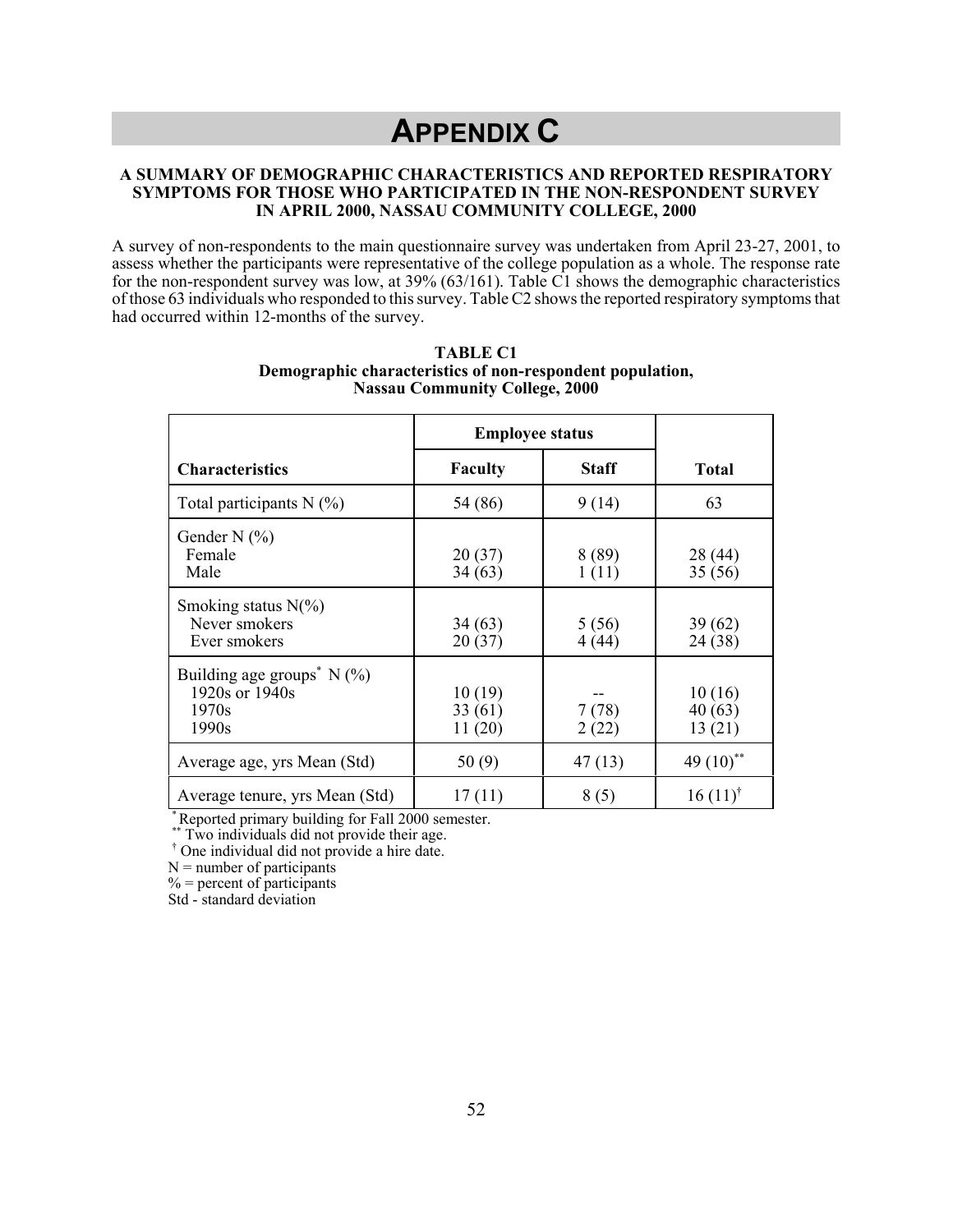**TABLE C2 Reported respiratory and other symptoms within the past 12 months of the survey for nonrespondents, Nassau Community College, 2000**

|                                                                                                  | <b>Employee status</b> |               |                |
|--------------------------------------------------------------------------------------------------|------------------------|---------------|----------------|
| Reported symptoms $N(\% )$                                                                       | Faculty $(N=54)$       | Staff $(N=9)$ | Total $(N=63)$ |
| Wheezing                                                                                         | 13(24)                 | 3(33)         | 16(25)         |
| Chest tightness                                                                                  | 5(9)                   | 3(33)         | 8(13)          |
| Shortness of breath*                                                                             | 6(11)                  | 3(33)         | 9(14)          |
| Any chest symptoms                                                                               | 16(30)                 | 3(33)         | 19(30)         |
| Attack of coughing                                                                               | 9(17)                  | 2(22)         | 11(17)         |
| Nasal symptoms (e.g., stuffy or blocked nose,<br>itchy nose, runny nose or episodes of sneezing) | 27(50)                 | 4(44)         | 31(49)         |
| Systemic symptoms (e.g., fever, chills, night-<br>sweats, flu-like achiness)                     | 24 (44)                | 3(33)         | 27(43)         |
| Unusual tiredness or fatigue                                                                     | 20(37)                 | 4(44)         | 24 (38)        |
| Physician-diagnosed asthma                                                                       | 5(9)                   | 5(56)         | 10(16)         |

\* Shortness of breath is defined as an attack of shortness of breath at any time.

 $N =$  number of participants

 $\%$  = percent of participants

In order to improve our future Health Hazard Evaluation surveys, participants of the non-respondent survey were asked why they did not respond to the initial health questionnaire survey. Twenty-nine percent of the participants stated that the initial questionnaire was too long. Five percent had a concern with confidentiality. Another five percent said that they did not receive a questionnaire. Two percent were not interested with the survey. The remaining 59% of the non-respondent population reported other reasons why they did not respond to the initial questionnaire. Participants reported being too busy as the most common other reason.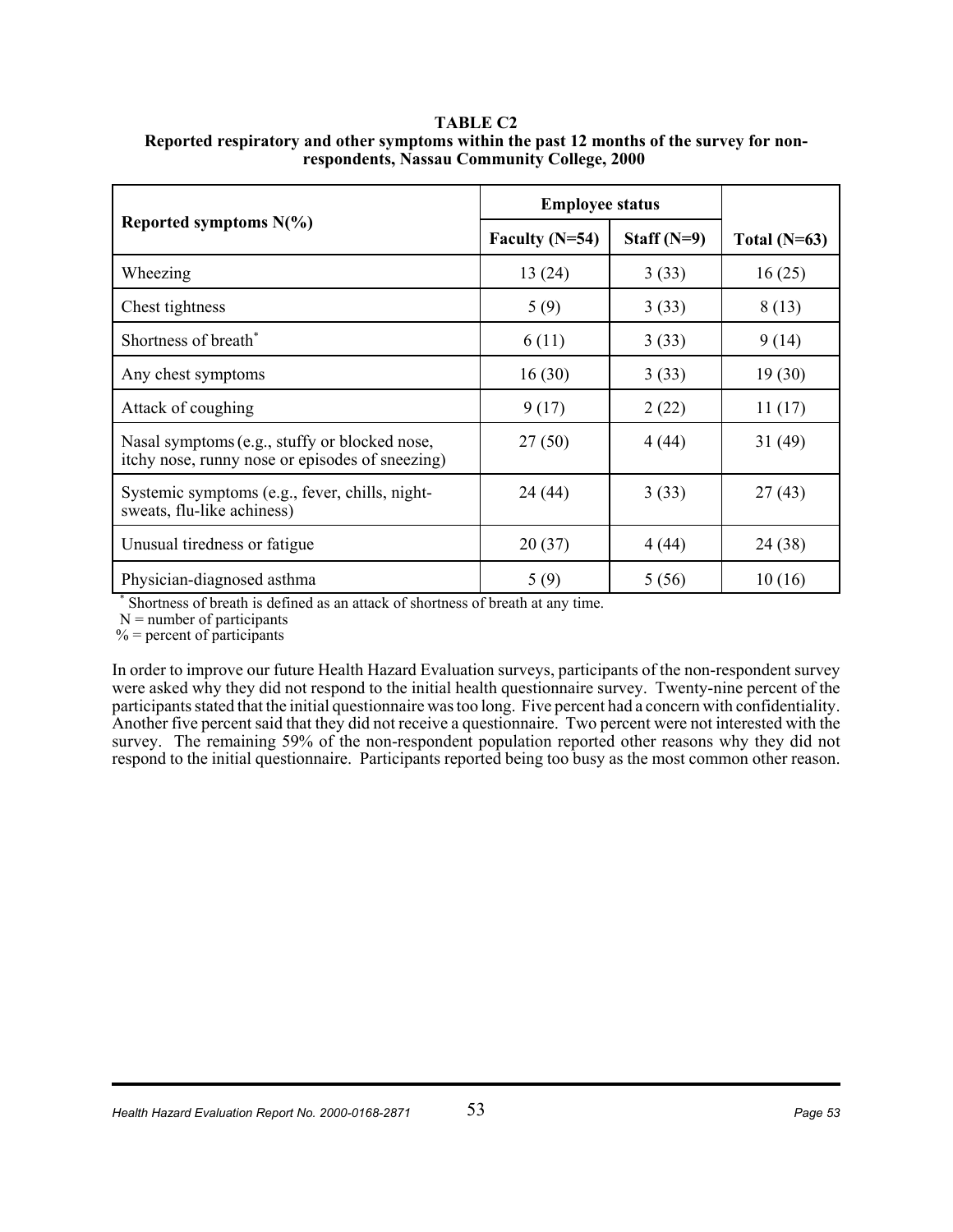#### **A SUMMARY OF DEMOGRAPHIC CHARACTERISTICS AND REPORTED RESPIRATORY SYMPTOMS FOR THOSE PARTICIPANTS NOT SELECTED FOR THE MAIN STUDY, NASSAU COMMUNITY COLLEGE, 2000**

An additional 244 employees who participated in the health survey were not considered for the main study, because of their low response rate and the limited amount of time these individuals spent working at the college. These individuals were retired employees, or employees on extended leave (i.e., sabbatical/maternity), or employees teaching full time off campus or in any building not selected for study, or part-time staff and adjunct faculty. Table D1 shows the demographic characteristics of these individuals. There were 65 full-time and 179 part-time employees who participated. Over half of these individuals worked in Towers, the Administrative office building which was built in the 1970's.

| <b>Characteristics</b>                                                                | Full-time $(N=65)$                 | Part-time $(N=179)$                 |  |  |  |  |
|---------------------------------------------------------------------------------------|------------------------------------|-------------------------------------|--|--|--|--|
| Employee status $N$ (%)<br>Faculty<br>Staff                                           | 12(18)<br>53 (82)                  | 149 (83)<br>30(17)                  |  |  |  |  |
| Gender N (%)<br>Female<br>Male<br>Not responded                                       | 40(62)<br>19(29)<br>6(9)           | 86 (48)<br>91(51)<br>2(1)           |  |  |  |  |
| Ethnicity $N$ (%)<br>White<br>African-American<br>Other<br>Not responded              | 50 (77)<br>5(8)<br>2(3)<br>8(12)   | 158 (88)<br>6(3)<br>8(4)<br>7(4)    |  |  |  |  |
| Smoking status $N$ (%)<br>Non-smokers<br>Ex-smokers<br>Current<br>Not responded       | 29(45)<br>20(31)<br>15(23)<br>1(2) | 109(61)<br>56 (31)<br>13(7)<br>1(1) |  |  |  |  |
| Building group <sup>*</sup> N (%)<br>$1920's - 1940's$<br>1970's<br>1990's<br>Unknown | 5(8)<br>42(65)<br>1(2)<br>17(26)   | 32(18)<br>98 (55)<br>45(25)<br>4(2) |  |  |  |  |
| Average age, yrs Mean (Std)                                                           | 48 $(10)^{\dagger}$                | 52 $(14)^{\dagger}$                 |  |  |  |  |
| Average tenure, yrs Mean (Std)                                                        | 11(9)                              | 12(11)                              |  |  |  |  |

**TABLE D1 Demographic characteristics of participants not selected for the main study (N=244), Nassau Community College, 2000**

 \* Reported building for Fall 2000 semester.

† There were 12 full-time individuals and 13 part-time individuals who did not provide information on their age.

 $N =$  number of participants

 $\%$  = percent of participants

Std = standard deviation